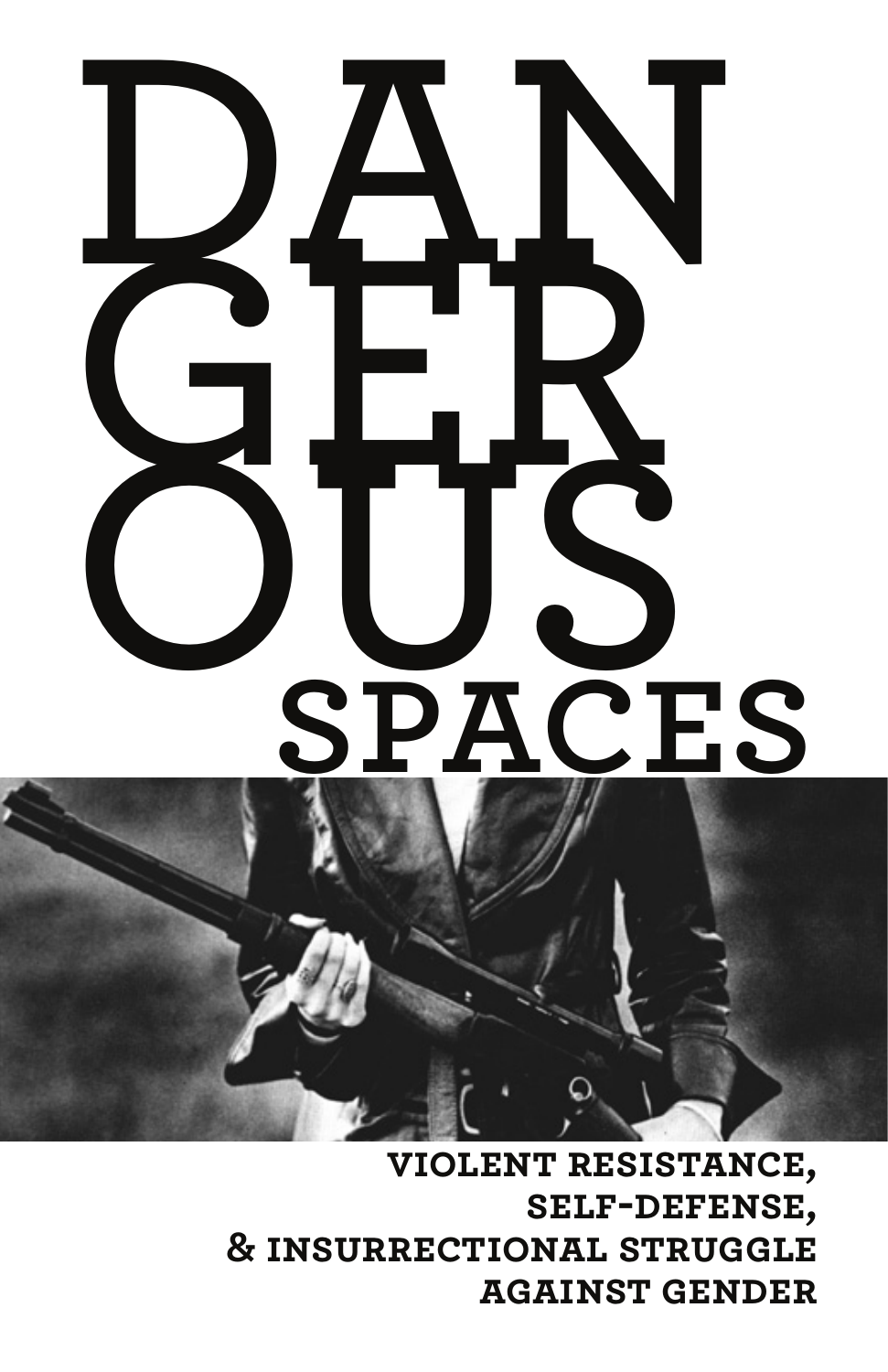## **NOTE:**

**Much of the content in this zine may be triggering.**



## UNTORELLI PRESS untorelli@riseup.net untorellipress.noblogs.org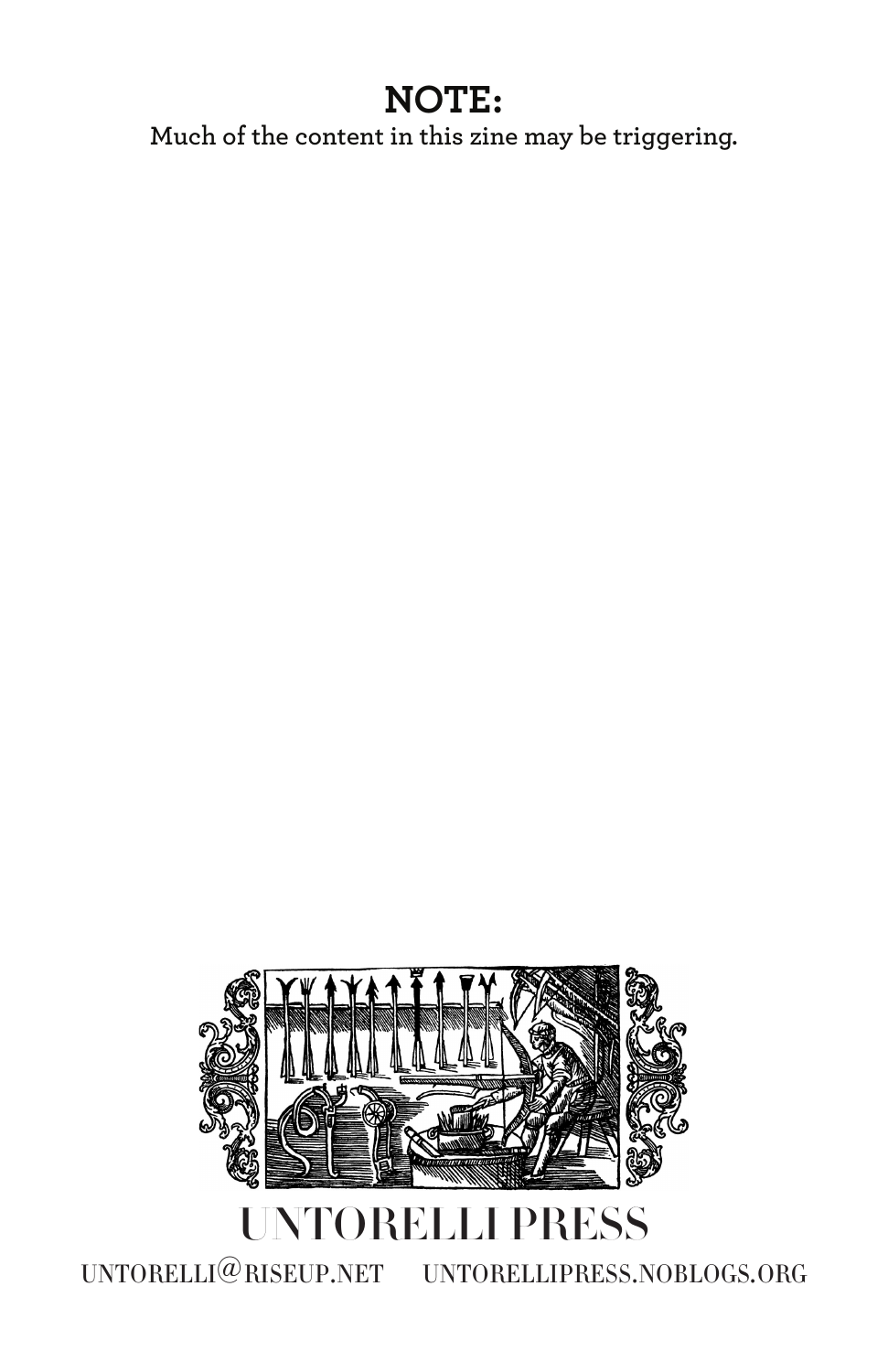# **TABLE OF CONTENTS**

## **INTRODUCTION THEORY**

Anarcha-Feminists Take to the Streets Safety is an Illusion Notes on Survivor Autonomy and Violence Dysphoria Means Total Destroy An Insurrectional Practice Against Gender **PRACTICE**

 i. communiqué We'll Show You Crazy Bitches I We'll Show You Crazy Bitches II A Modest Proposal from Some Crazy Bitches Gang of Queers Beat Down Nazi Bee Boxes Sabotaged The Rejection of the Identity of Victimization Through Cracking a Nazi's Skull Catholic Church Attacked My Preferred Gender Pronoun is Negation Banner Dropped, Cop Cars Attacked in Vengeance for Shelley Hilliard From Tea Lights to Torches: Delinquent Alternatives to Transgender Day of Remembrance and the Trans Attacks to Come Anti-gay Church Smashed in Memory of Mark Aguhar and Paige Clay Cece McDonald Brigade Attacks Queer Attack Squadron Molotovs Bank in Solidarity with CeCe McDonald

## **FURTHER READING**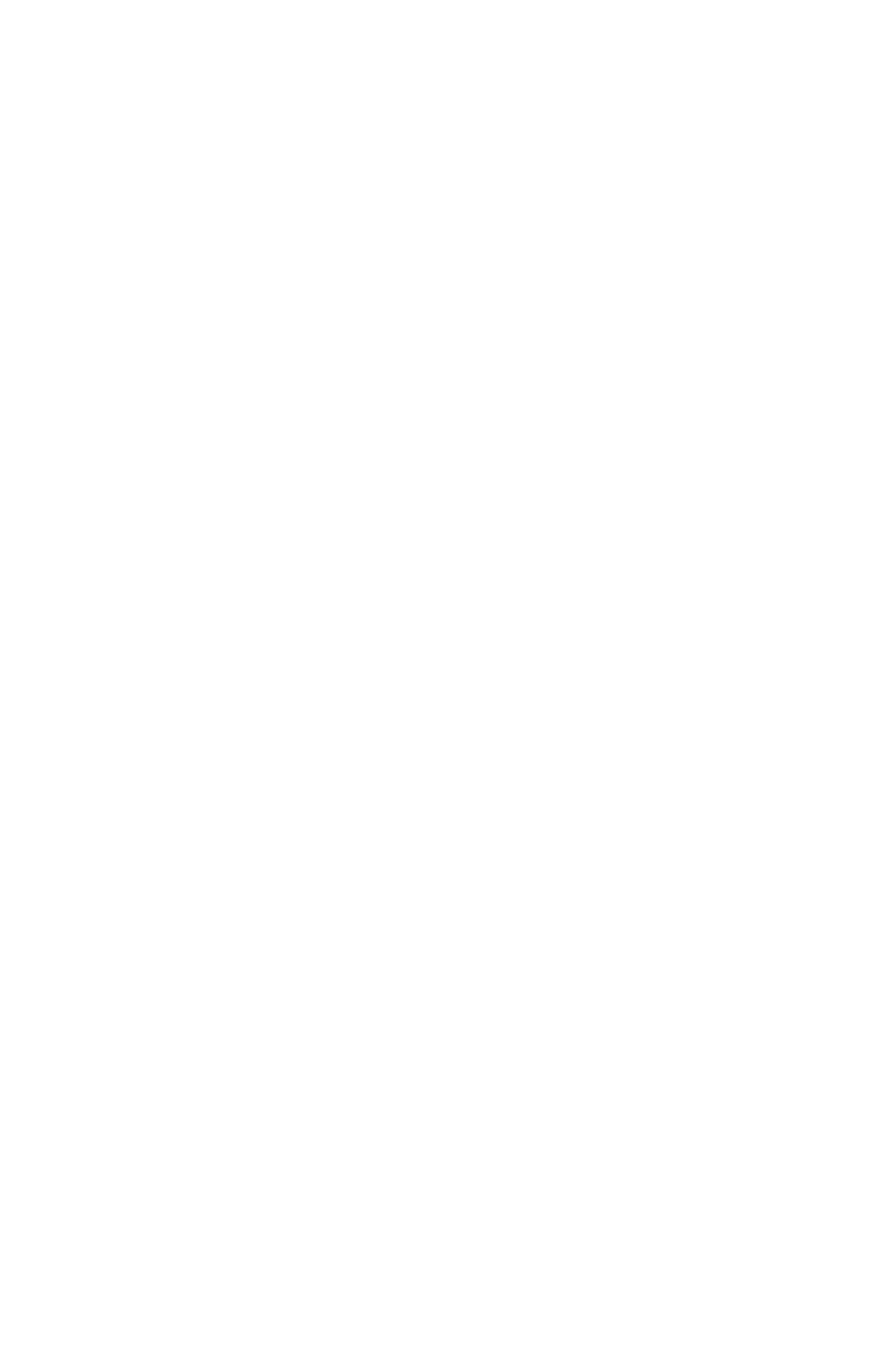# **INTRODUCTION**

There is a violence that dominates. It is gay bashing. It is rape. It is the clear-cut and the vivisection lab. It is the bank and the local coffee shop. It is the patrol car and the prison. It is your job, your late rent, clear-cut and the vivisection lab. It is the bank and the local coffee shop. It is the patrol car and the prison. It is your job, your late rent, your rotting teeth, your wounds that won't heal. It is the silence that maintains all of the above.

There is a violence that liberates. It is the murdered homophobe. It is the knee-capped rapist. It is the arson and the mink liberation. It is the smashed window and the expropriated food. It is the cop on fire and the riot behind bars. It is work avoidance, squatting, criminal friendship, and the total refusal of compromise. It is the chaos that can never be stopped.

The maintanance of this world depends on the interalization of the former, and the total suppression of the latter. This suppression comes in many obvious forms: arrests, raids, grand juries, informants, snitches, CCTV, cut wages, firing, conspiracy charges, solitary confinement, eviction. But the suppression of revolutionary violence requires much more than jails and police, it requires an ideological veil to mask the very existence of that violence.

How many times must dead martyrs be pulled from their graves and paraded before our eyes? How many new phrases can the leftist filth develop in their attempts to convince us that this-or-that group is inherently peaceful, loving, passive? How many times must our experiences, our very lives, be used to silence revolt, to justify police action, to prove that violence is "privileged" and "fucked up?"

*I am never peaceful. The world does violence to me, and I desire nothing but violence toward the world. Anyone who attempts to keep me from my lust for blood and fire will burn with the world they cling so desperately to.*

Along these lines, we have attempted to compile a selection of articles on revolutionary violence against gender and those who maintain its control and management in our daily lives. When we began putting this together, our focus was solely on the theory and communiques that surfaced in 2010, positing an insurrectional practice against rapists and abusers that, recognizing the overwhelming failure of accountability processes, offered attack as an option for survivors. Much of this original purpose remains, as many of the pieces herein are theoretical critiques of accountability and "community," as well as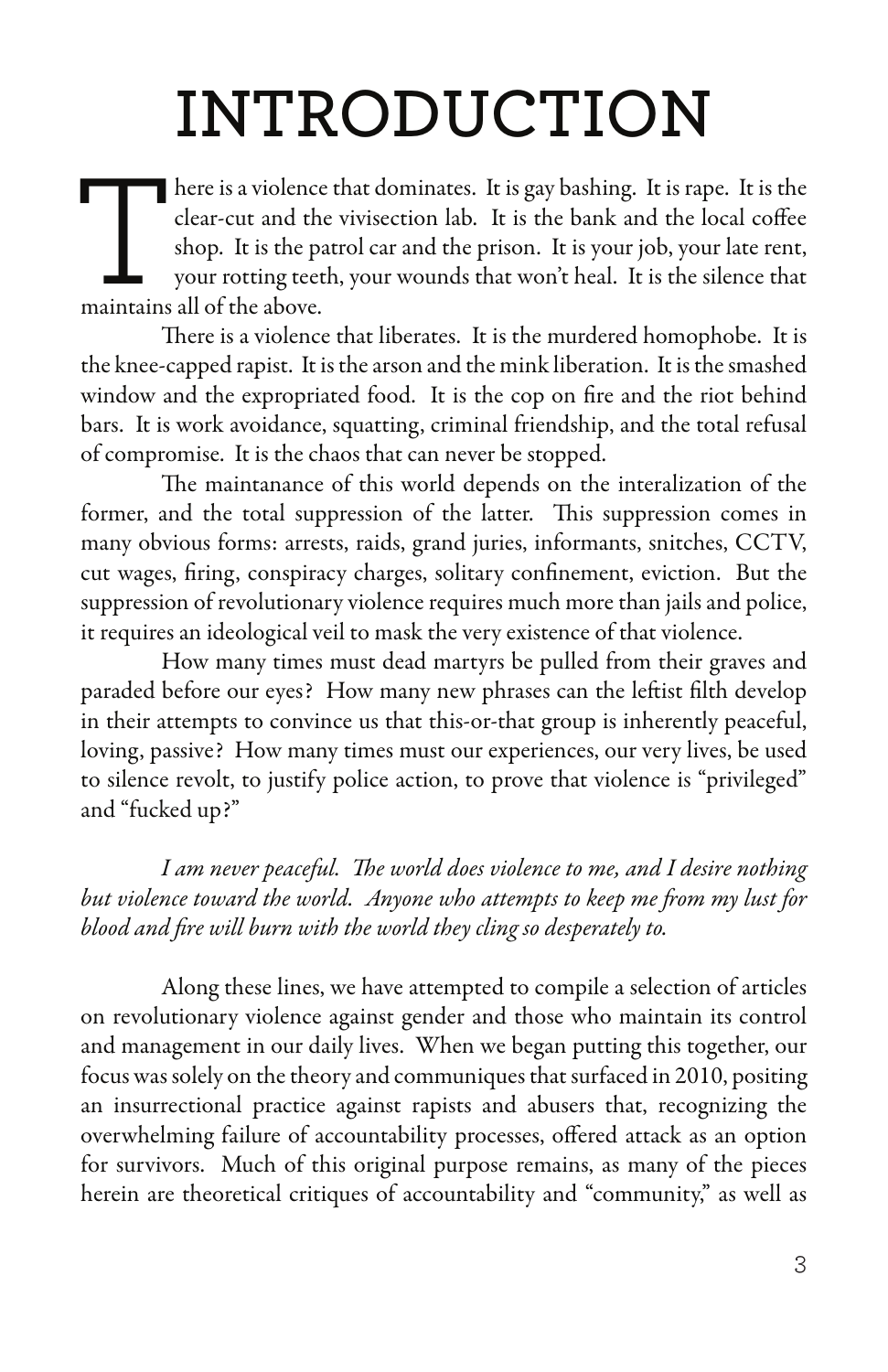report-backs on violence against rapists. We have also chosen to include some more recent preliminary texts on the possibility of queer attack on gender. We chose texts that attempt to confront gendering violence in ways that reject the ideology of victimization (passive mourning, non-violent defensive reaction to perpetual attack, victimhood as purity), as well as the state/"community" solutions (hate crime legislation, political change, accountability processes that replicate penal procedure and speak endlessly of justice).

Each week we see more attacks on capital, on the state, on patriarchy in solidarity with those murdered or imprisoned for heresy against gender. We have included some of the more recent accounts of these attacks, as well as some violent queer attacks from the past we found particularly exciting. When crews form and fuck up a rapist, when comrades decide to attack when queers are jailed or murdered, when friends share in the passionate intimacy of struggle, lines of flight outside of identity politics, pacifism, and reform are developed and elaborated upon.

We hope this publication can contribute in some way to a gender strike that will burn this world to the ground.

> Until the last rapist is hung with the guts of the last frat boy, Untorelli Press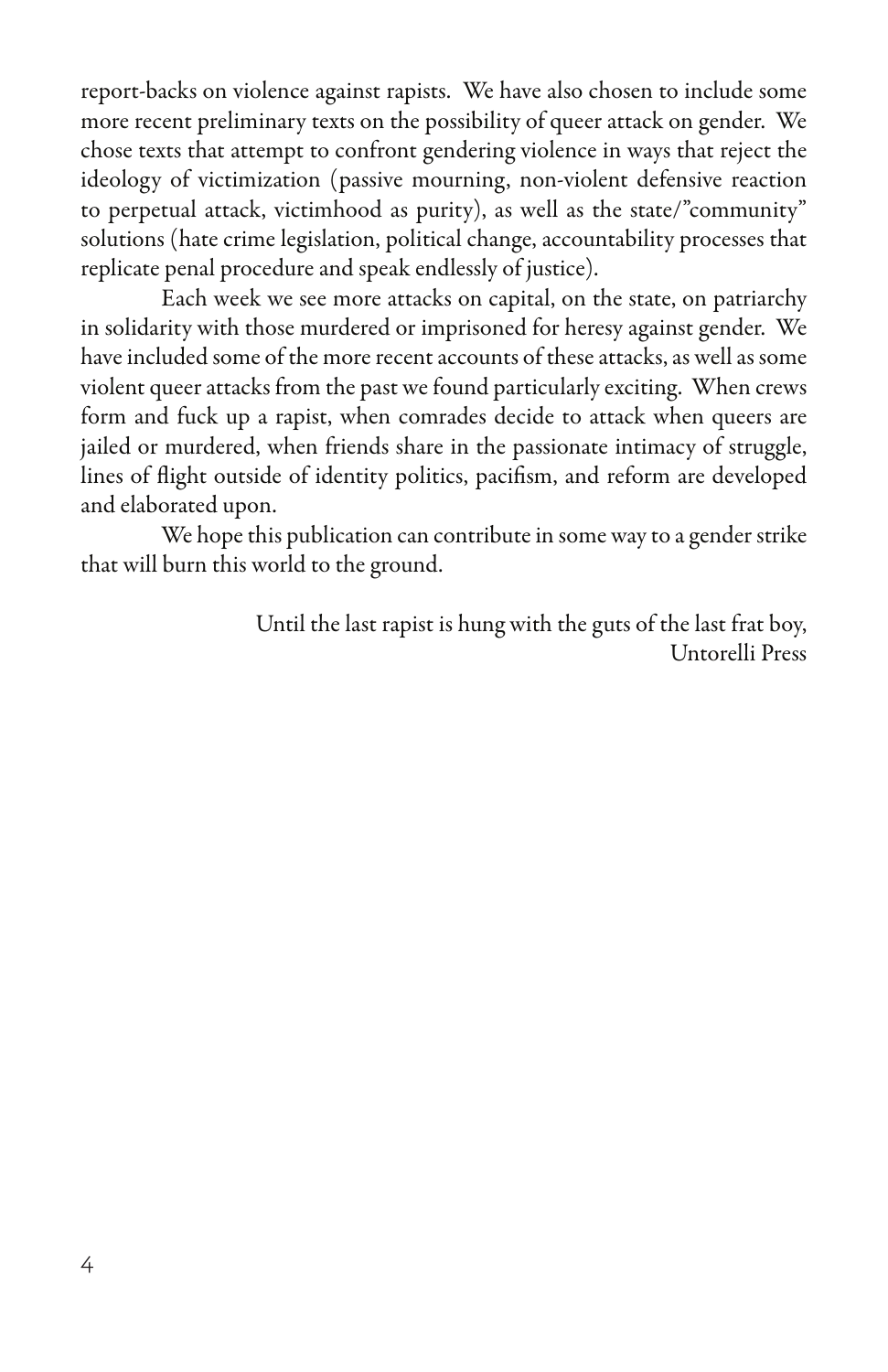## **THEORY**

**Anarcha-Feminists Take to the Streets**

*A movement teaches less by words than by the power it exercises which, clearing away the debris of appearances, tells it like it is.-* Selma James, 1973

This is only a beginning. We come together today as anarcha-feminists excited because of this new beginning. Anarcha-feminism has barely been flushed out, put into action, or recognized as a politic by even ourselves. And today as anarcha-feminists excited because of this new beginning. Anarcha-feminism has barely been flushed out, put into action, or us have never known of each other's existence, therefore never knowing what we are capable of. We find it fitting to meet in the streets, where strong social bonds are created and great turns in history unfold. Make friends and comrades this May Day and expect great things to come.

There's a new anarchism on the tips of all of our tongues. But there is also a legacy of radical and powerful movements that we may find enlightening if we are aware enough to not get caught in the trappings that brought them to an end. In order to determine what we wish to be we must see where we began...

The New Left movements pushed us forward light years in their declarations that struggle is to be found on many, many more fronts than class alone. Movements that we are the most proud of in our left histories – Black Power, Queer Liberation, Women's Liberation, etc. – were quite literally crafting a future reality that looked very promising. As these movements crumbled or weakened we can see how aspects of these struggles that lacked a critique of authoritarian (and especially State) power fell into the arms of liberalism. Liberalism assumes and maintains the delusion that a government or any kind of higher power is necessary and responsible for looking after us, to ensure that all is peaceful and equal. We are kept in a state of perpetual childhood, where all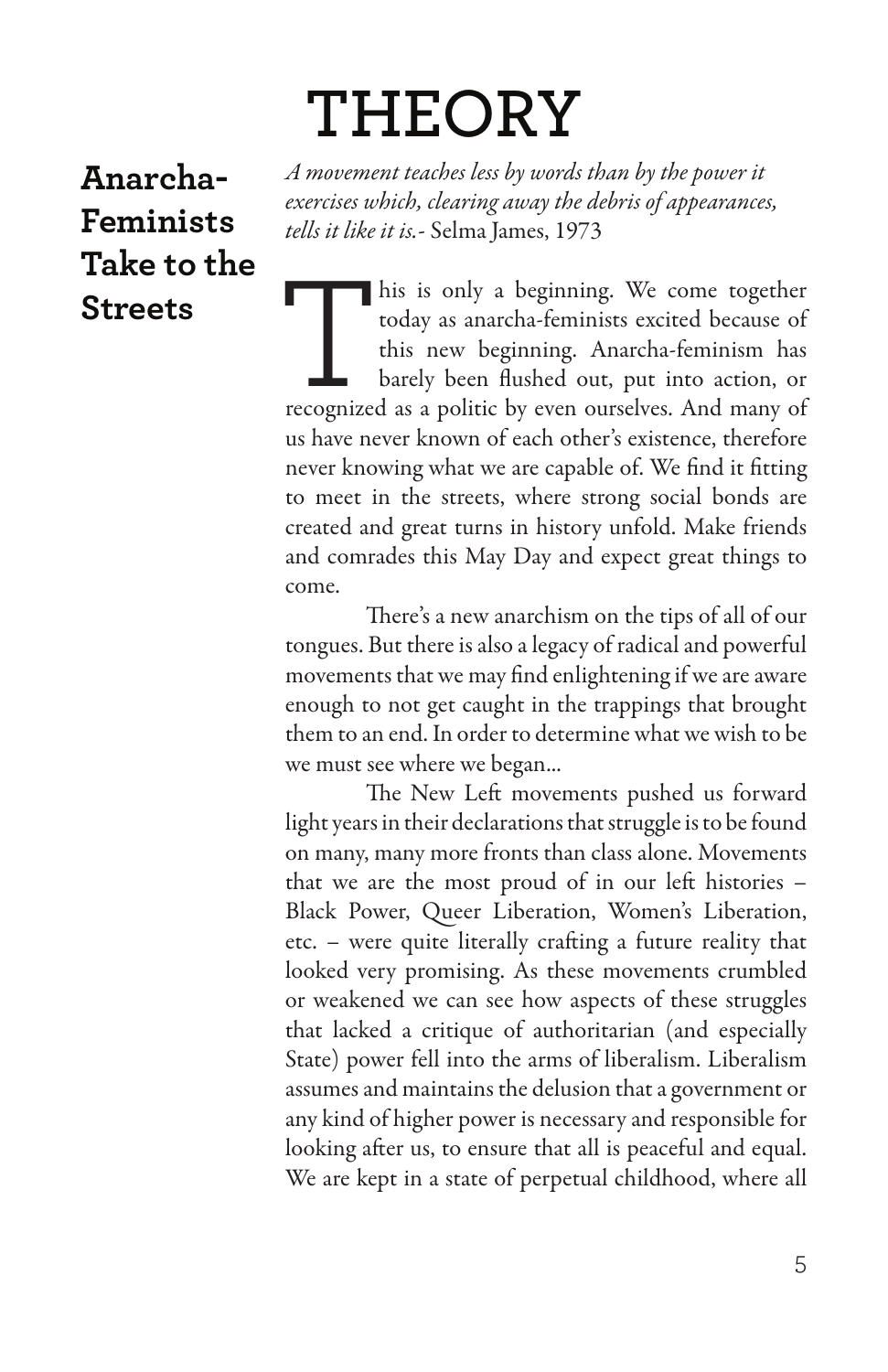of our daily actions and disputes are subject to judgment by the guiding hand of authoritarian father figures from God to government, governor, mayor, banker, husband, to daddy dearest.

And so identity politics entered the scene, stage Left. Post-colonial, feminist, and especially queer politics that once fought for autonomous power distinct from normative society became a sad shadow of its formal self as they became a politic about recognition within society, which made these movements dependent on the structures responsible for their unique tribulations.

Some of our comrades have suggested we throw out identity politics all together. And this feels like a tempting idea. We are tired of the trend of tokenization. Every political event we attend someone is tokenizing their self, their mom, or some abstract group of people. Sometimes this happens even in the name of "not tokenizing!" We see this as a depressing attempt to establish legitimacy as a victim (as if that is a cool thing to be!)

Within this context the activist's job has become that of making diagnosis after diagnosis of who is and is not oppressed. Each individual carries with them all sorts of unique atrocities that have been imposed on their bodies and psyches as well as horrors they've done to others. It's dishonest to sum up our lived experiences as that of a "woman," an "immigrant," a "gender queer," or even a combination of any number of recognizable marginal identities.

But this isn't even the bigger problem. Identity politic-obsessed activism looks to make us feel safe within systems that are not designed to be safe or freeing and does not take action to dismantle the system completely. The Left has built an army of Gandhis. Gandhi, mind you, so loved and romanticized the oppressed of his country that he could not bring himself to endorse a social order which might end the existence of their oppression. Even though he was seen as very radical at the time, he proved to be a liberal at heart. Ending caste discrimination is quite different from abolishing a caste system completely. We must make the decision whether it is more in our interests to demand equal rights or to fight for a future (or maybe a present) where demanding anything from anyone other than ourselves is senseless.

There is nothing powerful in being valorized, recognized, and romanticized as victims. Who cares if men know that some huge statistic of us is raped by them? Does that stop rape? Who cares if everyone remembers to get your preferred pronoun right? Does that help you when you're in custody and the cops are discussing what's between your legs so they can determine which cell block you "belong" in? And who cares if your neighbor is so outraged by your boyfriend's violent outbursts that she calls the police? You do, because you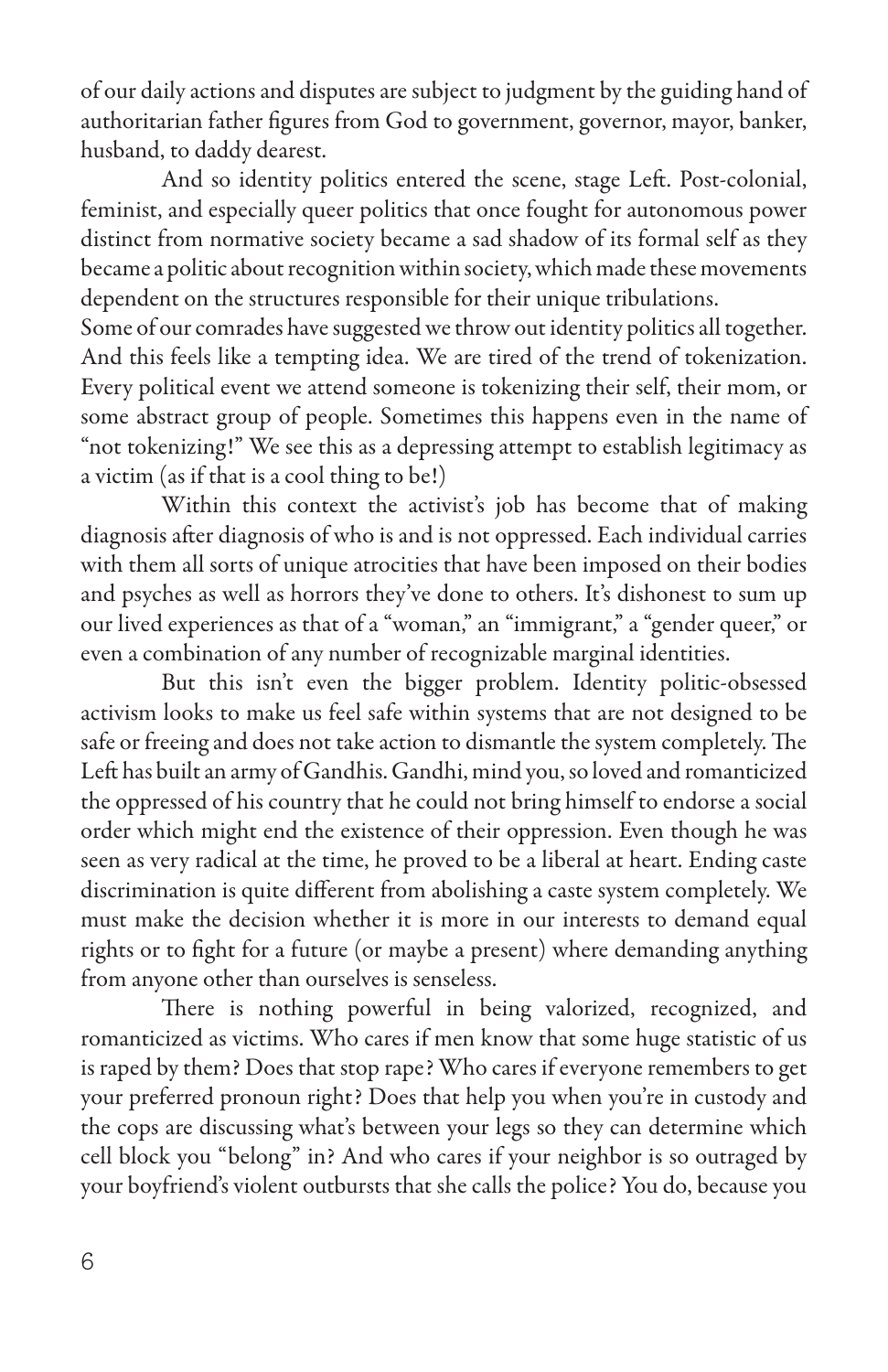are the one with a police gun in your face and you are the one later bailing out your boyfriend despite the fact that the 1st of the month is quickly approaching. That which establishes our horrible positions in society will never abolish those positions. And we want out. We no longer want to be victims, but we know that we can not count on the State, men, white people, straight people, the cops – whoever it is for you – to do this for us.

Ironically, despite our critiques – and sometimes hatred – of identity politics, we find ourselves coming together around a (somewhat loose) identity: We are some people who no longer want to be victims of gender tyranny and misogyny. Within this grouping we are hoping to circumvent, to a certain extent, our gender and what that means for us when we are living our lives in this Man's World so we might gain some insight as to what it might look like to not have gender dynamics influence every interaction. We come together to fight for a reality where identities such as "man," "woman," and "trans" are logical impossibilities. We know that together we can tend to our misgivings that these desires are irrational and get down to business.

We will not, in fact, be throwing out identity politics all together. If nothing else because we refuse to let liberals and non-profits have our radical politics. But also because we do find it useful to identify and analyze our miserable conditions in order to have a point of a departure, in order to know very clearly what we do not want to be.

We do not want a feminism that looks like a social worker behind a desk with concerned eyebrows. We want a feminism that stays up late at the kitchen table convincing us that we deserve better. We do not want a feminism that will put us up in a run down state shelter for a short while until we're "back on our feet." We want a feminism that will break back into our house we were just kicked out of and tell the land lord he'll have hell to pay from a mob of angry bitches if he attempts eviction again.

And when one of us is raped and murdered for our gender we definitely do not want more empty calls for "justice" and quiet candle-lit vigils. We want a feminism that acts from a much wider range of emotion and expectation. We want a visible expression of exasperation, anger, and frustration that makes obvious that we are finished with these routines: the routines of violence against women and queer people, the routines of quietly shaking our heads at these tragedies, the routines of asking for change. We want a feminism that is not afraid to try new things, that is dynamic enough to know that at times healing comes in the form of vengeance and change comes in the form of destroying what destroys you.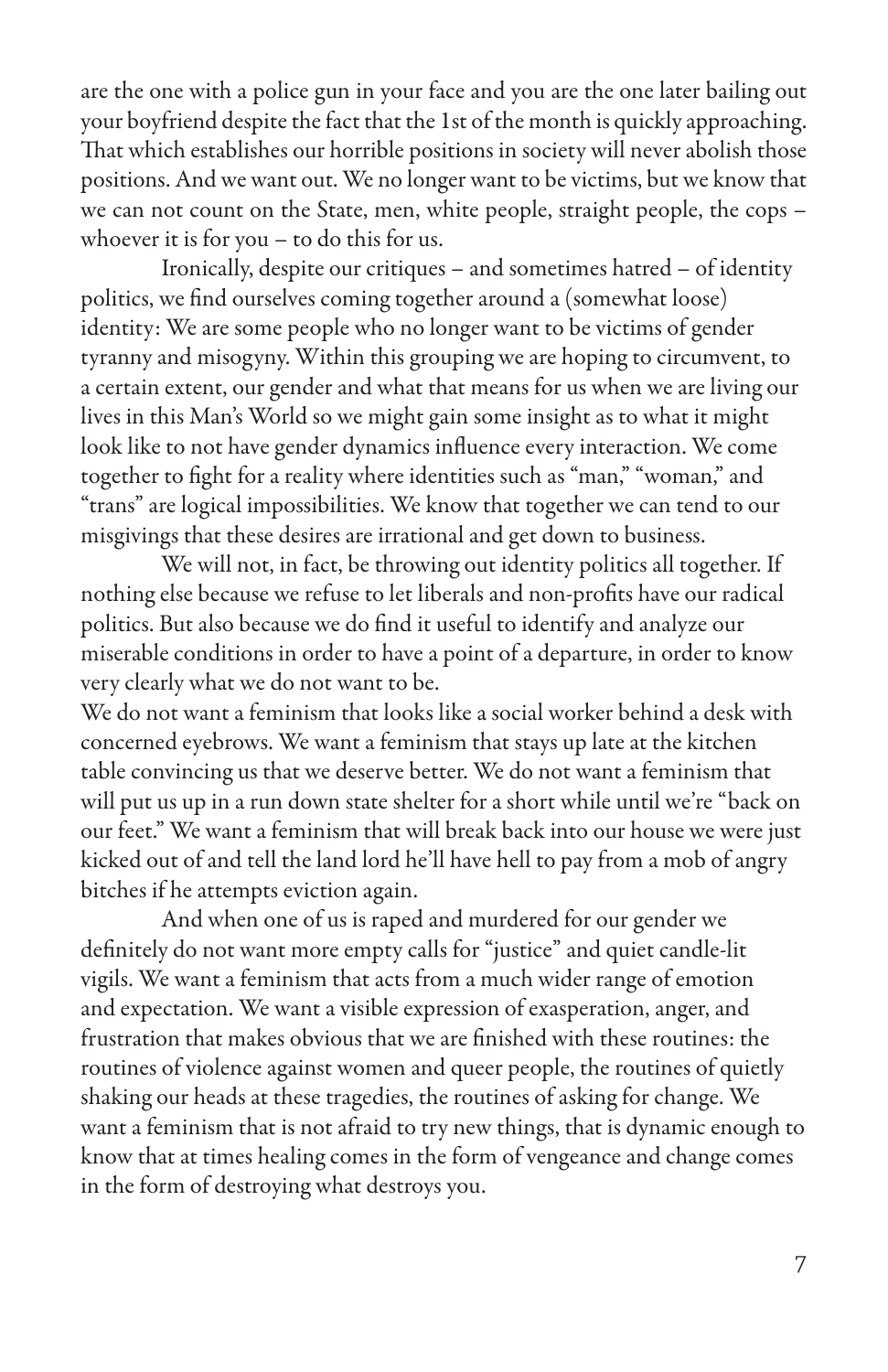This MayDay anarcha-feminism may just look like a riotous street party with a contingent that is strikingly dudeless, but that rumbling you hear is what lies right beneath the surface. Great ruptures and new worlds are in store, but we can not be passive spectators in creating our new selves. Kill the liberal in your head. There are no excuses now for not exchanging numbers, saying hello on the street and building relationships where we plan, scheme, and push each other out of victim-hood by being the toughest comrades possible in our common struggles and, perhaps more importantly, in our uncommon struggles.

We're in this together.

#### **Safety is an Illusion: Reflections on Accountability**

was asked by a dear friend to write this piece about<br>accountability within radical communities - offer<br>some insight in light of the years we've spent fighting<br>against rape culture. Except I don't believe in<br>accountability was asked by a dear friend to write this piece about accountability within radical communities - offer some insight in light of the years we've spent fighting against rape culture. Except I don't believe in and hopelessness about the current model is proportional to how invested I've been in the past. Accountability feels like a bitter ex-lover to me and I don't have any of those... the past 10 years I really tried to make the relationship work but you know what?

There is no such thing as accountability within radical communities because there is no such thing as community - not when it comes to sexual assault and abuse. Take an honest survey sometime and you will find that we don't agree. There is no consensus. Community in this context is a mythical, frequently invoked and much misused term. I don't want to be invested in it anymore.

I think it's time to abandon these false linguistic games we play and go back to the old model. I miss the days when it was considered reasonable to simply kick the living shit out of people and put them on the next train out of town - at least that exchange was clear and honest. I have spent too much time with both survivors and perpetrators drowning in a deluge of words that didn't lead to healing or even fucking catharsis.

I am sick of the language of accountability being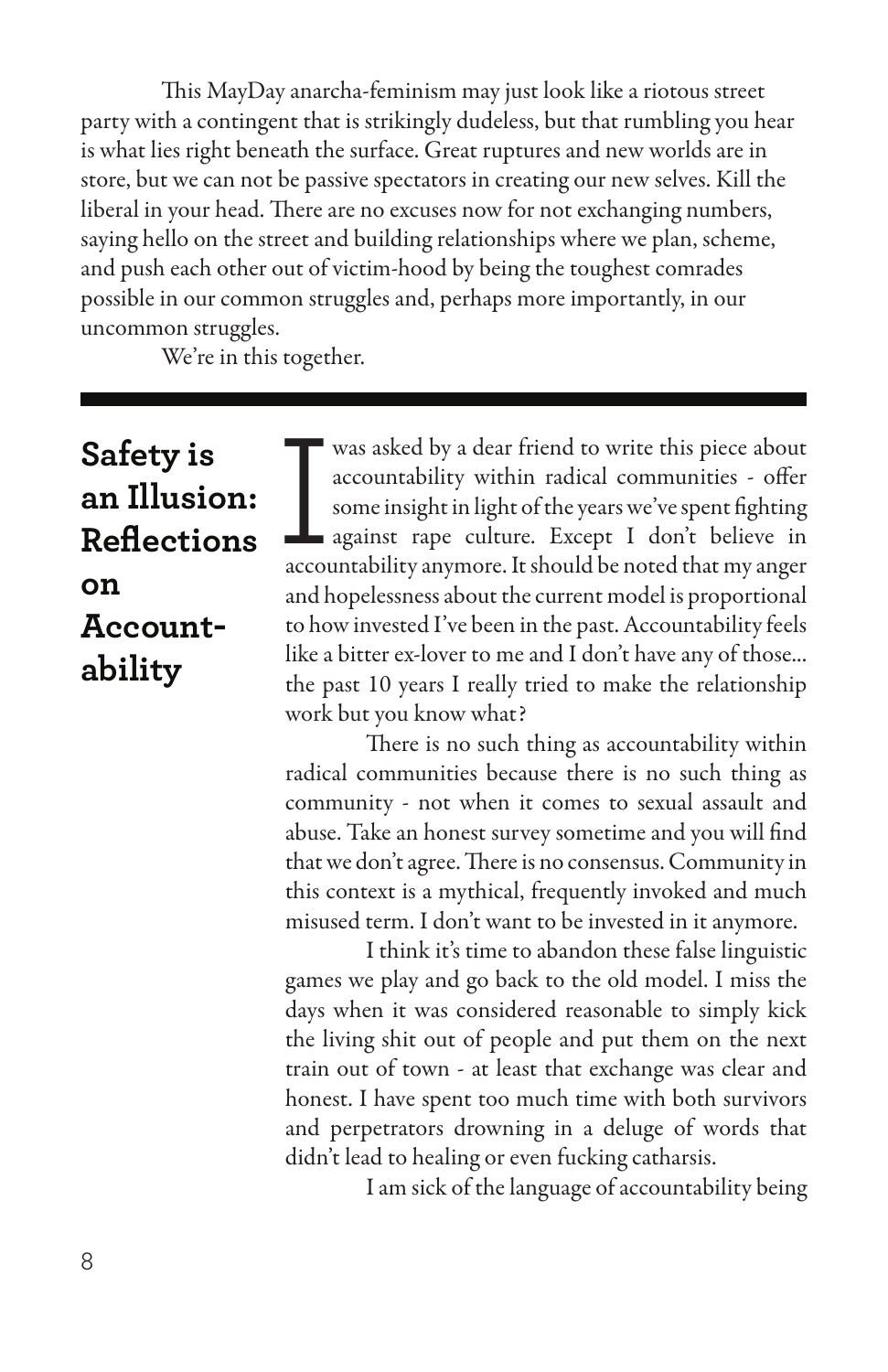used to create mutually exclusive categories of "fucked up" and "wronged." I find the language of "survivor" and "perp" offensive because it does not lay bare all the ways in which abuse is a dynamic between parties. (Though I will use those terms here because it's the common tender we have.)

Anarchists are not immune to dynamics of abuse - that much we can all agree on - but I have come to realize more and more that we cannot keep each other safe. Teaching models of mutual working consent is a good start, but it will never be enough: socialization of gender, monogamy - the lies of exclusivity and the appeal of "love" as propriety are too strong. People seek out these levels of intensity when the love affair is new, when that obsessive intimacy feels good and then don't know how to negotiate soured affection.

That's the thing about patriarchy: it's fucking pervasive; and that's the thing about being an anarchist or trying to live free, fierce, and without apology: none of it keeps you safe from violence. There is no space we can create in a world as damaged as the one we live in which is absent from violence. That we even think it is possible says more about our privilege than anything else. Our only autonomy lies in how we negotiate and use power and violence ourselves.

I really want to emphasize: there is no such thing as safe space under patriarchy or capitalism in light of all the sexist, hetero-normative, racist, classist (etc) domination that we live under. The more we try and pretend safety can exist at a community level, the more disappointed and betrayed our friends and lovers will be when they experience violence and do not get supported. Right now we've been talking a good game but the results are not adding up.

There are a lot of problems with the current model: the very different experiences of sexual assault and relationship abuse get lumped together. Accountability processes encourage triangulation instead of direct communication, and because conflict is not pushed, most honest communication is avoided. Direct confrontation is good! Avoiding it doesn't allow for new understandings, cathartic release, or the eventual forgiveness that person-to-person exchanges can lead to.

We have set up a model where all parties are encouraged to simply negotiate how they never have to see each other again or share space. Some impossible demands/promises are meted out and in the name of confidentiality, lines are drawn in the sand on the basis of generalities. Deal with your shit but you can't talk about the specifics of what went down and you can't talk to each other. The current model actually creates more silence: only a specialized few are offered information about what happened but everyone is still expected to pass judgment. There is little transparency in these processes.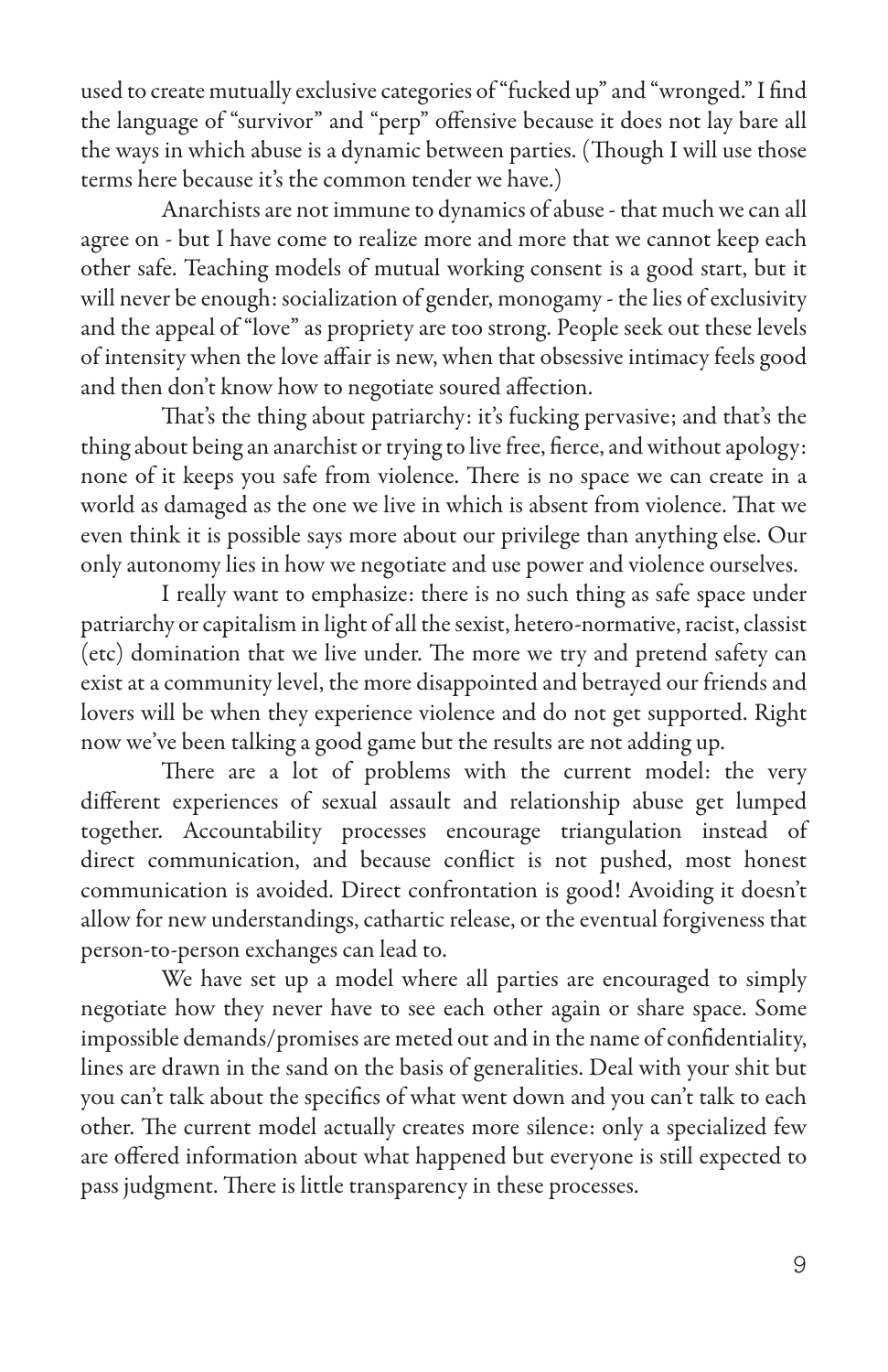In an understandable attempt to not trigger or cause more pain we talk ourselves in increasingly abstracted circles while a moment or dynamic between two people gets crystallized and doesn't change or progress. "Perps" become the sum total of their worst moments. "Survivors" craft an identity around experiences of violence that frequently keeps them stuck in that emotional moment. The careful nonviolent communication of accountability doesn't lead to healing. I've seen these processes divide a lot of scenes but I haven't seen them help people get support, retake power, or feel safe again.

Rape breaks you: the loss of bodily control, how those feeling of impotence revisit you, how it robs you of any illusion of safety or sanity. We need models that help people take power back and we need to call the retribution, control, and banishing of the current model for what it is: revenge. Revenge is OK but let's not pretend it's not about power! If shaming and retaliatory violence is what we have to work with then let's be real about it. Let's chose those tools if we can honestly say that is what we want to do. In the midst of this war we need to get better at being in conflict.

Abuse and rape are inevitable consequences of the sick society we are forced to live under. We need to eviscerate and destroy it, but in the meantime, we can't hide from it or the ways it affects our most personal relationships. I know in my own life an important process in my struggle for liberation was making my peace with the worst consequences of my personal assault on patriarchy. Dealing with being raped was an important part of understanding what it meant to choose to be at war with this society.

Rape has always been used as this tool of control - proffered up as a threat of what would happen if I, in my queerness and gendered ambiguity, continued to live, work, dress, travel, love or resist the way that I chose to. Those warnings held no water for me; in my heart I knew it was only a matter of time no matter what kind of life I chose to live because my socially prescribed gender put me at constant risk for violation. I was raped at work and it took me a while to really name that assault as rape. After it happened mostly what I felt - once the pain, rage and anger subsided - was relief. Relief that it had finally happened. I had been waiting my whole life for it to happen, had had a few close calls and finally I knew what it felt like and I knew I could get through it.

I needed that bad trick. I needed a concrete reason for the hunted feelings that stemmed from my friend's rape, murder, and mutilation a few years back. I needed to have someone hurt me and realize I had both the desire to kill them and the personal control to keep myself from doing it. I needed to reach out for support and be disappointed. Because that's how it goes down: ask the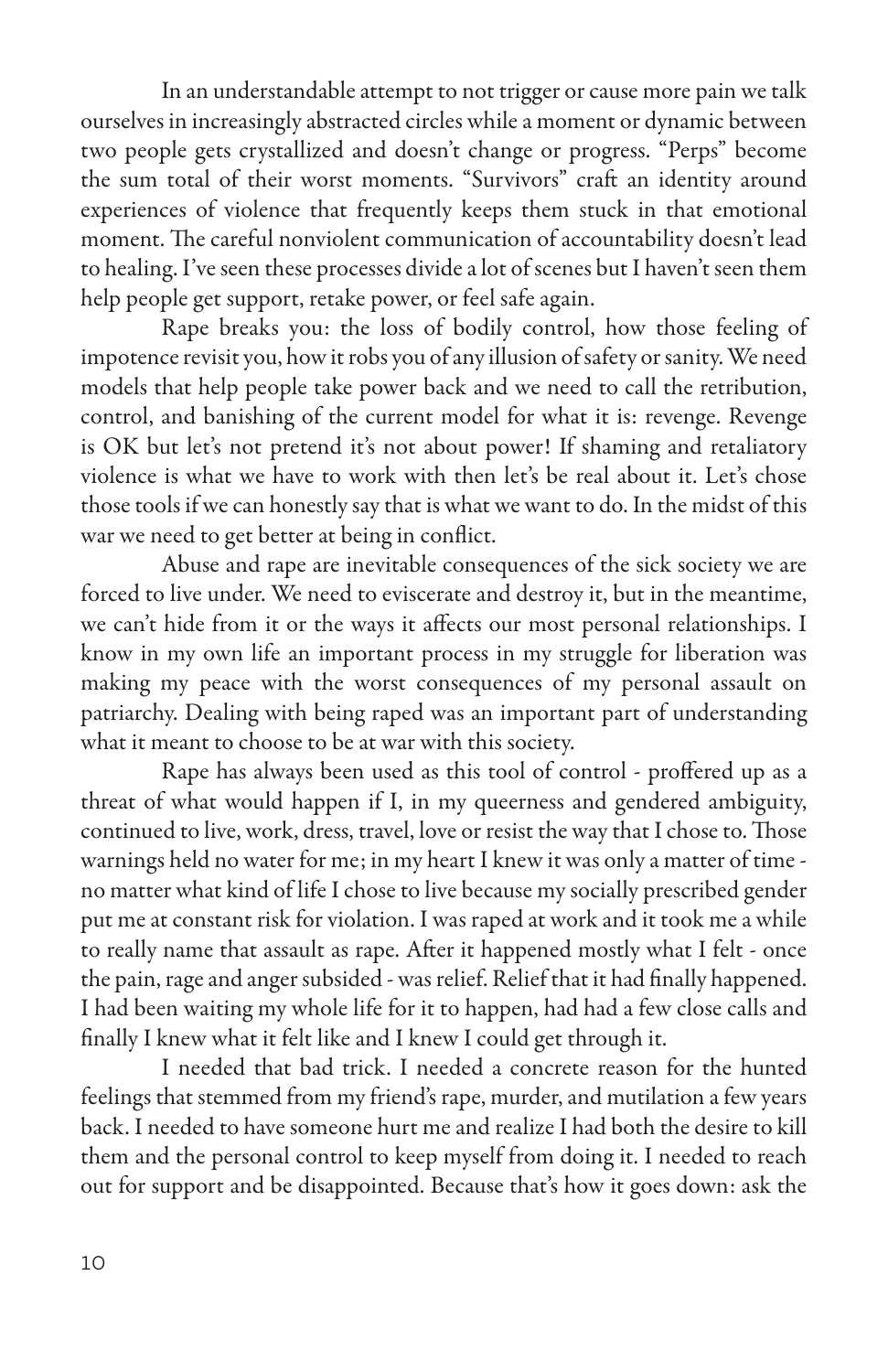survivors you know most people don't come out of it feeling supported. We've raised expectations but the real life experience is still shit.

I was traveling abroad when it happened. The only person I told called the police against my wishes. They searched the "crime" scene without my consent and took DNA evidence because I didn't dispose of it. Knowing I had allowed myself in a moment of vulnerability to be pressured and coerced into participating in the police process against my political will made me feel even worse than being violated had. I left town shortly thereafter so I didn't have to continue to be pressured by my "friend" into cooperating with the police any more than I already had. The only way I felt any semi-balance of control during that period was by taking retribution against my rapist into my own hands.

I realized that I also could wield threats, anger and implied violence as a weapon. After my first experience of "support" I chose to do that alone. I could think of no one in that moment to ask for help but it was OK because I realized I could do it myself. In most other places I think I could have asked some of my friends to help me. The culture of nonviolence does not totally permeate all of the communities I exist in. The lack of affinity I felt was a result of being transient to that city but I don't think my experience of being offered mediation instead of confrontation is particularly unique.

In the case of sexual assault I think retaliatory violence is appropriate, and I don't think there needs to be any kind of consensus about it. Pushing models that promise to mediate instead of allow confrontation is isolating and alienating. I didn't want mediation through legal channels or any other. I wanted revenge. I wanted to make him feel as out of control, scared, and vulnerable as he had made me feel. There is no safety really after a sexual assault, but there can be consequences.

We can't provide survivors safe space: safe space, in a general sense, outside of close friendships, some family and the occasional affinity just doesn't exist. Our current models of accountability suffer from an over-abundance of hope. Fuck the false promises of safe space - we will never get everyone on the same page about this. Let's cop to how hard healing is and how delusional any expectation for a radical change of behavior is in the case of assault. We need to differentiate between physical assault and emotional abuse: throwing them together under the general rubric interpersonal violence doesn't help.

Cyclical patterns of abuse don't just disappear. This shit is really really deep; many abusers were abused and many abused become abusers. The past few years I have watched with horror as the language of accountability became an easy front for a new generation of emotional manipulators. It's been used to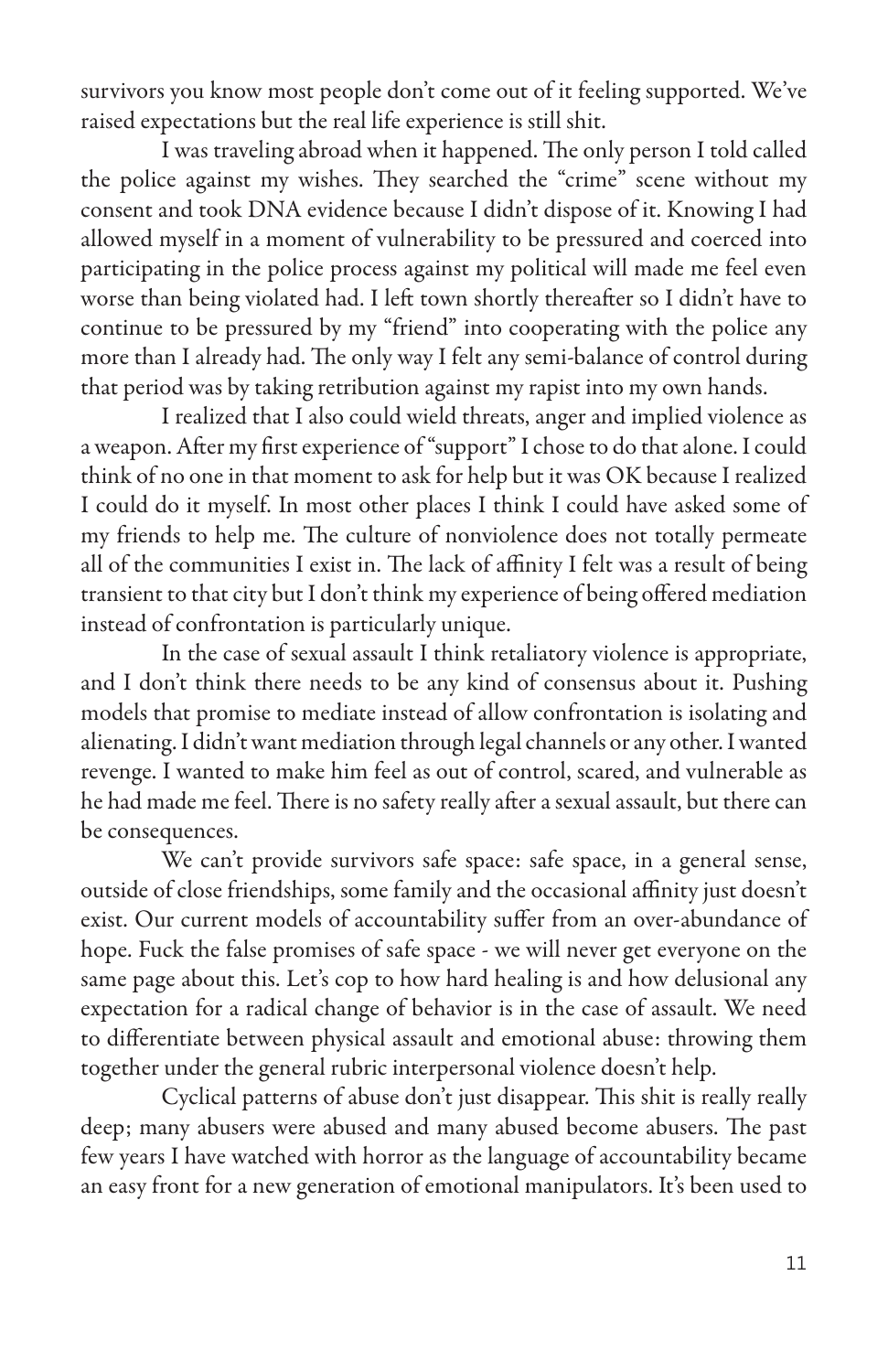perfect a new kind of predatory maverick - the one schooled in the language of sensitivity, using the illusion of accountability as community currency.

So where does real safety come from? How can we measure it? Safety comes from trust, and trust is personal. It can't be mediated or rubber stamped at a community level. My "safe" lover might be your secret abuser and my caustic codependent ex might be your healthy, tried and true confidant. Rape culture is not easily undone, but it is contextual.

People in relation to each other create healthy or unhealthy exchanges. There is no absolute for "fucked up," "healed," or "safe" - it changes with time, life circumstance, and each new love affair. It is with feelings of unease that I have observed the slippery slope of "emotional" abuse become a common reason to initiate an accountability process...

Here is the problem with using this model for emotional abuse: it's an unhealthy dynamic between two people. So who gets to call it? Who gets to wield that power in the community? (And let's all be honest that there is power in calling someone to an accountability process.) People in unhealthy relationships need a way to get out of them without it getting turned into a community judgment against whoever was unlucky enough to not realize a bad dynamic or call it abuse first. These processes frequently exacerbate mutually unhealthy power plays between hurt parties. People are encouraged to pick sides and yet no direct conflict brings these kinds of entanglements to any kind of resolve.

Using accountability models developed all those years ago to deal with serial rapists in the radical scene has not been much to help in getting people out of the sand pit of damaging and codependent relationships. Emotional abuse is a fucking vague and hard to define term. It means different things to every person.

If someone hurts you and you want to hurt them back, then do it but don't pretend it's about mutual healing. Call power exchange for what it is. It's OK to want power back and it's OK to take it, but never do anything to someone else that you couldn't stomach having someone do to you if the tables were turned.

Those inclined to use physical brutality to gain power need to be taught a lesson in a language they will understand: the language of physical violence. Those mired in unhealthy relationships need help examining a mutual dynamic and getting out of it, not assigning blame. No one can decide who deserves compassion and who doesn't except the people directly involved.

There is no way to destroy rape culture through non-violent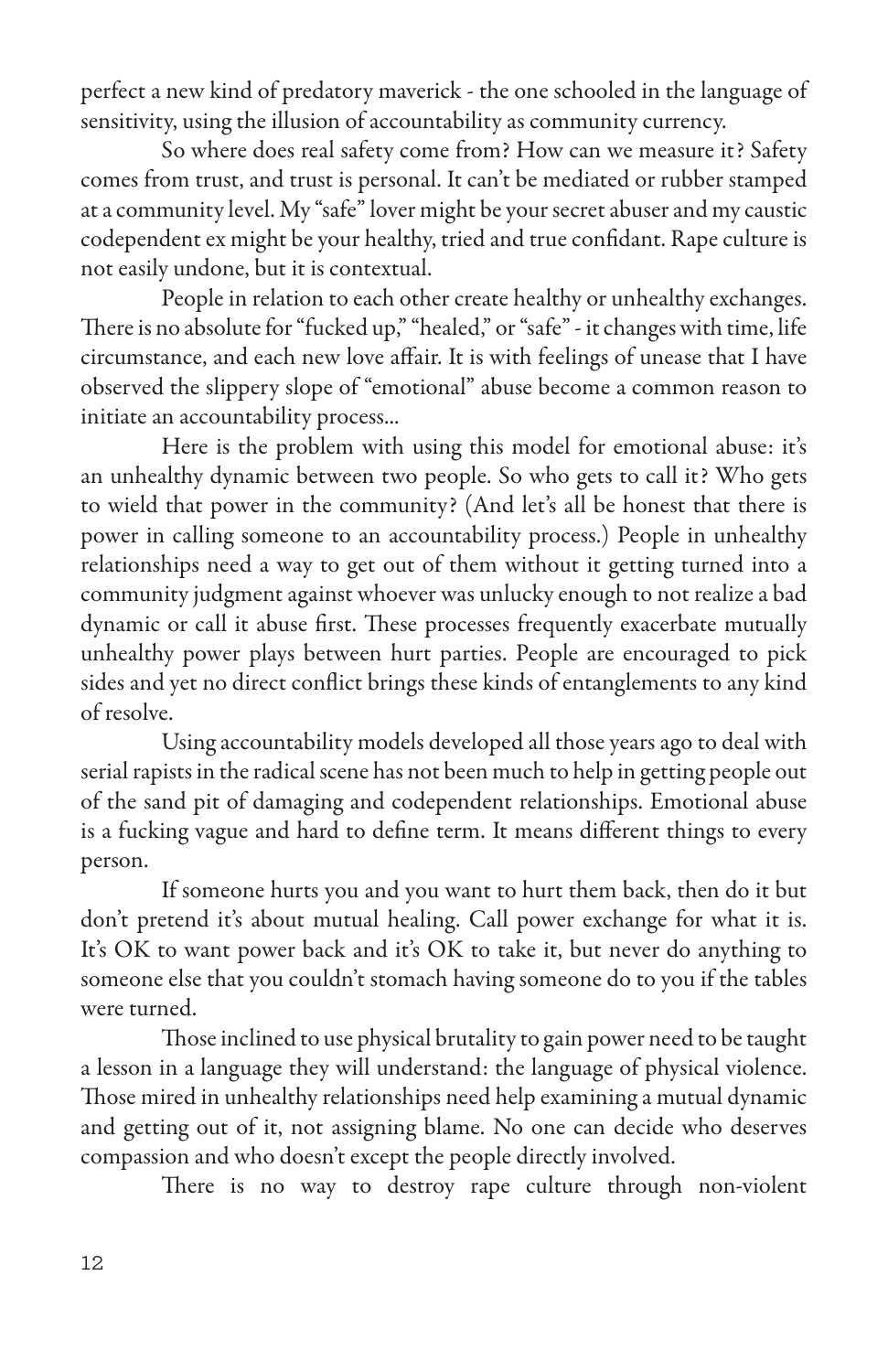communication because there is no way to destroy rape culture without destroying society. In the meantime let's stop expecting the best or the worst from people.

I am sick of accountability and its lack of transparency.

I am sick of triangulating.

I am sick of hiding power exchange.

I am sick of hope.

I have been raped.

I have been an unfair manipulator of power in some of my intimate relationships.

I have had sexual exchanges that were a learning curve for better consent.

I have the potential in me to be both survivor and perp, abused and abuser, as we all do.

These essentialist categories don't serve us. People rape, very few people are rapists in every sexual exchange. People abuse one another: this abuse is often mutual and cyclical; cycles are hard but not impossible to amend. These behaviors change contextually. Therefore there is no such thing as safe space.

I want us to be honest about being at war - with ourselves, with our lovers and with our "radical" community - because we are at war with the world at large and those tendrils of domination exist within us and they affect so much of what we touch, who we love, and those we hurt.

But we are not only the pain we cause others or the violence inflicted upon us.

We need more direct communication and when that doesn't help we need direct engagement in all its horrible messy glory. As long as we make ourselves vulnerable to others we will never be safe in the total sense of the word.

There is only affinity and trust kept.

There is only trust broken and confrontation.

The war isn't going to end anytime soon

Let's be better at being in conflict.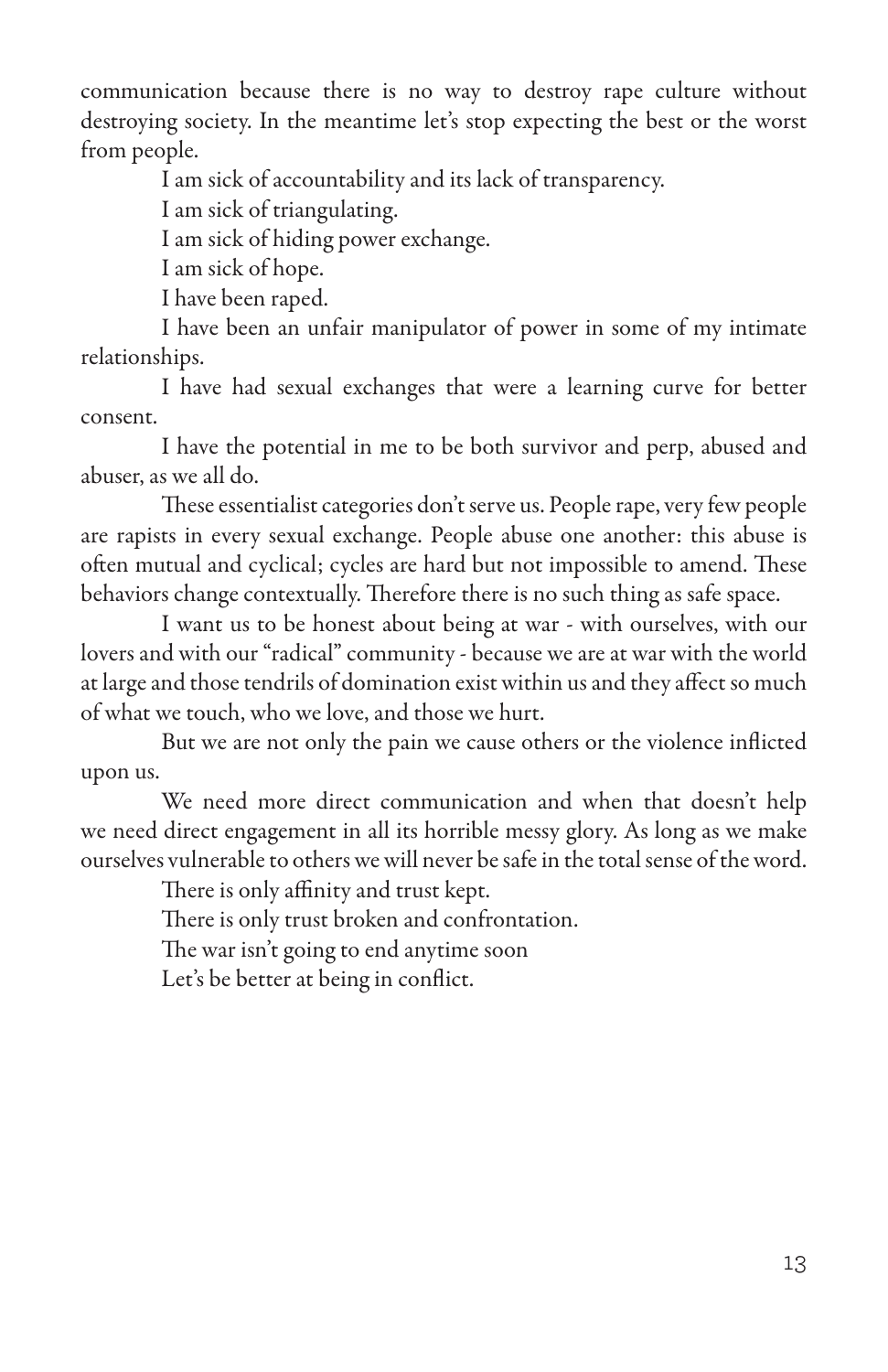#### **Notes on Survivor Autonomy and Violence**

few notes on language: many of the terms used herein are vague, subjective, loaded, or otherwise ambiguous. For purposes of clarity, when "accountability processes" are referenced, this will be a specific reference to *sex* used herein are vague, subjective, loaded, or otherwise ambiguous. For purposes of clarity, when "accountability processes" *assault* accountability processes, as distinct from any other such process, the basic model of which can of course be applied to any number of issues and situations. In discussing "anarchists" or "anarchist men," I am rather loosely defining the subjects as members of an existing anarchist *milieu*, or social structure of and among many anarchists and those who identify similarly - this is not in any way to suggest that anarchism itself is somehow the exclusive domain or property of said milieu, only to use self-identification as a reference point.

Additionally, mentions of gender are inherently problematic. When discussing "men" assaulting or raping "women," the intent is not to oversimplify the issue of gender constructions, but rather to use a shorthand in reference to people socialized male, on the one hand, and people socialized female on the other. Obviously, however, perpetrators of sexual assault are not always male (though, unfortunately, most are) and, conversely, survivors are sometimes male. These dynamics, when interrogated, are in no way limited to male-female relations, or gender-normative relations at all. However, the act of sexual violence perpetrated by males against females occupies, in many ways, its own specific social and historical context. This constitutes the fundamental circumstance of patriarchy. In this, some passages here deal more generally with our attitudes towards any perpetrator of sexual assault, and some directly with said specific phenomenon. The behavior of patriarchy outside gender normativity, as a basic social relationship of domination, is an issue which goes largely unexplored here. That being said, an analysis of sexual assault and capitalist gender oppression is relevant to anyone in these communities, anyone being confronted with these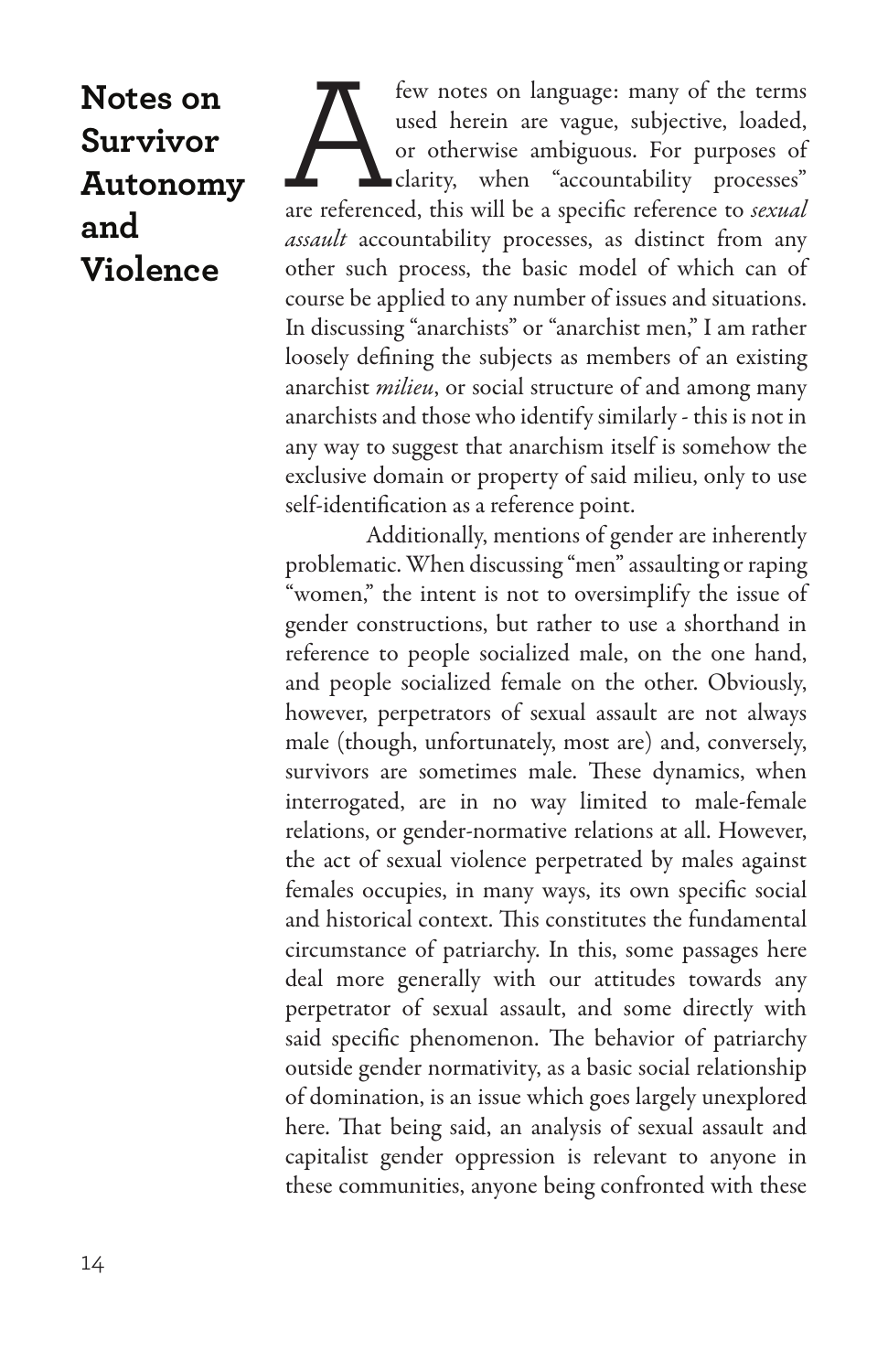situations.

Thus, I beg the reader's forgiveness for the use of what is admittedly a reductive and problematic vocabulary.)

There is a peculiar sort of discourse which surrounds the issue of accountability in anarchist or otherwise "radical" circles - one that takes for granted that anarchist men should receive treatment distinct from other men. When, in the anarchist milieu, a man sexually assaults a woman, the surrounding community will often engage in a process designed to hold the man accountable for his actions; in the name of "restorative justice" or a "safer" community, with the intent of keeping the individual from doing it again.

My contempt isn't for any one of these goals, but rather for the idea that seems to regularly accompany them, being that - as opposed to non-anarchist men - anarchist men who commit sexual violence should first be approached from a standpoint of community repair. Whereas with other men, the knee-jerk reaction of many women (anarchist/radical or otherwise, but let's here focus on the former) to these offenses would likely involve something resulting in hospitalization on the man's part, anarchists are somehow given the benefit of the doubt, the opportunity to "work on their shit." That is, *after* an assault takes place (quixotically and rather disturbingly, prior to such an offense, it seems, the subject is rarely directly broached, its importance rarely emphasized).

While noble, this is also somewhat paradoxical - if anything, shouldn't men in these communities be held to a more immediate standard, given their implicit allegiance to certain ideals off the bat, and their (unfortunately, often falsely) assumed understanding and critique of capitalist patriarchy and its functions? Shouldn't men in these communities be even more detested for falsely displaying comradeship for, and then afterwards still expecting it from, the survivors of their actions?

And if the answers to those questions are yes and yes, why are they confronted more theoretically, more verbally? The simple and legitimate reply is often that such a response is what corresponds to the wishes of the woman assaulted. But this is not without its own problematic. Why would you leave his teeth intact while anyone else would eat the curb? What is it that convinces us that we should consider this less violent option in one instance but not the other?

That is to say: if his twisted understanding of anarchism (or any other radical or revolutionary politics) involves or excuses sexual assault, why does anyone owe him anything? Why then give him the benefit of the ideal?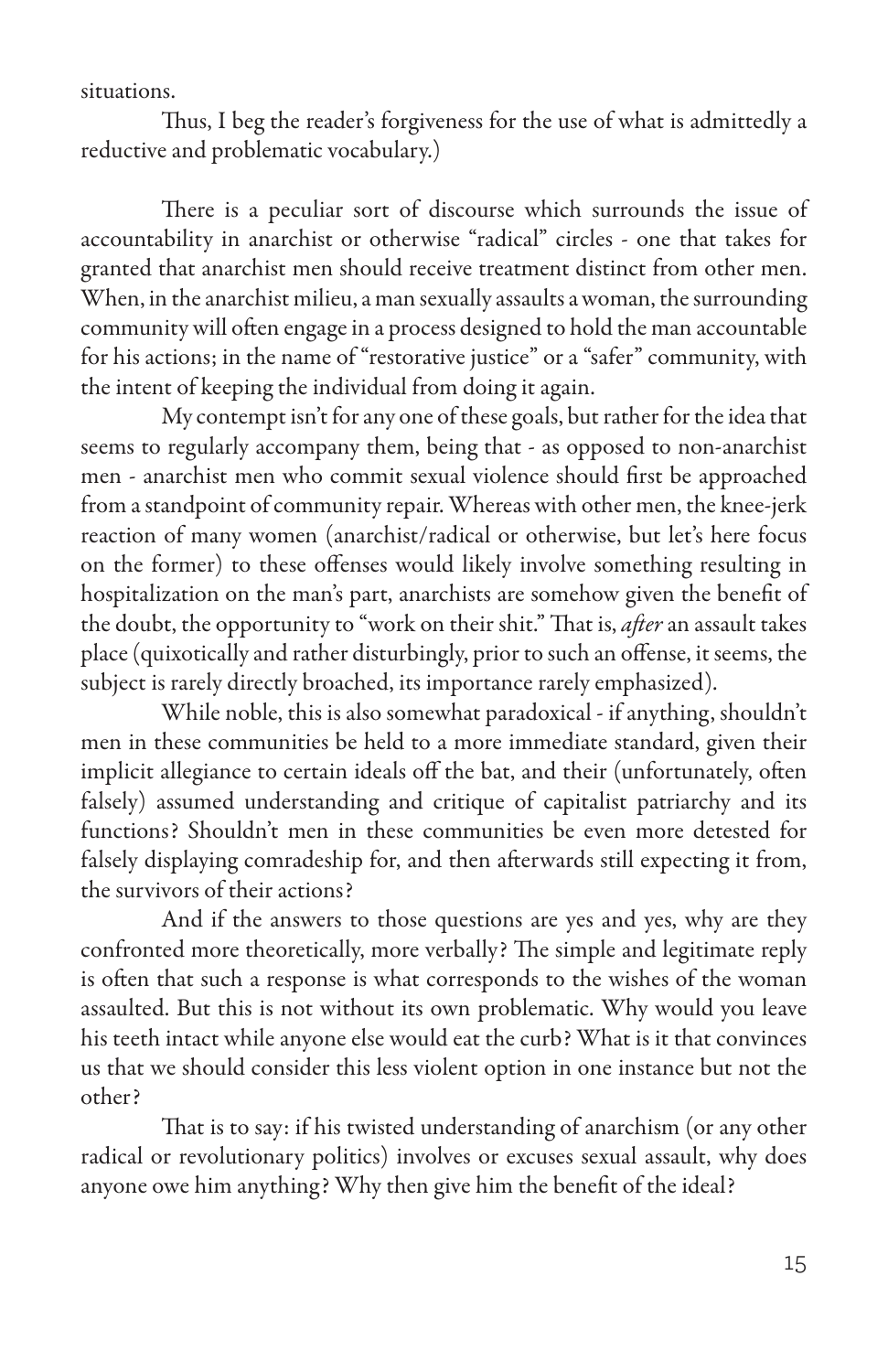And if we do not believe that anarchist men have a better understanding of gender oppression than other men – that there is adequate basis for such an assumption – why the hell do we put up with them in our communities in the first place? To put it tritely, something has got to give. Our continued insistence on accountability neglects the fact that a shared politic should function as the bearer of that information and consequence *before the assault takes place* – and from there, step two should be as with any other man who commits sexual assault, wherein the perpetrator faces the same unpleasant consequences.

The many complex ongoing conversations about the nature and characteristics of accountability processes, or even their effectiveness, almost never address the possibility that their very practice is often already a compromise. To directly prescribe emotional response is never acceptable and not the intention here, but the point remains that a cultural routine in which this constitutes step two is self-perpetuating in such a way as to reinforce its own insularity by granting judicial advantages to those who have already proven contemptuous of them while leaving others, who might have even less of an understanding of how fucked up their actions are, in the emergency room where they ostensibly belong.

The necessary caveat here is that the majority of anarchist accountability processes are not at all delicate or diplomatic, and the intention is in no way to suggest that employing this tactic implies some sort of being "soft" on sexual assault, or that these points make the practice itself illegitimate. The women I know who work in these processes have more nerve than almost anyone, and have anything but any kind of mercy for the perpetrators they work with. And there are undoubtedly many situations in which an accountability process makes sense pragmatically and in terms of scale or severity. What concerns me is what seems to be the automatic tendency towards one reaction versus another. What concerns me is the possibly cultivated mentality that these anarchist men, whose presence in a community would ideally be a self-evident assurance of their ability to keep themselves from raping women they claim to respect, should be given a special second chance that their very participation in the community should waive.

To be certain, we are all guilty of indirectly/unintentionally perpetuating systems of oppression through subtle socialized behavior, and to this, a different response is perhaps warranted. Maybe this is the line between issues of language or social behavior and issues of direct physical attack. Maybe it's the line between a naïve misunderstanding and the refusal to give half a fuck. But an outright act of physical violence deserves no such understanding. An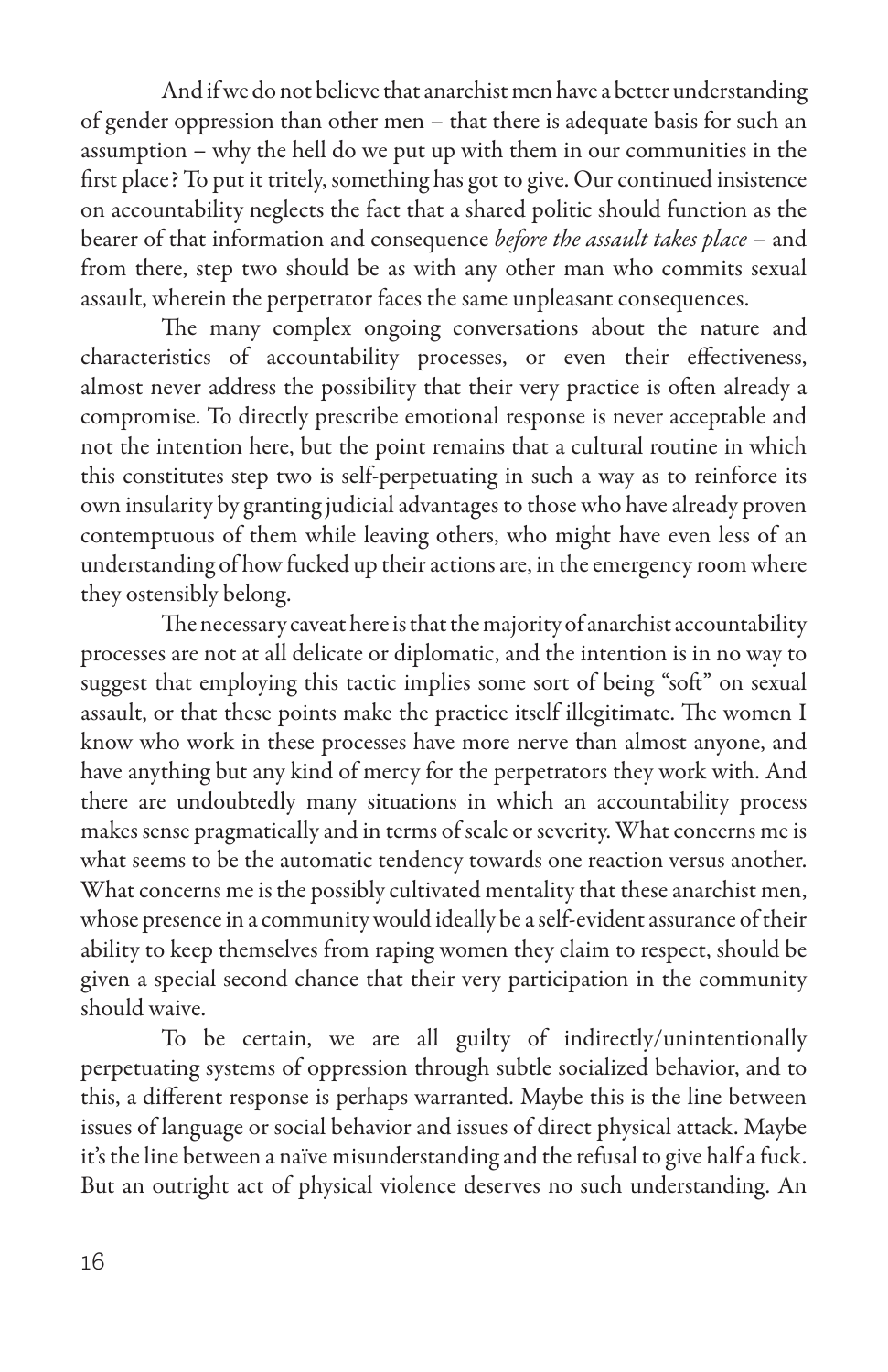intentional or even malicious disregard for consent doesn't merit a conversation.

As a necessarily crude and reductive yet possibly helpful example (as different systems of oppression and the relationships between them are, of course, neither simple nor identical), white people guilty of racially motivated transgressions (verbal or physical, slurs or attacks) are rarely recommended for "accountability." They are not given the benefit of a process, all too often organized and worked on by the very people towards whom their violence is directed, aimed at rehabilitating their racist ways. No one, it would seem, bends over backwards to grant them a complex opportunity to repent. Because racism is fucked, and people should know that, period.

Sexual assault and rape are not things that just *happen*. They are not merely individual transgressions. These acts are *political* – intentional perpetuations of a system of domination; a system which subordinates women on every level; a system which is always violent, hostile, and manipulative; a system which cannot be addressed by "fixing" individual perpetrators on a philosophical level and then welcoming them back into the arms of the community they attacked. And it was never just an attack, but always a deliberate reinforcement of patriarchal oppression. These systems necessitate self-defense as material as the manifestations it confronts.

Just as sexual violence isn't something that simply happens without implication, capitalist patriarchy isn't something that simply exists without origin. Historically, as was an integral part of the development of capitalism, women's labor - that of physical reproduction - is distinctly corporeal. This process occurs only physically, fully within a body. "Men's work", or manual labor, is physical in its operation, but deliberate operations of the hands also necessarily involve the mind as well - these acts are not performed innately, naturally; their every step requires some brief intellectual evaluation. Following this, we can easily observe a greater social emphasis on women's bodies than men's bodies, as women's intellects are simultaneously presumed to be inferior to those of men.

Rape violently reifies this corporeality as a female experience. Women, here, are not only primarily bodies to begin with, but are then further forced into and confined within those bodies. Accountability processes as mental, emotional, or intellectual endeavors can be said to perpetuate this divide - the woman's experience is a battle with the physical, the man's remains verbal, psychological. On the back of the very dynamic which has carried the development of capitalist social roles, then, we would appear to be resting our own understanding of justice.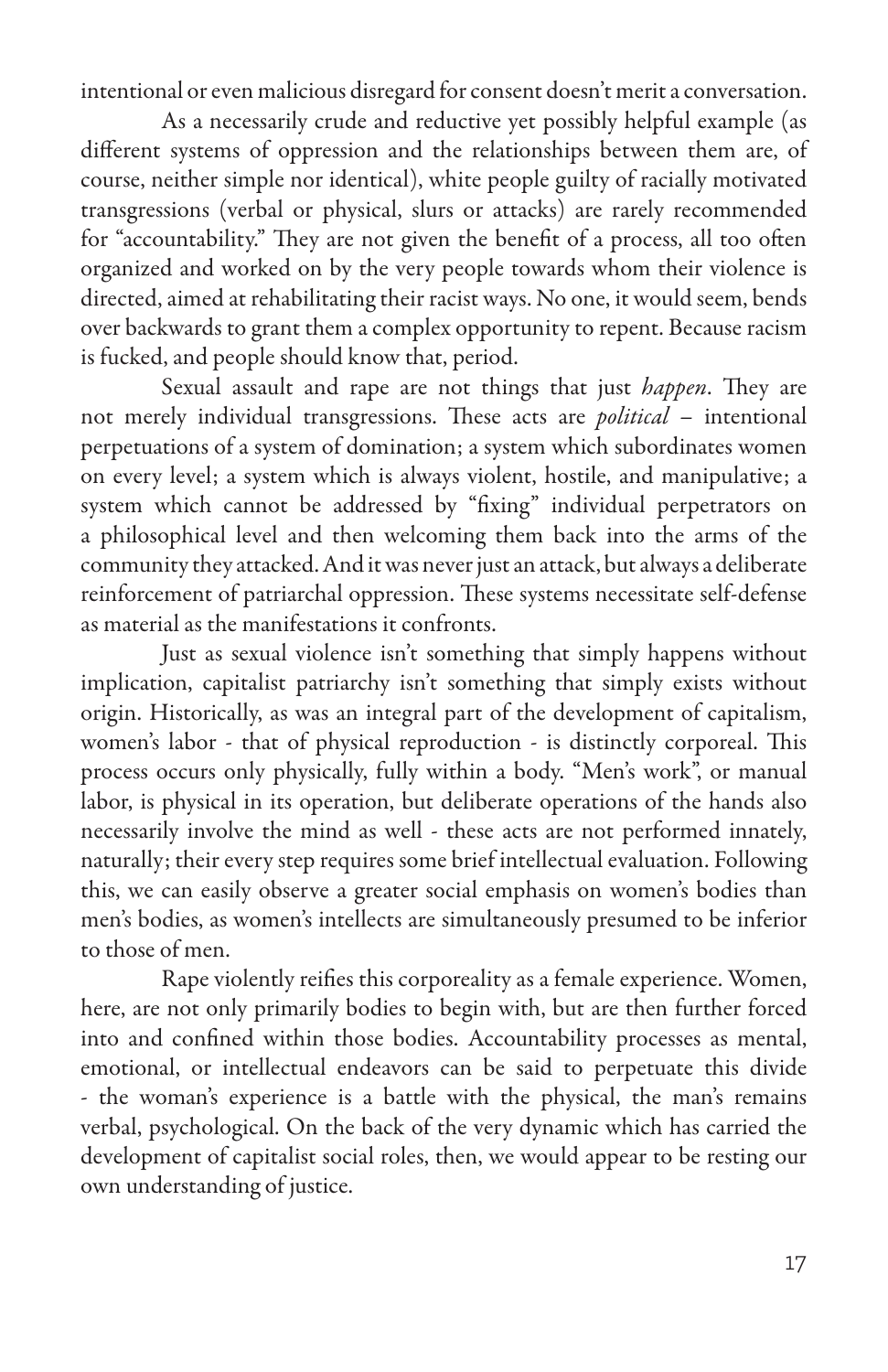And what of revenge? A humanist critique posits that such a motivation is unhealthy or even illegitimate, and concepts of restorative justice follow suit. Perhaps revenge is even the opposite of accountability. But when we break windows, or advocate general/human strike, are we holding capital accountable, or enacting revenge upon it? In reaction to the constant attack of capitalist domination, aren't all political actions ideally vengeful?

It has been said that, regardless of circumstance, violence is simply not the way to deal with conflicts "within the community". Leaving aside for a moment the terrible nature of a community that clings to the performance of cohesion for the sake of its rapists' safety, we must also be driven to analyze the role of *honesty* in our responses to these situations. Is it more honest, more direct, more real, to enact a visceral physical response – even revenge – or to engage in a lengthy pseudo-judicial "process"? In some instances, the answer may well be the latter, but the possibility of the former as genuine needs to be seriously considered in all cases, especially by the survivor, whose actions must not be dictated by expectation or precedent. Honesty is a crucial dynamic within any community worthy of the name, and just as the use of unmediated violence against perpetrators is a result of the honest community, it is equally important that the honest community is itself a result of actions such as these.

A common criticism of accountability processes of all varieties is their tendency to mirror some sort of judicial system - structured mediation toward rehabilitation or punishment of one kind or another. While an outcome dictated by the survivor is certainly not akin to one dictated by the state, the process remains a *mediation*. Conversely, to move away from this judiciary is to reject mediation, a remnant of the idea that our interactions must be somehow guided by third parties, even third parties we choose ourselves. To that end, an attack on one's rapist is unmediated and direct, precisely that which any judicial system forbids; the line between desire and action is erased.

Most accountability processes force a violent perpetrator to "work on" his existence as male, his performance of masculinity. They aim to persuade him to *adjust* his role as a man. But patriarchy can only exist so long as it is performed - that is, so long as the role of the man is fulfilled. What we want, quite simply – as for with any other determinate role imposed by and in the service of capital – is for it to be destroyed.

#### *Later Post-Script to Notes on Survivor Autonomy and Violence*

It was pointed out almost immediately upon publication that the second paragraph of this piece, that which attempts to address the inherent problem in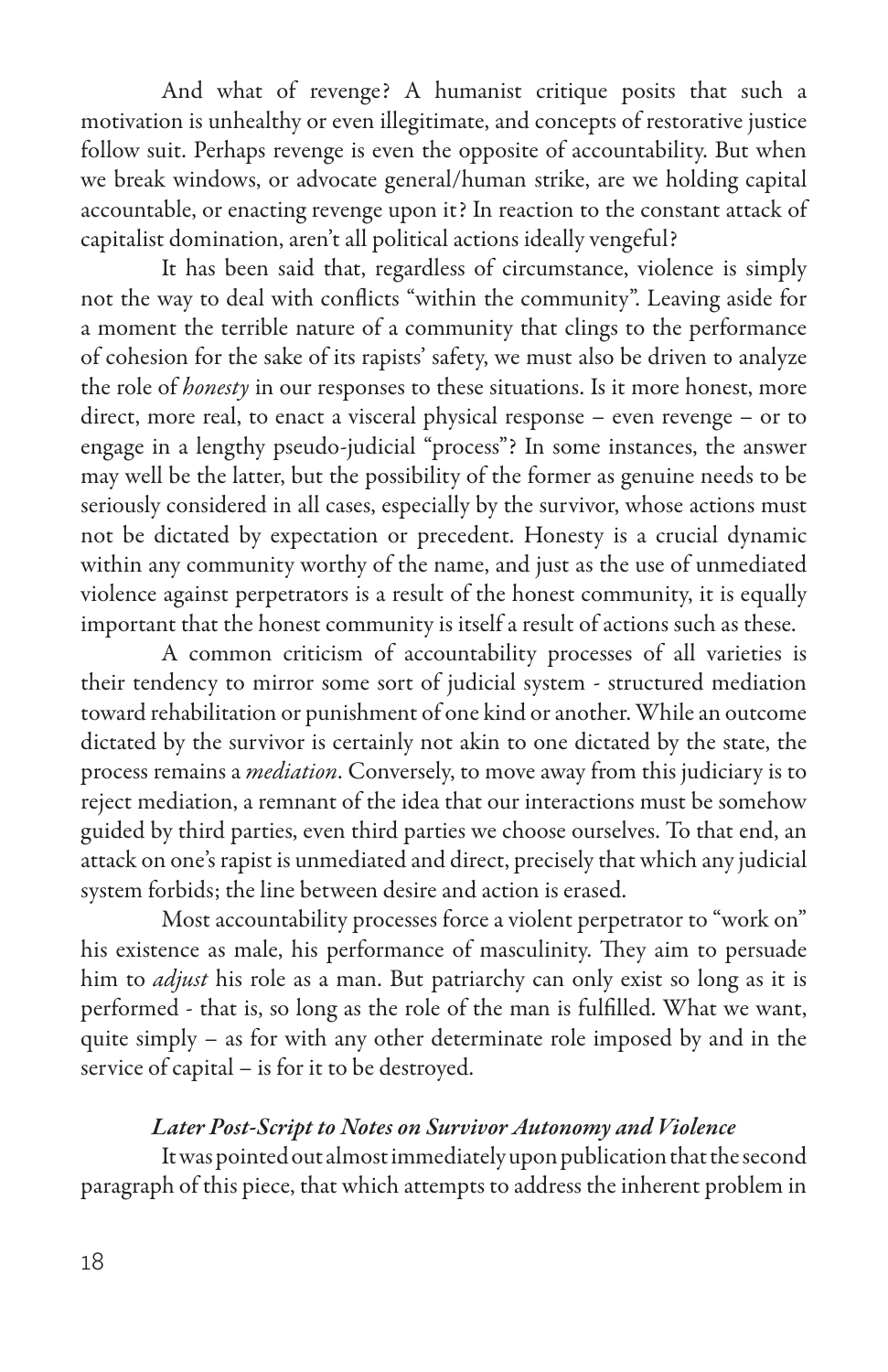discussing gender, is unintentionally yet strongly dismissive of trans experience by way of referring to "socialization" without clarifying self-identification as a separate factor. This was a serious oversight, and one for which I offer a sincere apology. For what it's worth - not as any excuse - trans experience was always meant to be included as a singular and crucial aspect of any consideration of gendered violence or simplistic/stereotypical assumptions about it. The majority of perpetrators of sexual assault are MALE-IDENTIFIED male-socialized individuals, the latter term as definitively not synonymous with the former (the term "cisgender", which I take separate issue with, could also be applicable here), and this should have been made clear, as well as the unique circumstances which accompany sexual violence against trans people. Still, it is my hope that the basic arguments made regarding accountability and community response will remain pertinent.

**Dysphoria Means Total Destroy**

The last three weeks, every stranger I have come across has misgendered me, whether I'm femming it up or not. In the mirrored elevator doors at work my face looks tired, angular in all the wrong ways. With some unease, I r come across has misgendered me, whether I'm femming it up or not. In the mirrored elevator doors at work my face looks tired, angular in dad in my reflection. Both my spiro and estro pills ran out today, and I'm flipping out. They're probably going to arrive Monday, but they might have gotten lost in untracked airmail and what the fuck am I going to do if I've got to spend another Benjamin and wait three weeks more? I want to scream. I'm filled with steam. I'm warding off the desire to hit myself, and so I start daydreaming in my gray cubicle. I see a hijacked airliner turn and head directly towards my desk. I'm staring it down, making ridiculous arm gestures, calling it in like some sort of kamikaze air controller. There's a loud flash, I disappear, and everything burns.

Being so qualitative, dysphoria is difficult to pin down exactly. A decent definition would be something like "intense unease in regards to (one's) gender," where gender is understood to include the entirety of sex, gender, and anatomy (since none exist outside of the discourses within which they are produced and they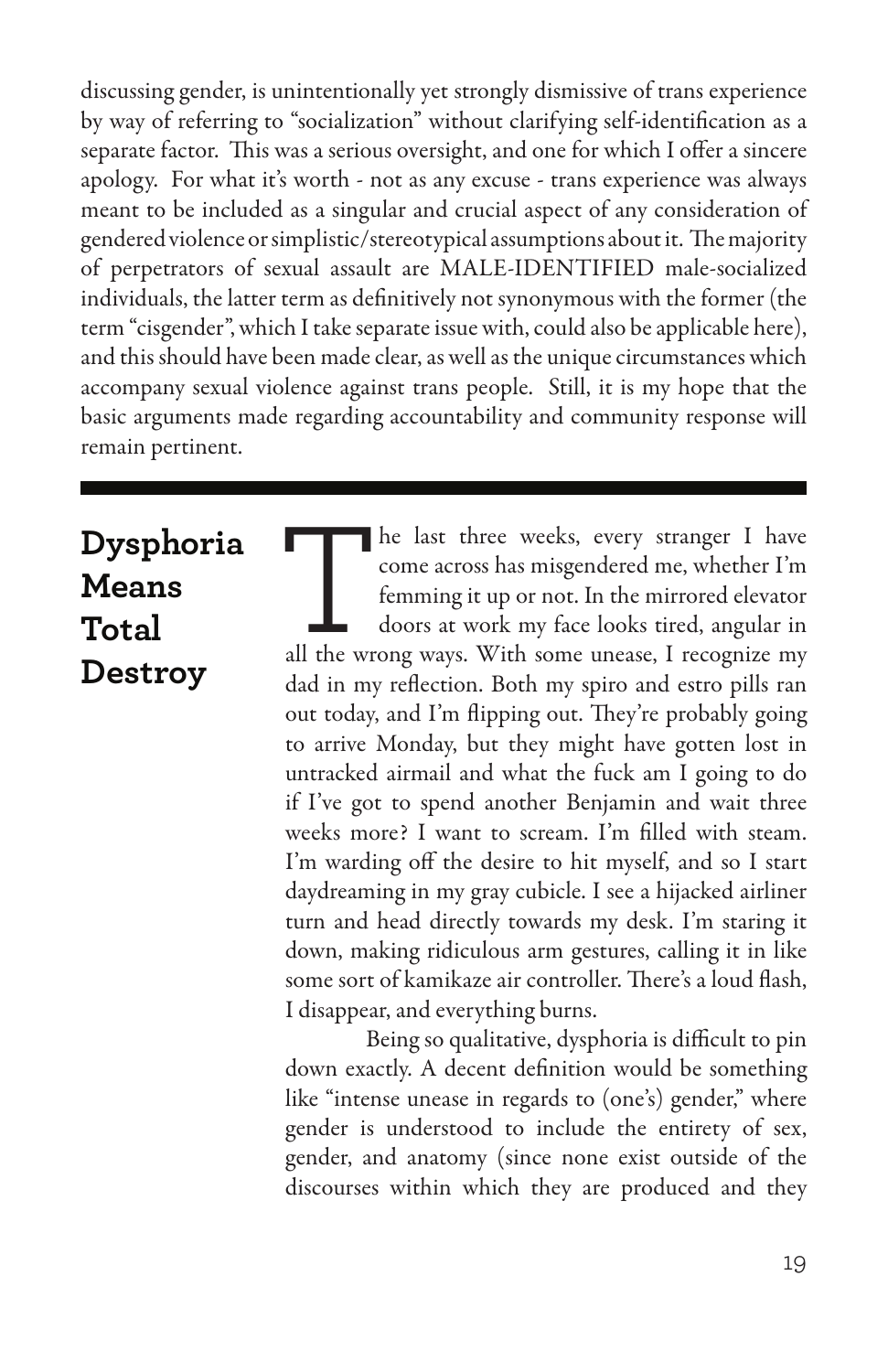are all intimately interrelated). There is a tension, typically formulated as a contradiction between sex and gender, or between what one is, what one desires, and what one is not. Yet, a move away from positivity might help sidestep implicitly essentialist language while potentially opening up some new lines of thought.

Despair and hopelessness marks the quality of dysphoria, burning the border between the world and impossibility deep into me, making its omnipresence unbearably visible. Many other types of despair carry with it the seed of a hope that something possible (however unlikely) could fix the situation one despairs within: the cancer might go away, this ugly breakup could always turn around and spontaneously become a deep and lasting love, I might win the lottery so I can stop being in crushing debt, Obama might bring meaning to my life. Dysphoria carries with it no such thing. While there are despairs that do not carry this hope, the intensity, duration, and scope of gender dysphoria suggests that it is worth analyzing.

This conflict between actual and impossible does not exist in a vacuum, but exists precisely because of the naming-constructing-creating that is this world. The world creates its own impossibilities by its incessant productive categorization, as nothing fits its own definition. Everything is perpetually scratching at the walls, blindly, without any purpose. The intolerability that surrounds everything is also a graininess in everything. The border reveals itself as not one but two, a pair of overlapping shadows. The impossible existing and the longed-for nonexistent intersect here. While this graininess exists everywhere, dysphoria marks where this graininess comes into conflict with gender, and by extension the world and our constitution as subjects. Beyond not fitting the category we were assigned (I am not-this), it is our continually failing to be (I am not-that). This is where the rhetoric of the liberal transfeminist fails. I wasn't born this way, and I can't ever be either. Not-this would imply that dysphoria has a similarity with despair, sharing the commonality of something else one could hope for. The not-that both stands in for and precludes that hope.

It is important to recognize that I am not talking about individuals, beliefs, choices, or actions here, but of a conflict that takes place between graininess and the world within gender and manifesting itself through gender. There is no revolutionary identity here, only an irreconcilable conflict *against*  and *through* identity. This despair and this hatred is the result. Subsequently, identity-based attacks upon gender will not be able to collapse gender. My taking hormones or getting surgery or whatever is simply my performing the conflict by the lines of power that run through me. It does not follow that these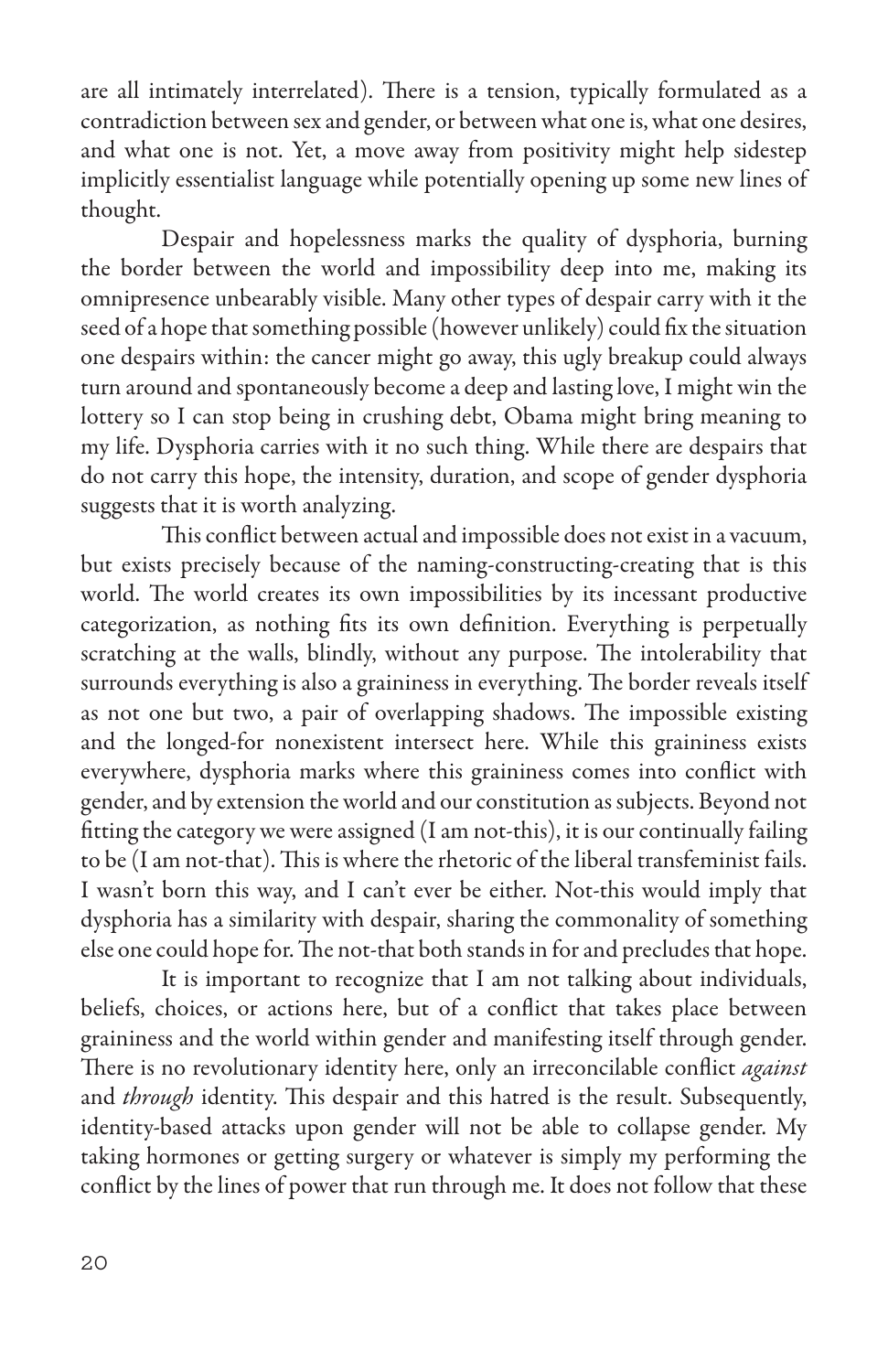things constitute an attack upon gender itself, although it may stimulate it to evolve in order to maintain its existence. Through and against are distinguished by where (and thus how) the conflict takes place. These overlapping circles – the impossible existing and the nonexistent – produce one another endlessly, composing the topography of the world. I've gone over why the existing is impossible, but the status of nonexistent might be less obvious. The nonexistent is not something that can be acquired, but exists as the shadows and holes produced by the structuring of the world. It is not a way out. Yet, in the very foundation of this world lies its weakness, by the very fact of its own creating. Not-this, not-that: negation at its heart. Nothing, the very same as the graininess that gives rise to the conflict. Nothing because it lacks categories, because it is the emptiness that overflows every name given to it. It cannot be put to work, it is always breaking down. It cannot be rendered tame, but it will explode in revolt. It exists in the spaces between the things, and in the heart of every thing. It can never be contained. This Nothing attempts to destroy everything in its path.

Looking at the negative responses dysphoria presents, I think a course of action against gender emerges. Where dysphoria drives us towards destruction and away from interacting with gender on its own terms, we see something (or rather, Nothing) that dissolves, attacks, demolishes. This might often appear as destruction of the self or directed against the self such as suicide, drug (ab)use, self-harm, but also can appear as any other outwards action where I, unstable and miserable, unravel everything around me. These all are fundamentally an undoing, action which threatens the very existence of structure. Misgendering is an instance of this structure imposing itself, spurring this conflict into even greater violence within me. The violence visited upon trans bodies is also an undoing of the conflict, although it works in attempt to stamp out this Nothing. Every action we could take that interacts with gender directly will at best be ineffective, every effort to impose gender upon us is met by increased resistance, and all that is left is destroy. Only Nothing can destroy gender.

To elaborate and clarify: this world is typified by the operations of productive power, creating two overlapping shadows. At once, there is the existing, a direct result of power's creation. As a simultaneous corollary, the nonexistent appears as produced holes, gaps, shadows, a mirage of what could be but contradicting themselves fundamentally. Both the existent and the nonexistent are impossible, empty. Their existence is both enabled and plagued by a graininess that cannot be contained by either but which production finds itself needing. Gender exists as an aspect of the power that creates the world,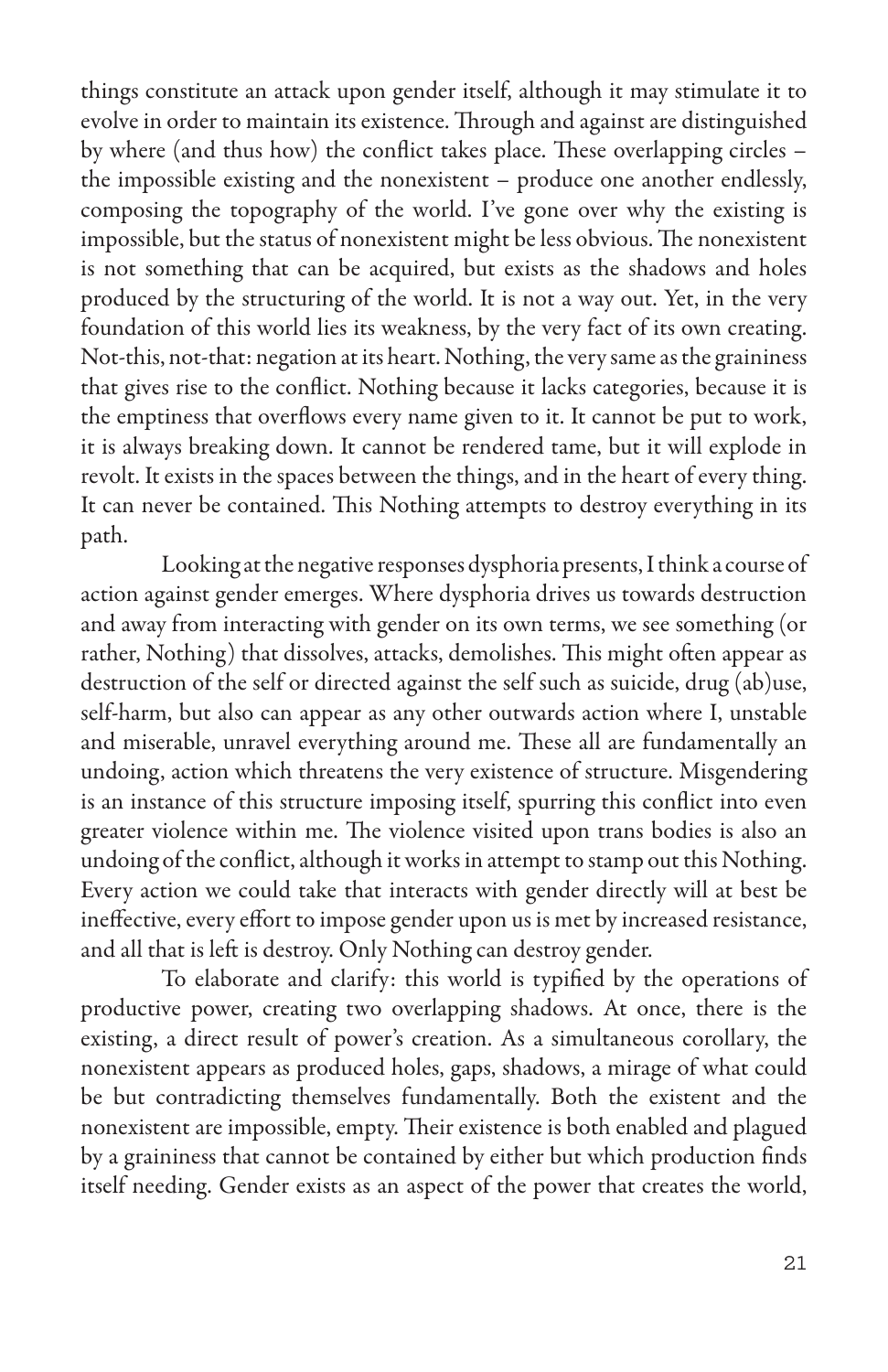and while the obvious manifestations of gender can be separated from other aspects of power, its root is this power.

Dysphoria is situated in the space where the existent and the nonexistent overlap – that is, in the world – and is typified by antagonism and fundamental negation. On the one hand, it is a negation of the existent (not-this) and desirous of the nonexistent (not-that) in the modes of which it is capable. Where dysphoria can be softened by interacting with gender and attempting to bring the existent closer to the nonexistent, this will not affect power or the reproduction of the world. Where dysphoria becomes feral and lusts for dissolution becomes the exit from this world to a place that does not yet exist. To destroy gender, we must be willing to destroy the world it exists within. After all, there's no hope anyway… why not?

**An Insurrectional Practice Against Gender: Considerations on Resonance, Memory, and Attack**

wish I could tell you that I became numb to the pain<br>after all these years, but the news of the murder of<br>another trans woman punches me in the gut every<br>time it reaches me. Upon discovering details of<br>Deoni Jones's murder wish I could tell you that I became numb to the pain after all these years, but the news of the murder of another trans woman punches me in the gut every time it reaches me. Upon discovering details of the words or actions to express my total hatred for the society that produces the rhythms of gender-maintaining violence and mourning that have come to characterize the only rhythm that is audible to those of us seeking a way out of gender's terrible song. There's something inside of me that almost wishes to become deaf to this rhythm, but I know that it would not be enough to quiet gender's reverberations in my body and in my daily life, which I have unceasingly tried to silence through hormones, alcohol, drugs, and writing idiotic essays. I fear this essay is nothing but another of those futile attempts. So many of us have tried these means and more to manage the crushing pain of gender in isolation, but there is nothing we could do short of collectively interrupting this rhythm and destroying gender in its entirety that will ease our heavy hearts. It is with this in mind that I will elaborate a proposal for those weary of gender violence and death for the creation of a new rhythm of vengeance against the gendered order.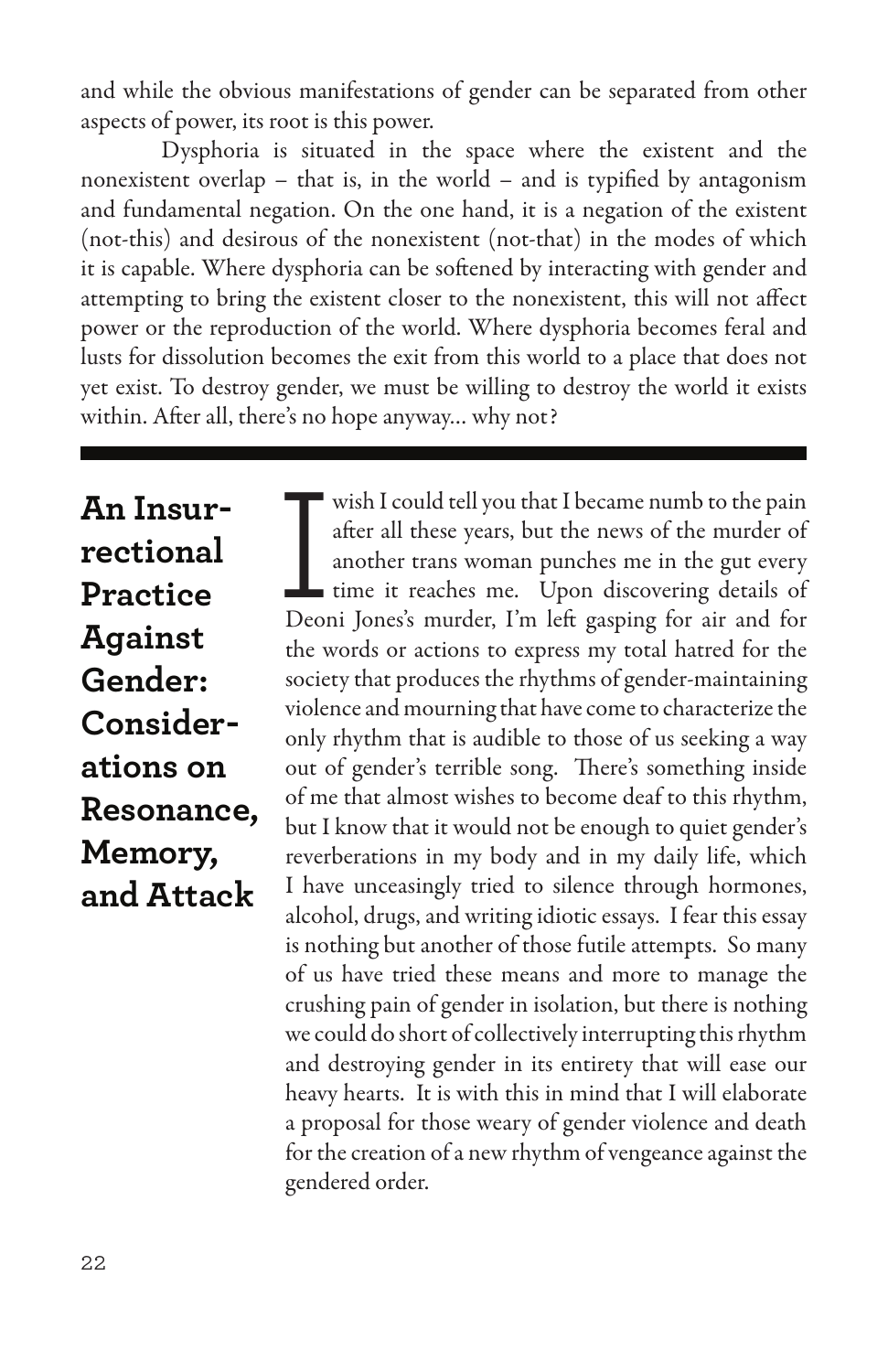There are certain practices that exist in the ways in which selfproclaimed "radical trans" people and "anarcha-feminists" of certain activist subcultures have set into motion in response to the question of gender. These include consent workshops, "trans 101"s, consent zines/workshops, and callouts of "fucked up" behavior internal to their subculture, in addition to dance parties and orgies. There is certainly nothing inherently \*wrong\* with any of these things, but if we take seriously the notion that we must destroy gender and all social relations of this society, there is clearly something lacking in the practice which only challenges gender at a level of language use and subcultural dynamics. If we abandon the leftist-activist model and accept the charge that "revolutionary movements do not spread by contamination, but by resonance" and writing that has further elaborated this thesis of an insurrectional music, we come to an understanding that there are at the very least a number of problems with thinking that these isolated methods alone could build a force to destroy gender. Such a practice falls short at both directly addressing the material manifestations of gender violence as well as creating practices that will resonate with the unthinkable pain we carry deep in our bodies. We must build a rhythm of struggle which resonates in our bodies and builds the links between attack, memory, and the gender terror we experience in daily life.

It is simple enough to begin a discussion of insurrectional strategy with the notion of the attack. Yet many confuse this process with merely smashing a random bank and writing a communiqué telling the cops to fuck off. Of course, I'm not interested in condemning such a practice, I'm merely more interested in examining the ways in which various notions and methods of attack are positioned in relation to our memory and all of the emotions that have built up over time due to all of the gender violence we've endured. While it's easy enough to mock candlelight vigils or the Trans Day of Remembrance, these moments function to create a continuity and rhythm of memory in relation to trans violence that many radical approaches to gender fail to do. When we hear the name Deoni Jones today and see pictures of groups huddled by candlelight, we cannot help but think of Dee Dee Pearson, Shelley Hilliard, Lashai Mclean, Sandy Woulard, Chanel Larkin, Duanna Johnson, Gwen Araujo, and Marsha P. Johnson. We cannot help but have our minds fill with the history of those murdered at the hands of a society that must maintain the gendered order at all costs. It's so easy to get lost in the pain that comes along with this, to look over your shoulder as you walk home every night in hopes that the noise you've heard isn't someone ready to pounce on you. You might soon forget, and then be reminded next month when it happens again to another trans woman in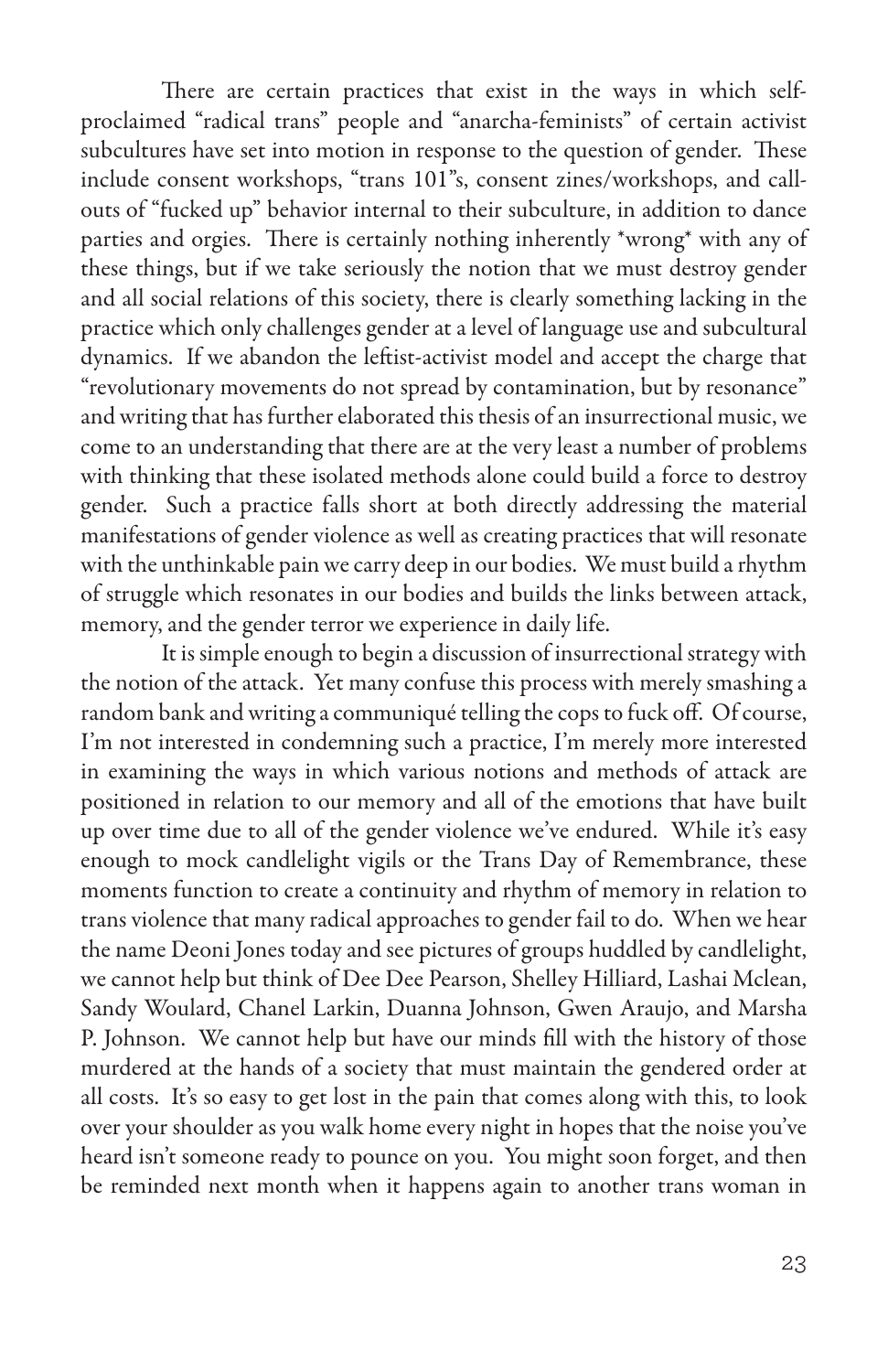another city or perhaps your hometown.

This is the rhythm of our memory and our collective fear and misery, which repeats with every murder, vigil, and Trans Day of Remembrance. An insurrectional practice which attacks the foundations of gender must also utilize the rhythms of memory and emotion, but toward the end of breaking the ideology of victimization and passivity that the former practices maintain. Insurrectional comrades elsewhere in the world write: "Power has implemented on its behalf a machine of forgetting, each time more perfect and macabre, in order to maintain actual conditions in its favor. Amnesia only generates an acceptance of imposed reality while observing past struggles or comrades like photographs, severing every connection with reality, achieved by showing how unfeasible every intent to disobey the masters is." This has manifested in attacks in solidarity with insurrectional comrades who have fallen or who are facing repression. These attacks are an attempt to tap into the visceral stores of hatred for this world and for its attacks upon those who share the desire to see an end to it, connecting the rhythms of collective memory, a desire for vengeance, and the terrain of struggle upon which they are situated.

We might be able to remove this practice of attack from a situation in which anarchists are only self-referential to the history of their own struggle and also apply it to our place within the cycles of deadly gender violence and mourning. Indeed, this has already been experimented with amongst anarchists in the United States. This model was experimented with in Bash Back!'s "Avenge Duanna" campaign, in which queer anarchists from a variety of cities carried out actions in response to Duanna Johnson's murder in Memphis, TN in 2008. This brought to life a practice which connected the visceral emotions of vengeance, connection to collective memory, and attack which built power and the refusal of victimization. Its failure was perhaps failing to continue to materialize this force with every death, although in recent months there has been a resurgence in vengeance attacks. If we are to build a rhythm of bashing back, we must be steadfast in refusing to let the death of a trans woman go unnoticed. We must impose our own powerful rhythm, identifying the nodes of gender policing and violence in our local terrain of struggle and exacting our vengeance upon them, displacing the rhythms of fear, victimization, and empty gestures that continue to characterize current anarchist, feminist, or trans-activist responses to gender violence. Through connecting the terrain of our daily life to cycles of the struggle against gender violence, we make material our resistance and leave a material mark of our refusal of victimhood. If this practice is to resonate we must steadily build this rhythm and refuse to allow anyone to ignore the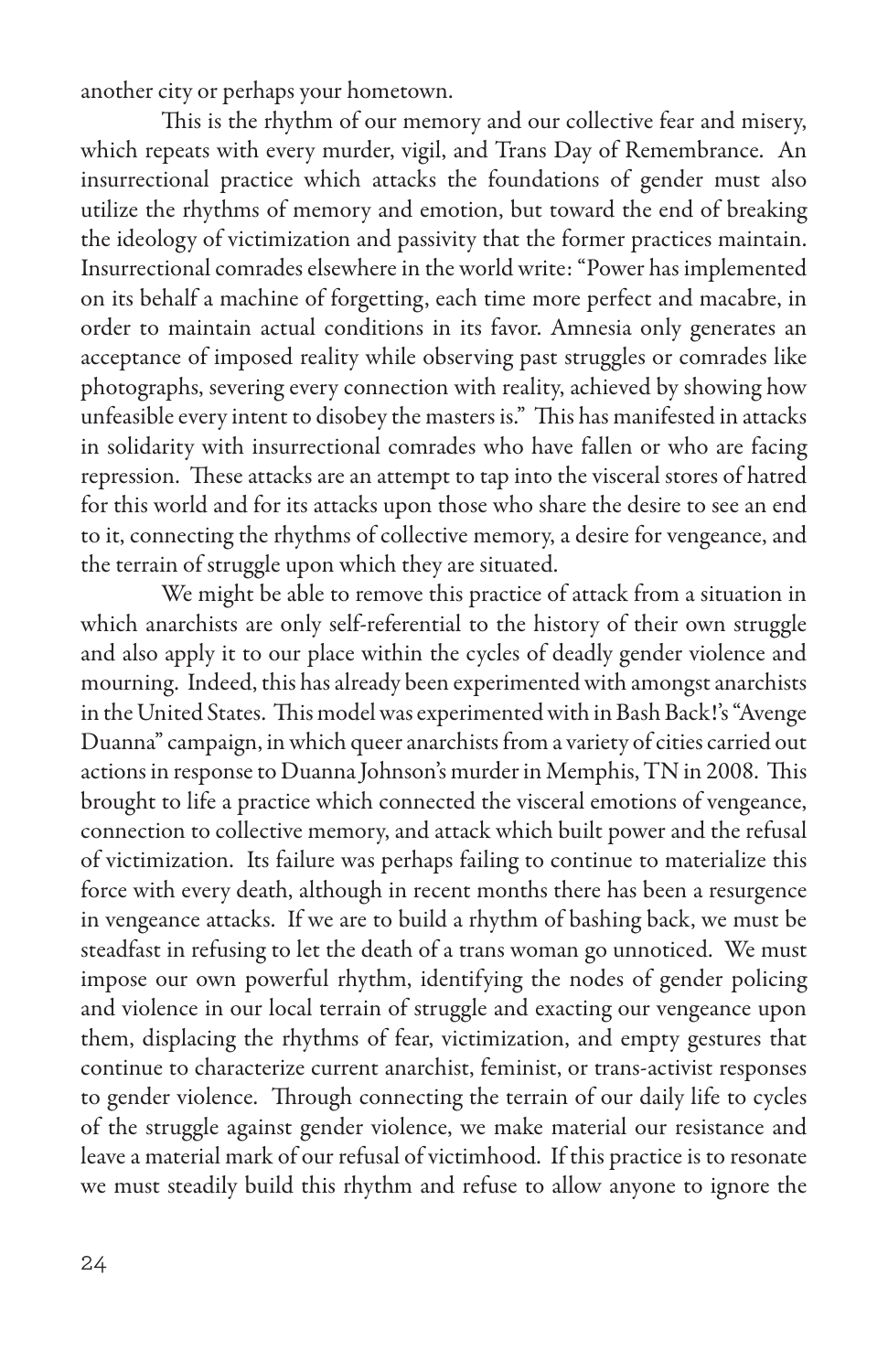multiplication of trans death all around us, by means of media sabotage, graffiti, or a variety of other methods. We have the opportunity to experiment with many methods of action with the potential to diffuse techniques of sabotaging gender production. Let us boldly experiment in this regard. Only then might the painful song of gender be replaced by the rhythm of its collapse.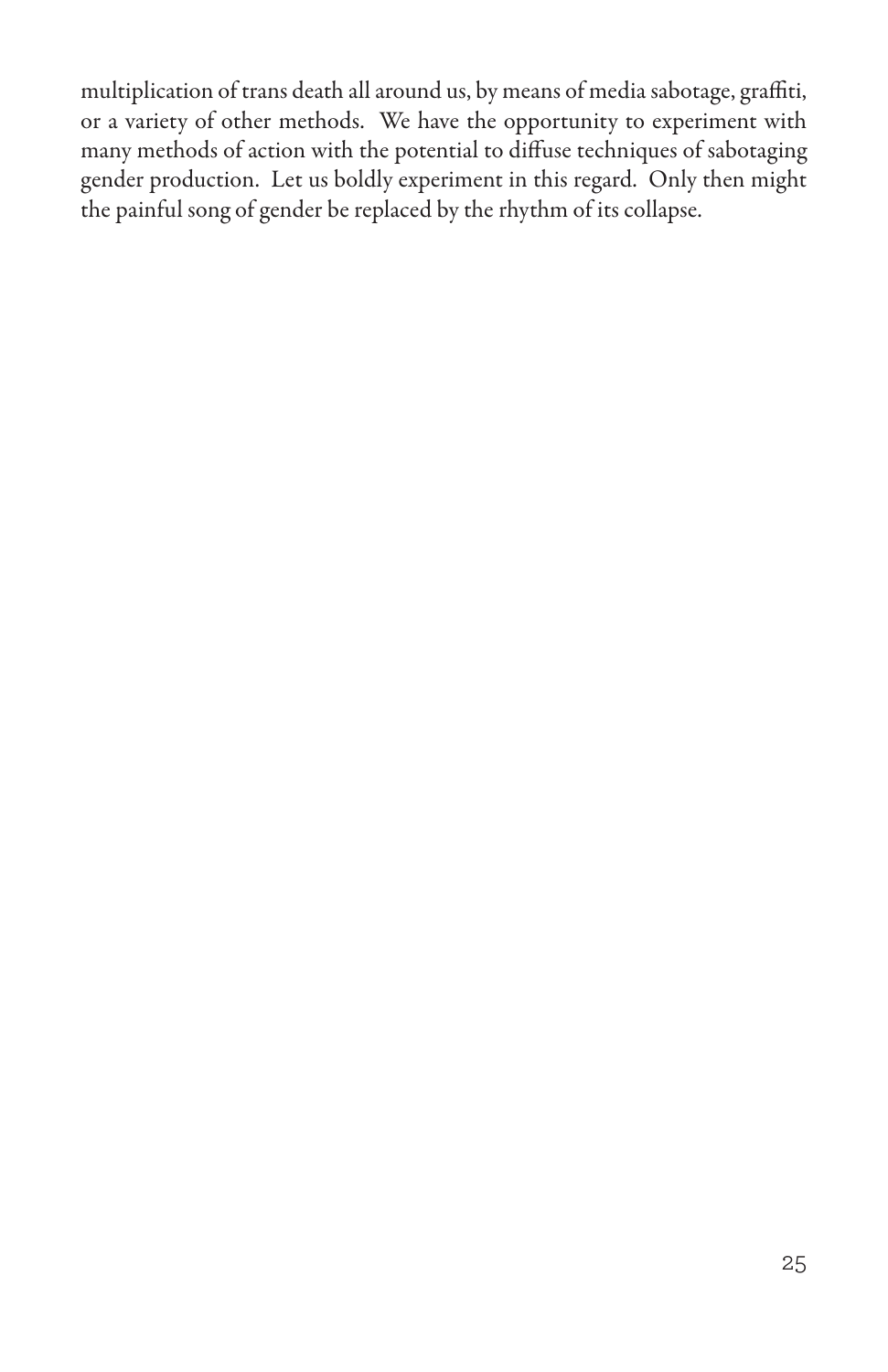## **PRACTICE**

#### **i. communiqué**

*This is an unwavering political statement, a conscious effort to politicize an event without being apologetic or defensive. This statement is written by a collective of women who came together in the spring of 2010 based on shared experiences and concerns surrounding patriarchy and sexual violence within the radical scene and beyond. In our meetings and discussions, we learned that many of the women within our network have experienced some form of sexual violence. It is no coincidence that we have had this experience with power. Rape is not a personal misfortune but an experience with domination shared by many women. When more than two people have suffered the same oppression the problem is no longer personal but political – thus, rape is a political matter* - New York Radical Feminists Manifesto, 1971

violence against women contributes to a system of power, organizing society into a complex set of relationships based on a sometimes<br>invisible and internalized assumption of male<br>supremacy. Rape is not the only form of con tem of power, organizing society into a complex set of relationships based on a sometimes invisible and internalized assumption of male supremacy. Rape is not the only form of control that male-bodied individuals can practice in romantic, friend, or comradely relationships. Physical as well as emotional abuse function as ways of maintaining involuntary hierarchies and control over women, female sexuality, and reproductive systems.

The silence and secrecy that often surrounds issues of power and domination should in no way to be taken as complicity, however, we as women and survivors will remain silent no longer.

Ideologically speaking, male-bodied anarchists and communists align with principles of egalitarianism and anti-authoritarianism, yet daily practices in this regard oftentimes fall short. We have repeatedly seen a chasm between theory and praxis in male-bodied treatment of women and other oppressed people. We have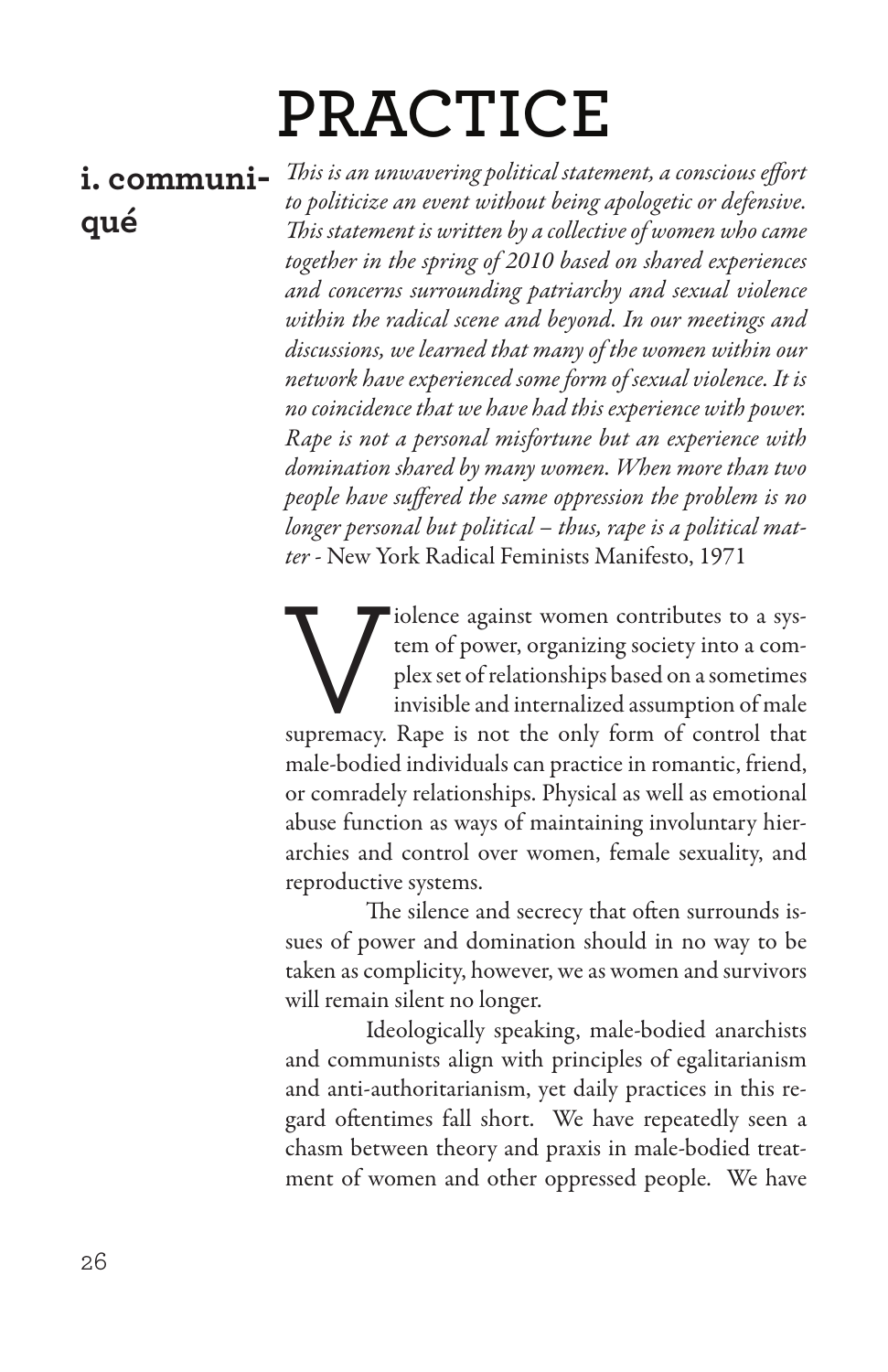seen over and over again, male-gendered behaviors reproduce the very systems of domination that we are fighting to dismantle. We refuse to allow this to continue.

In the course of our meetings, we identified one male-bodied individual as a repeat perpetrator of sexual violence against female-bodied people: Jan Michael Dichter, also known as Maus. This particular individual, whose vocabulary consisted of anti-patriarchal jargon, had committed sexual violence before, and participated in survivor-defined accountability processes. Since he continued to transgress boundaries, raping and sexually assaulting women in Boston and Santa Cruz, we decided to confront him. We met him at his home and verbally confronted him. He refused to take responsibility and his words were manipulative and insulting. When he refused to shut up, we shut him up. The intent was to inflict pain, albeit it would only be a small portion of the amount of pain his victims have felt.

We did what had to be done out of sheer necessity. As radicals, we know the legal system is entrenched in bullshit – many laws and legal processes are racist, classist, heterosexist and misogynist. Alternative accountability processes, much like the traditional ones, often force the survivor to relive the trauma of the assault and force her to put her reputation – a problematic concept in itself - on the line as "proof" of her credibility. They end up being an ineffective recreation of the judicial process that leaves the perpetrator off the hook, while the survivor has to live through the memory of the assault for the rest of her life (Anonymous communiqué from NYC, 2009). The US legal system and the alternative community-based accountability processes are simply not good enough for survivors, and certainly not revolutionary.

Rape is entangled in a system of patriarchy and domination. It would serve us well to consider rape as part of class and race analysis. It is not only a crime committed by individuals against individuals; it is systemic and structural. It is our material interest as women that pushes us to stand up for ourselves. The material consequences of patriarchy and male supremacy push all women, regardless of how they define themselves ideologically, to fight against our oppression. In our work as a radical community, both female- and male-bodied, we must work to dismantle this form of oppression and domination. We find it an incomprehensible and unacceptable betrayal that our so-called male-bodied 'friends' would perpetrate this kind of subjugation of female-bodied comrades. Just because you can articulate feminist theory does not mean that you are to be trusted.

We also find tacit support of male-bodied perpetrators, as well as the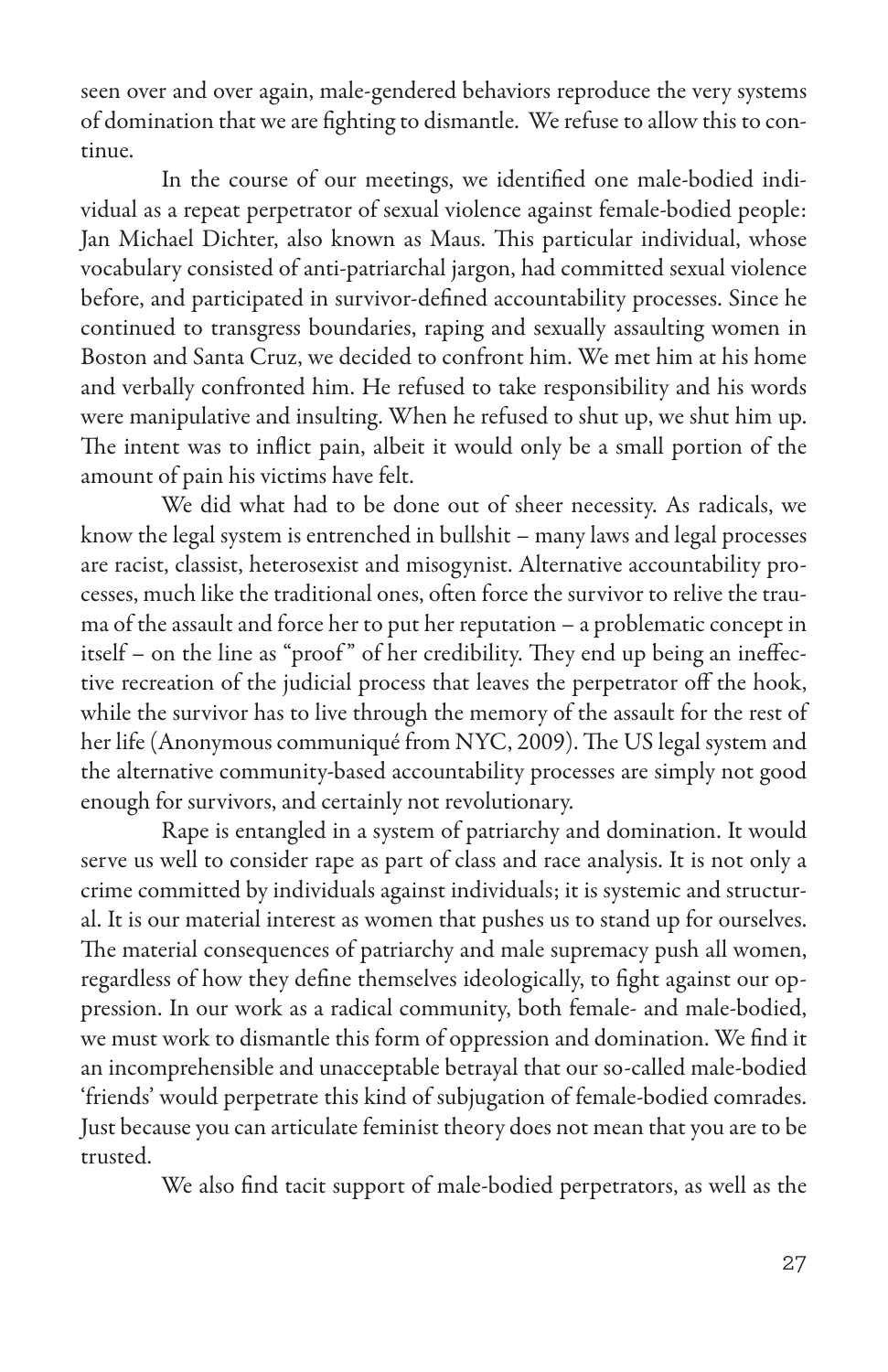hijacking of our collectively defined accountability process particularly offensive. Attempts by some self-identified "male allies" to take control of the action by confronting Maus themselves, pressuring women for inclusion and calling a public meeting without our permission undermined our practice of self-organization. Rather than demonstrating their support these men made it clear that they were unwilling to allow us to act on our own behalf without their involvement. The type of action we took as a group of female-bodied comrades aligns clearly with anti-hierarchical politics and goals of self-determination. If our male-bodied 'comrades' want to be considered as comrades, we'd like to see them behave that way.

This action sets a precedent, the beginning of a new kind of accountability process, one that leaves the perpetrator in pain and articulates our call for the dismantling of male supremacy in radical political communities and beyond. We know that Maus is not the only guilty one. We know there are more of you out there…

It would take a revolution to eliminate structural violence; thus an anti-rape agenda must be part of any revolutionary agenda. We demand this now.

#### **We'll Show You Crazy Bitches I**

Tressed in matching black skirts and masks, dozens of women gathered on Saturday evening for an anti-capitalist Take Back the Night march, stopping traffic on Bedford Avenue, overturning trashcans, and breaking windows. dozens of women gathered on Saturday evening for an anti-capitalist Take Back the Night march, stopping traffic on Bedford Tired of tamely shouting slogans on campus sidewalks, we took the night back by taking it, refusing the structural mechanisms that create rapists and their victims.

Although in recent years Take Back the Night has been co-opted by liberal feminists, it has its roots in the widespread unrest of Italy in the late seventies. In 1976, a seventeen-year-old was gang-raped in Rome. A year later, when her case went to trial, she was gangraped again by the same men: and this time, her whole body was slashed with razors in an attempt to keep her silent. Within hours, fifteen thousand women mobilized, uniformly dressed like the sex workers common to the district; "NO MORE MOTHERS, WIVES AND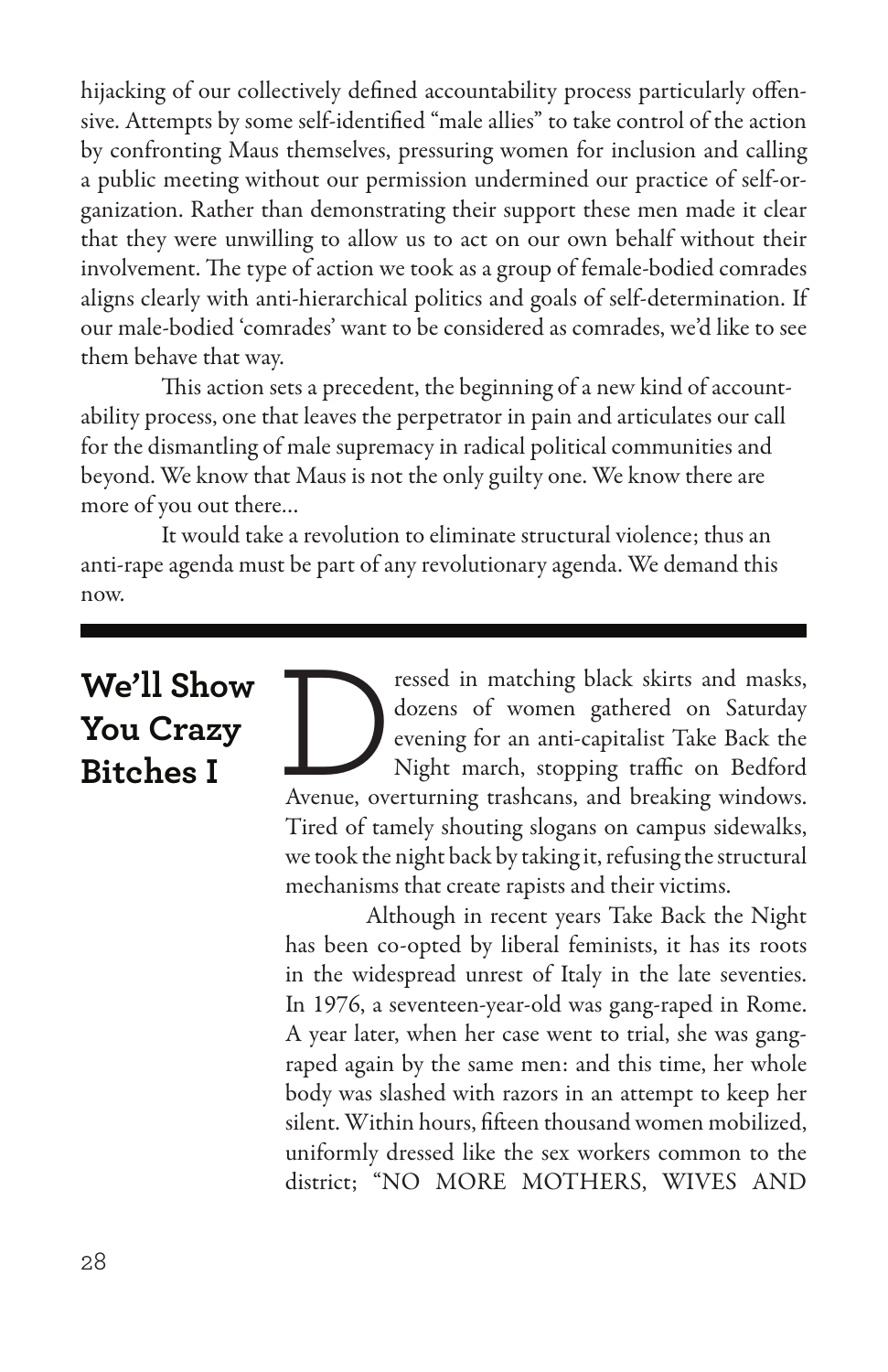DAUGHTERS: LET'S DESTROY THE FAMILIES!" was the cry heard in the street. They came just short of burning the neighborhood to the ground.

Forty years later, we marched again, to refuse the violence that continues to force us to be housewives and fuck-toys and mothers and daddy's girls, to refuse to understand women's oppression in the private sphere as a simple cultural or ideological matter. We address capitalism and patriarchy as one intrinsically interconnected system. We are not asking for rights: we are demanding something else entirely.

A woman on the street stopped and attempted to begin an argument: "Why are you doing this?" A swift reply: "Because we have grown tired of rape and makeup." The woman responds: "Just get drunk and get laid – deal with it." But this is no longer enough for us. We are not asking for a right to the streets, we are taking them; we are not asking for advertisements that do not objectify women, we're destroying the commercial mechanisms that objectify women; we are not appealing to male power for an end to rape, but threatening: "If you touch me, I will fucking kill you."

For once, the mechanisms that create and maintain identities of womanhood were refused, and our desires were our own, our bodies were our own, and our violence was our own.

#### **We'll Show You Crazy Bitches II**

acob Onto is a piece of shit rapist. We are tired of<br>accountability processes that force the survivor<br>to relive, over and over, the trauma of assault;<br>that force the survivor to put their reputation on<br>the line as "proof" acob Onto is a piece of shit rapist. We are tired of accountability processes that force the survivor to relive, over and over, the trauma of assault; that force the survivor to put their reputation on an ineffective recreation of the judicial process that leaves the perpetrator scot free, while the survivor has to live through this for the rest of their life.

At the very least, the perpetrator should feel something, some lasting mark of his behavior, something he will remember every time he has sex - that is, if he ever has sex again. So we decided to make sure this is an assault that Jacob never fucking forgets.

We rolled in with a baseball bat. We pulled his books off his shelves: he admitted it, not a single one mentioned consent. We made him say it: "I am a rapist." We left him crying in the dark on his bed: he will never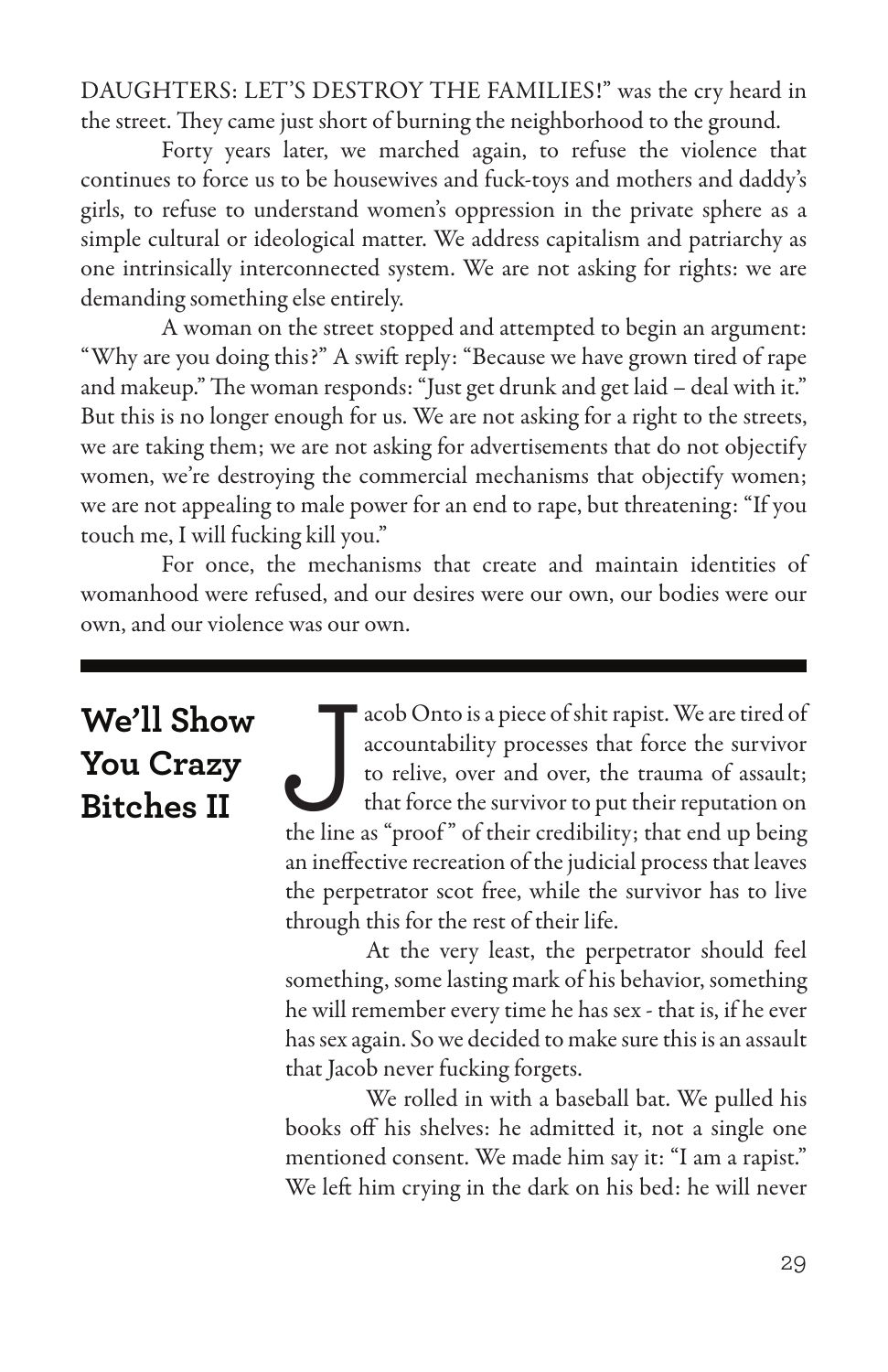feel safe there again.

This is a precedent. This is the beginning of a new kind of accountability process, one that leaves the perpetrator in pain - though this is still only a tiny fraction of the pain that he has caused. We know that Jacob is not the only guilty one. We know there are more of you out there.

We are not sorry, and we will not stop: from now on, we will respond to sexual violence with violence.

"If you touch me, I will fucking kill you." Let the roundups begin.

(A public service announcement: we encourage you to all use consent from here on out. And let it be clear: consent is not the absence of a 'no,' but the presence of a 'yes.')

**A Modest Proposal from Some Crazy Bitches**

In the past weeks, crazy bitches have chosen to show gross yuppie neighborhoods and scummy pseudo-anarchist rapists their power in some pretty sick and sadistic ways. While rape apologists and generally fucked-up dudes hav n the past weeks, crazy bitches have chosen to show gross yuppie neighborhoods and scummy pseudo-anarchist rapists their power in some pretty sick and sadistic ways. While rape apologists and anachronistic concepts of "community" to repudiate this, we, as fellow crazy bitches out to tear this shit to pieces say, "we want more!" The fact of the matter is, when bitches get attacked for making war on their fucked-up conditions, other crazy bitches will be there to turn up the heat even further. We're excited at the utter horror of "anarcho"-dudes everywhere; this means that someone's done something right. Our simple proposal: crews of crazy bitches form everywhere, in every city in this country and beyond. Kick the shit out of your rapists, write the insurrectionary feminist theory that we need so bad, become an autonomous force that will destroy everything in its wake. And rape apologists, patriarchs, and "anarcho"-dudes be warned, you will not be safe from our fury. When you fuck with a crazy bitch, you have fucked with all of us. And we're not so demure and dainty these days.

"Dude, I'm gonna negate the shit out of you." -one of many future autonomous cells of crazy bitches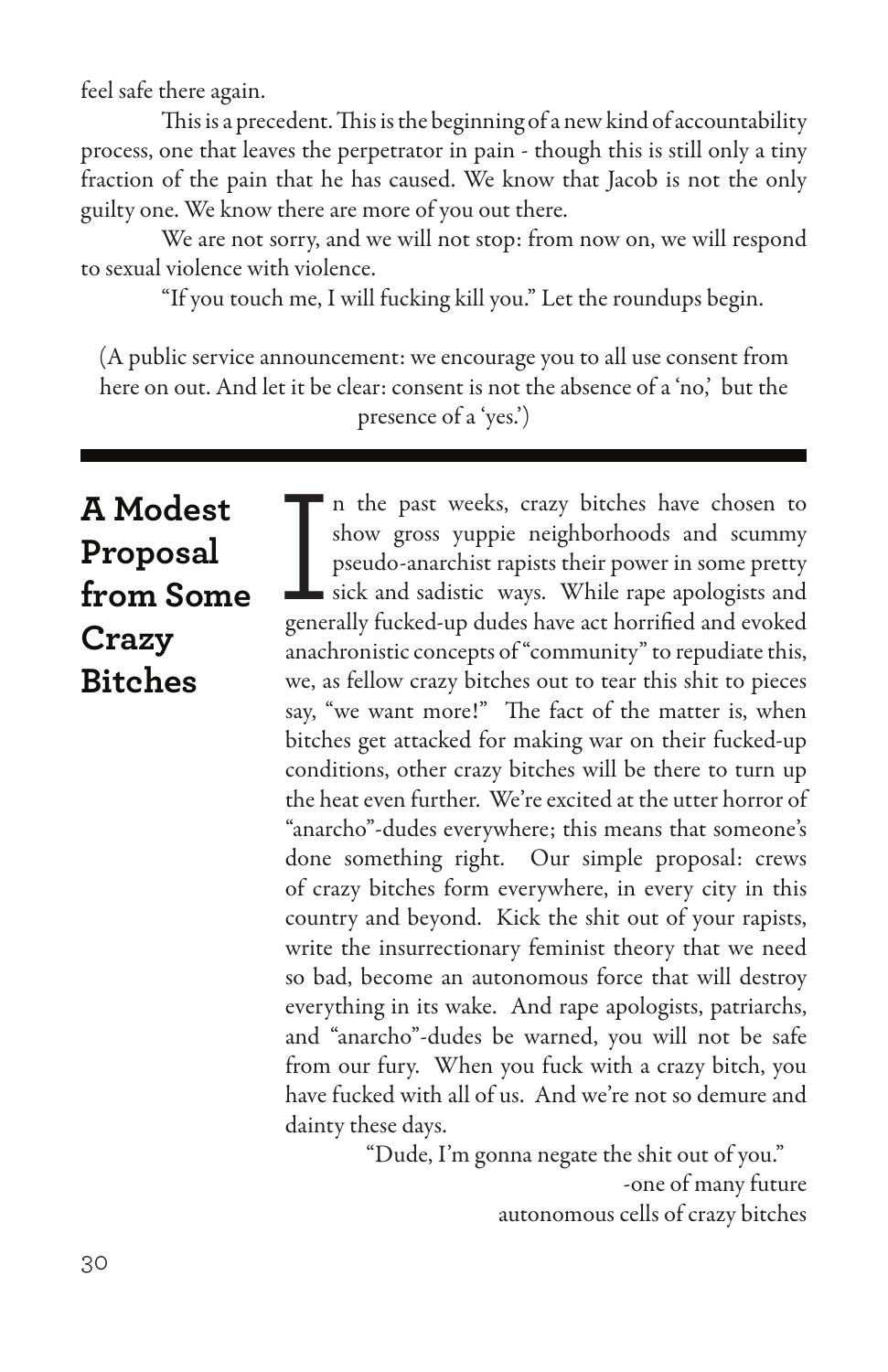**Gang of Queers Beat Down Nazi at Albany June 16, 2009**

Elood," a self proclaimed "Spanish Blue" (Blood," a self proclaimed "stormtrooper" of the National Socialist Movement and senior moderator of the NSM's official party forum, sitting on a bus bench waiting for a crew Blood," a self proclaimed "stormtrooper" of the National Socialist Movement and senior moderator of the NSM's official party forum, sitting on a bus bench waiting for a crew that never showed. The second he saw us he split for the street but didn't get far til we caught up with him and **Pride March**  gave him what he deserved.

> "Spanish Blue Blood," who lives in the Colonie area of Albany, had been trying for weeks to draw up enough people to stage a counter protest of Albany's Capital Pride march but apparently he couldn't even get a single person out. He recently celebrated his 41st birthday on June 9th so we delivered some belated gifts-in the form of tightly

> balled fists. The gang beat him until the cops showed and we made our way back into the park with no arrests.

> > -A motley crew of queers, anti-fascists, and anarchists

**Modesto: Bee Boxes Sabotaged April 9, 2010**

S*he takes a loss cos she don't wanna see her child lose. So respect her, and pay up for the time used* – Lil Wayne

t seems the local Sheriff's Department (known<br>for getting slapped with fat lawsuits for sexual<br>harassment and getting their own guns stolen from<br>under their pig noses at the local Honor Farm) came<br>upon a slow night in Mode t seems the local Sheriff 's Department (known for getting slapped with fat lawsuits for sexual harassment and getting their own guns stolen from under their pig noses at the local Honor Farm) came of going what most of us do while at work during a slow day (nothing), they decided to "make the most of it" and went down to 9th street and arrested several sex workers after waiting for various johns to take them to motels. More sickening, the Modesto Bee printed the names of these people in their disgusting corporate publication, further humiliating them and vindicating the police in their story.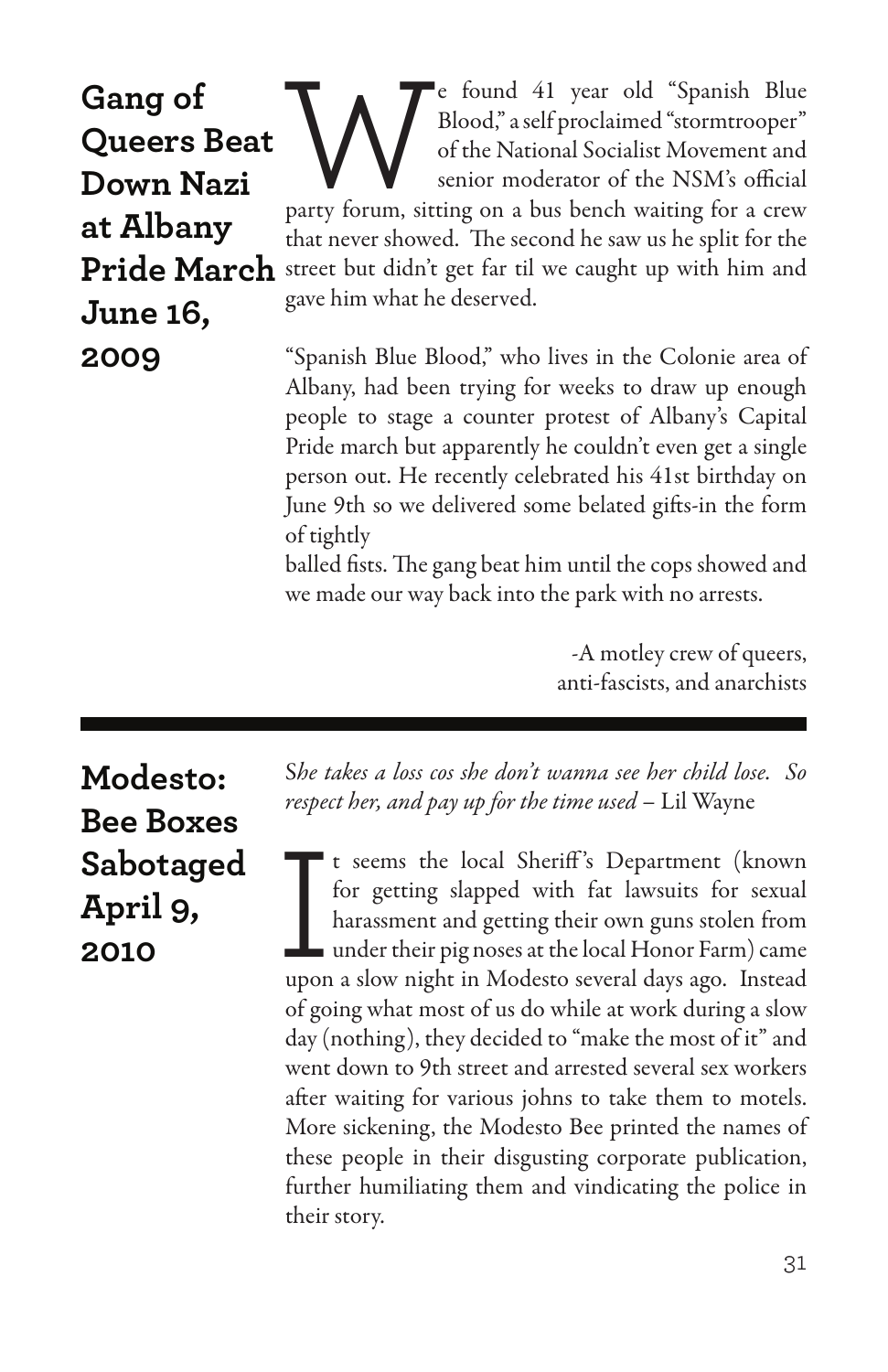Sex workers, like all workers, sell their labor for wages. As women in a patriarchal society, they face attacks from customers and often from police. The same system which seeks to criminalize them is the same force that shut down production at the Modesto Bee building itself, and threatens people across the Central Valley. The police, the protectors of the rich. The media, their mouth piece. Fuck you all.

With super glue, we gave you a likkle sumthing, knowing that hopefully not being able to collect money from people that buy your horrible publication will be a thorn in your side. In total, 10 newspaper boxes were sabotaged last week. These actions are easy. They are simple to reproduce. Fuck the Modesto Bee, from its ongoing layoffs and horrible wages, to its boss and cop loving content. We up in yo honey pot, what?!

> Against patriarchy and its police! Destroy capitalism! Bee Killaz

**The Rejection of the Identity of Victimization Through Cracking a Nazi's Skull**

n Friday, April 15th, 2011 some anti-fascist<br>in Anti-Racist Action learned of the location<br>of the National Socialist Movement's<br>national conference for rank promotion and<br>five-year planning. A group of 30 of us decided to in Anti-Racist Action learned of the location of the National Socialist Movement's national conference for rank promotion and five-year planning. A group of 30 of us decided to march to where the Nazi's were strongest, to bodily and boldly confront them, and we were decidedly victorious. After the the dust settled six Nazis were hospitalized, more were injured, their vehicles and property were damaged, and their conference was ended. On the other side, one anti-fascist required moderate first aid.

Many of us at the melee were people of color, working class, immigrants, women, queer, transgendered, and/or people on parole or probation. The logic of the victim is constantly thrust upon us. We are said to be 'at risk' and must be protected and pandered to. It is said that we need others, usually the State, to protect and stand up for us. But, through the action of splitting Nazis' heads open, we rejected the logic of victimization. We will continue to do so, we will be victims no longer. We do not need others to stand up for us, we have each other.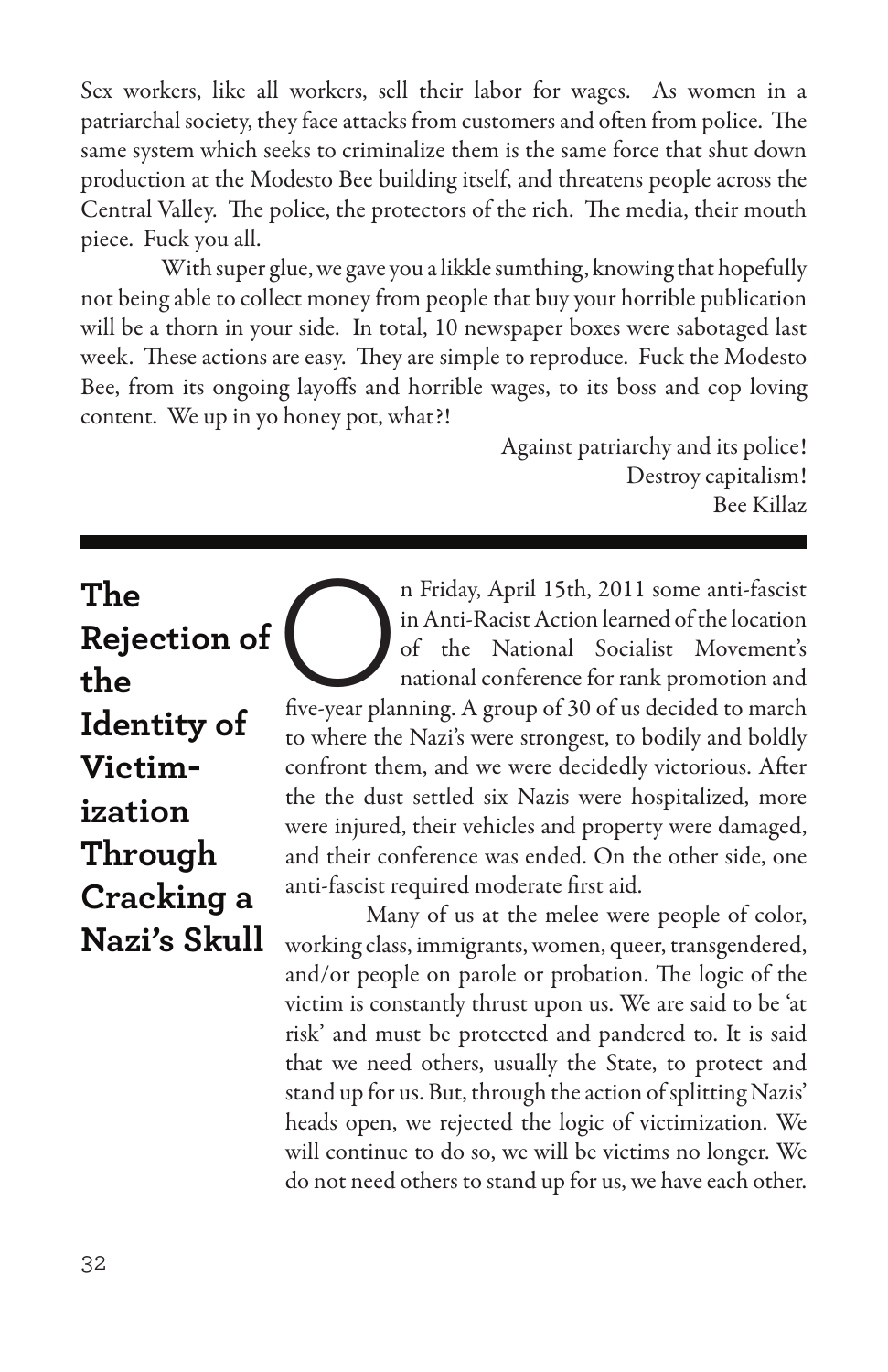When we are attacked, we will find each other and counterattack, so hard and so fierce that we will surprise even ourselves.

If the Nazis call us bitch ass faggots, they might not be that far off the mark. But if they conflate those slurs with weakness, the six hospital visits they faced would prove otherwise.

**Olympia: Catholic Church Attacked January 14, 2009**

ast night I paid a visit to the Catholic Church.<br>
I super-glued every single one of their locks and<br>
smashed up a few windows. I'm sure everyone<br>
who's every committed an act of sabotage knows<br>
how amazing that feeling is. I super-glued every single one of their locks and smashed up a few windows. I'm sure everyone who's every committed an act of sabotage knows really just try it for yourself.

I am just fed up with the atrocities committed by the Church and it's time to make them suffer for all the misery they have imposed on the world: the witch killings, the genocide of the indigenous, the negation of the body, slavery, the wars of conquest, the destruction of the wild, their complicity in the Nazi holocaust, and everything else they've ever done. I'm sick of it and I'm not going to take it anymore.

Now they've called for a peace after Oscar Grant's murder in Oakland, saying he was in a better place now (away from his girlfriend and child) and then had the nerve to denounce the following riots. The Church are murderers, they killed every single culture whose path they've crossed and now they're calling for peace? Fuck that, I want war.

Christianity needs to be burnt at the stake.

All this action took was stolen super-glue, a bicycle, a face mask, some gloves, and a hammer. I approached the building at night through the side entrance, left my bike near the road by some trees and then put a tooth pick into a lock and then squirted in the glue (so as to help the glue stick better) and repeated this five more times. Then I got out the hammer and smashed a few windows, ran to my bike and rode back home. On the ride home I threw away the super-glue containers in a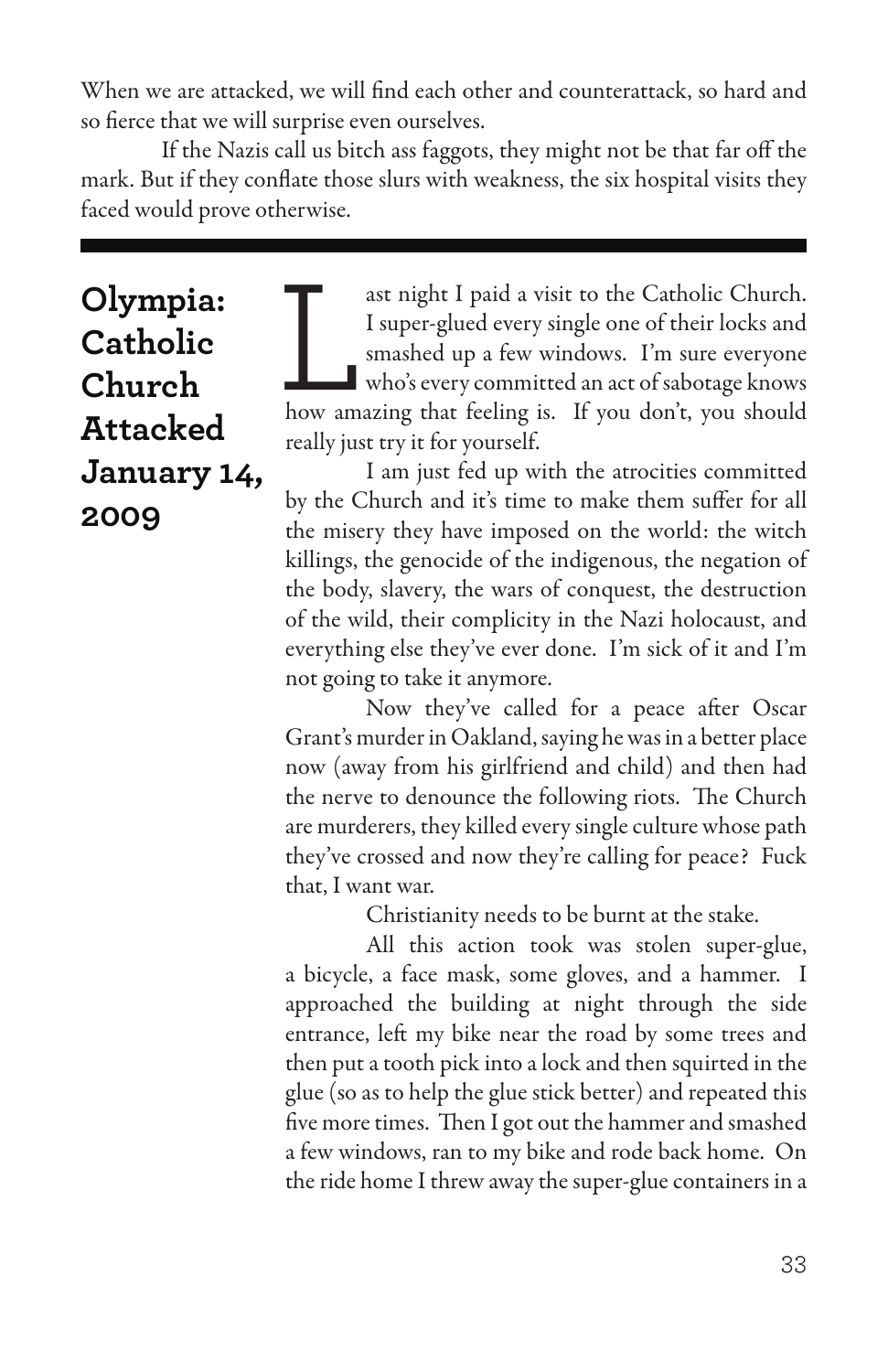dumpster.

This action is in solidarity to the rioters in Oakland and Greece, Bash Back!, native warriors still resisting the church and the 2010 Olympic Games, and to whoever burned down Sarah Palin's church.

Smash Things Up in the Night

A Renegade Angel

**Pittsburgh September 2009: My Preferred Gender Pronoun is Negation**

I hursday night, following a radical queer<br>motivational speech about rioting, a black<br>bloc emerged as the fourth round of the day's<br>street fighting. This particularly vicious bloc<br>(later named the Bash Back! black bloc) mo motivational speech about rioting, a black bloc emerged as the fourth round of the day's street fighting. This particularly vicious bloc (later named the Bash Back! black bloc) moved through Oakland smashing countless windows, overturning dumpsters and setting them on fire.

A friend remarks: what is so queer about that? People just wore black and burned things in the street.

We counter: the practice of wearing black and destroying everything may very well be the queerest gesture of all.

In fact, it cuts to the heart of the matter: to queer is to negate. At this intersection of our deviant bodies we experimented in becoming-mob, prolematizing our very bodily boundaries. Fairy wands, tiaras, hammers, and masks were annexed into our limbs as dangerous prosthetics. Rocks, dumpsters, and black sequined dresses were profaned and put into use – thrown through windows, set on fire, and draped over our shoulders as a more fabulous take on riot attire. Our thresholds-ofself dissolved further into a floor of shattered glass and smoldering garbage across the field of play.

Without hesitation, queers shed the constraints of identity in becoming autonomous, mobile, and multiple with varying difference. We interchanged desires, gratifications, ecstasies, and tender emotions without reference to the tables of surplus value of power structures. Muscled arms built barricades and broke shit to the imagined anthems of riot grrrl (or was it La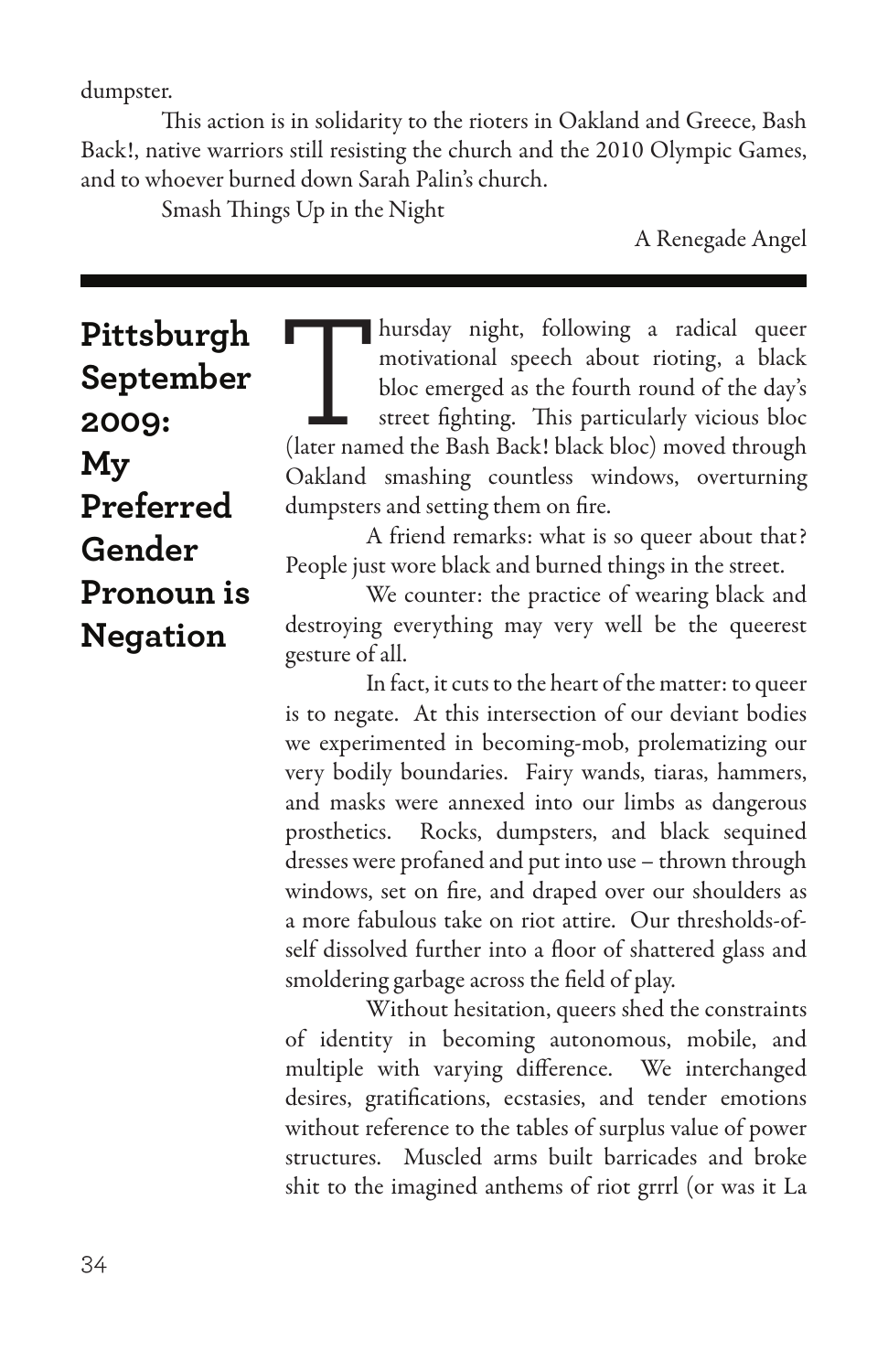Roux?).

If the thesis is correct that gender is always performative, then our performed selves resonated with the queerest gender of all: that of total destroy. Henceforth our preferred gender pronouns are the sound of shattering glass, the weight of hammers in our hands and the sickly-sweet aroma of shit on fire. Address us accordingly.

The march continued its rampage down Forbes, encountering some two-bit would-be queerbasher calling us faggots. Before he could realize his mistake, we enacted a particularly cold-blooded sadism on the fool. He was shown his error in a shower of kicks, punches, and a copious dousing of pepper spray. Before he even hit the floor, the immunitary logic of biopower was turned inside-out. His power to shape our bodies and to expose them to death was collapsed into itself. Yes, our bodies have been shaped, but into monstrous vessels of potential and revolt. He was instead made our object and was exposed to our violence.

An amalgamation of our crude delinquency and nasty desires unapologetically saturated the streets (and bathrooms and hotels and alleys) of Pittsburgh this past week. With ribald irresponsibility we wrecked, fucked, fought, and came all over politics' symbolic terrain, synchronized only in our lust for disorder. Using our bucking bodies against restraint itself, we had no message – choosing instead to leave behind ruins of boundaries and a tangible path of demolition. Our unleashing of violent aspirations upon homophobic frat boys and lifeless-daily-addictions spilled over as we pursued further stimulation onto each other. We got wet and came hard in a pile of dirty money, corrupting every inch of sterility with the funk of our perspiring bodies – aching with impure satisfaction. Our scheming, pleasure-seeking bodies came into conflict with lesser realities and emerged victorious. We left strains of the queerest kind all over the broken bits of capital graced by our presence.

Two questions were raised this summer. In Chicago: "to barricade or not to barricade?" And in New York: "does she give a fuck about the insurrection?" Thursday answered both definitively in the affirmative. To the question of barricades we answer that we only correctly concern ourselves with how to make them taller, stronger, more terrible. To the latter, we offer a formof-life that could be read as a reuniting of barricades and unshaven legs. But what's more, a synthesis of strap-on-cocks, hammers, outlandish wigs, bricks, fire, pepper-spray, licking, fisting, and always ultraviolence.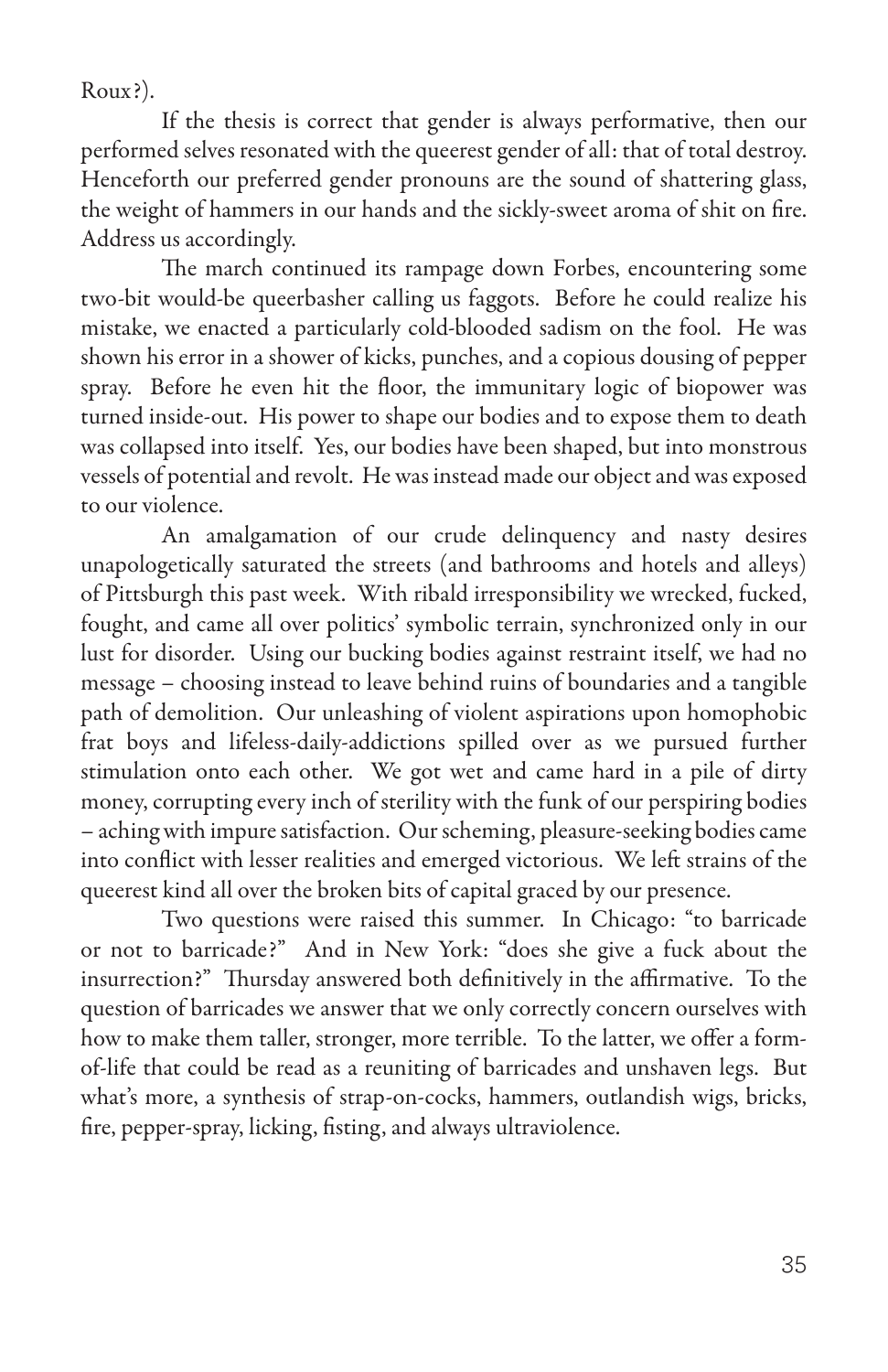**Banner Dropped, Cop Cars Disabled As Vengeance For the Death of Shelley Hilliard**

In the wee hours of the morning of November 13th,<br>a banner was dropped on a bridge over the I-90/94<br>in Chicago reading, "Don't Mourn, Attack! Avenge<br>Shelley!" and three police vehicles were disabled in<br>response to the brut n the wee hours of the morning of November 13th, a banner was dropped on a bridge over the I-90/94 in Chicago reading, "Don't Mourn, Attack! Avenge Shelley!" and three police vehicles were disabled in named Shelley "Treasure" Hilliard, whose torso was found next to the same highway (I-94) in Detroit this past week.

It is easy to become lost in the sorrow of the brutal violence of gender that exposes the bodies of trans women to a one-in-twelve chance of violent death at the hands of the partisans defending this wretched society. But our violence is the alchemy that can turn our tears into a potent poison dripping down the throat of the social order. Take action to avenge Shelley's death and to remind us all that in the face of the terror of prisons, police, and queer-bashing, that it is our obligation to bash back against all that would destroy us. We look forward to hearing about more attacks for Shelley and for us all in the coming weeks.

Solidarity to all the trans women and gender rebels surviving and rebelling in the belly of the prison and under the guns of the pigs!

Solidarity to our all comrades in the US, Mexico, Greece, Chile, and many other places who has chosen to attack and now face the violence of the law!

Solidarity with those whose survivals have been made criminal who are reclaiming their ability to struggle!

> yours in the gender strike, some ticked off trannies with knives.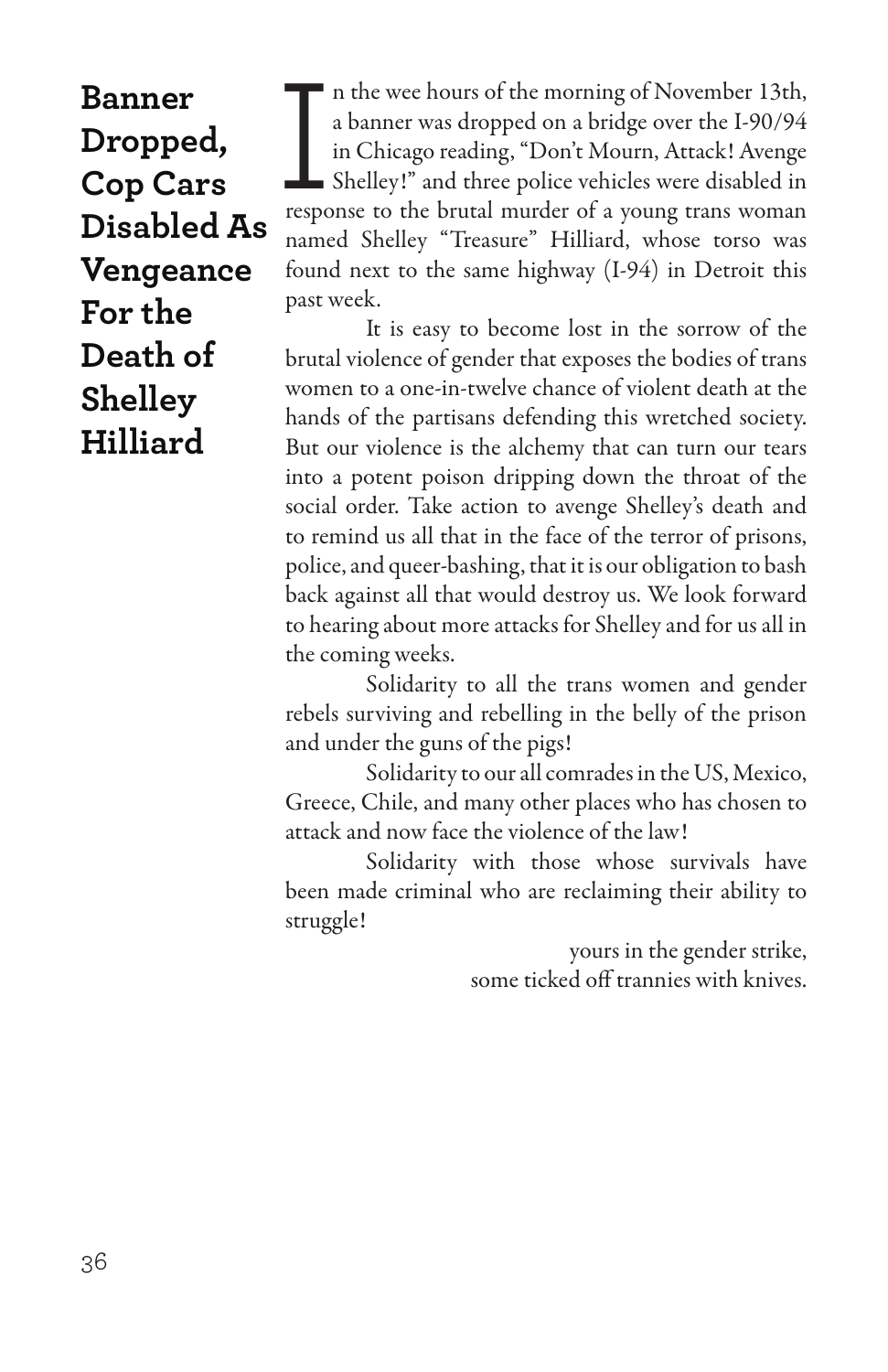**From Tea Lights to Torches: Delinquent Alternatives to Transgender Day of Remembrance and the Trans Attacks to Come**

s thousands of people in cities all across<br>the world gathered on November 20th to<br>memorialize the 23 transgender women that<br>by transgenderdor.org, some of us decided to skip the<br>example of us decided to skip the the world gathered on November 20th to memorialize the 23 transgender women that were murdered in the past year as named opportunity of silently listening to the politicians of the "trans community" recite the names of our dead over candlelight, romantic as it sounded. Instead we ventured into the mist and fog of a northwest autumn night and put up some graffiti as small gestures of antagonism towards the state, the bashers and the leftists who use the blood of trans women to build campaigns of hate crime legislation and reform. We are against hate crime legislation because we are against prisons, against the infuriating portrayal of police as protectors, against rising for their judges in their detestable courtrooms, against (though not surprised in the least by) the way that such legislation is used to defend those in positions of power and because we are, at heart, hate filled criminal enemies of civilized society.

By the end of the night several walls and surfaces had been subject to the vandalism of the trans symbol, circle a's, the largely sprayed proclamation "Too Many Trans Deaths, Not Enough Dead Pigs" and 20 feet of silver letters across a darkly painted business rooftop reading "Vengeance for Shelley Hilliard!!!! (A) Bash Back!"

Shelly Hilliard, also known as Treasure, was a 19 year old trans woman from Detroit who was identified by a tattoo earlier this month after her burned torso was found on the side of the highway. Krissi Bates was found stabbed to death in her Minneapolis apartment in January in a brutal murder that was described as "overkill." Tyra Trent was strangled to death in her Baltimore apartment in February. Miss Nate Nate Eugene Davis was shot and left behind a Houston dumpster in June. Lashai Mclean was shot in the street in Washington, DC in July. Camila Guzman was stabbed to death by a john in New York City in August. Gaurav Gopalan died from trauma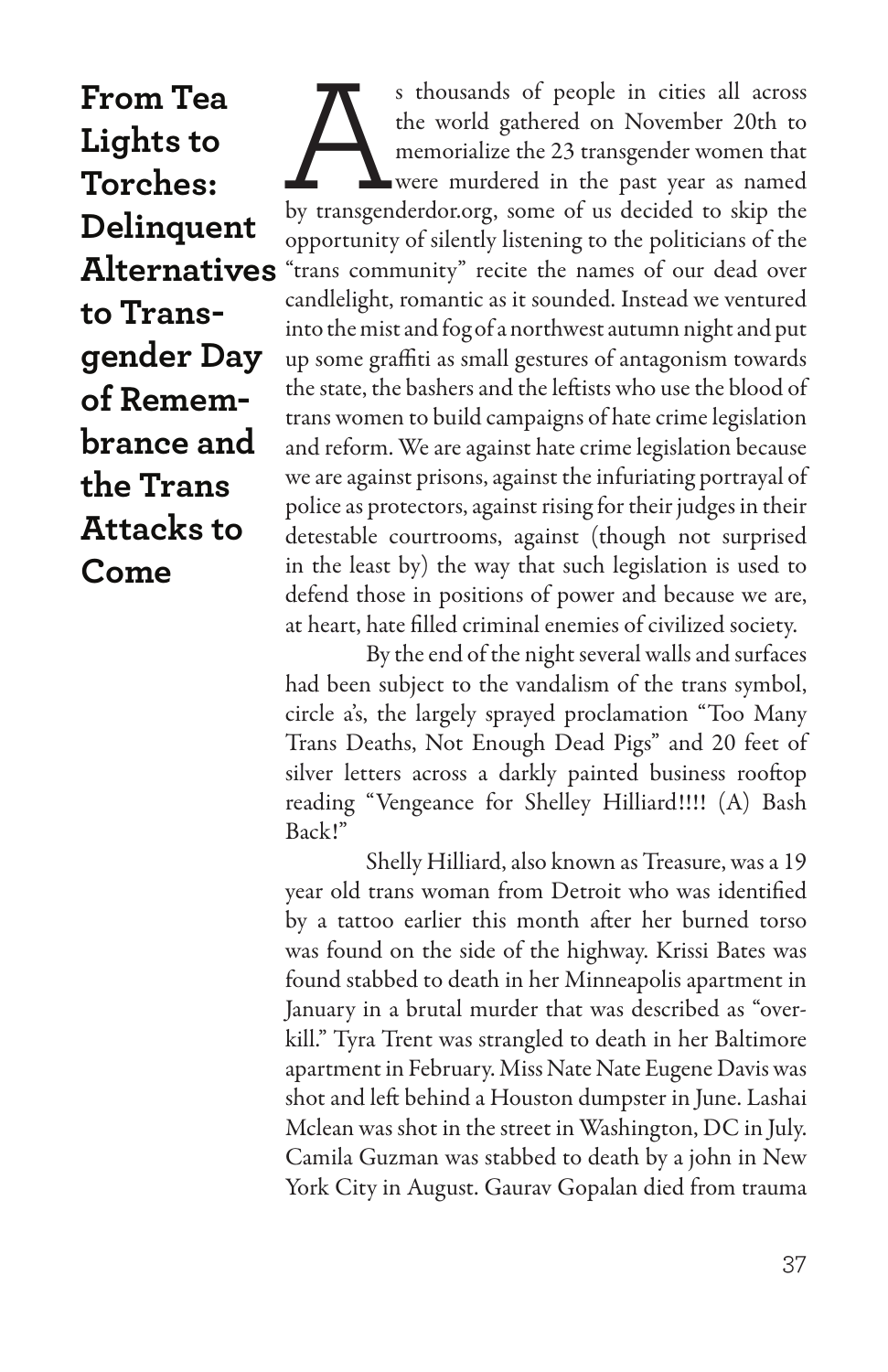to the head in September and Chassity Vickers was shot in Hollywood just four days ago, on November 16th.

These are just a few examples of transsexual homicides in the US alone that made headlines this year. Women whose lives and deaths get summed up by reporter after snake-eyed reporter who can barely manage to contain their contempt for the queer and make no effort whatsoever to disguise their disdain for anyone alleged to have been a criminal or whore. Funeral services become the rushed lowering of mangled corpses into the ground, in anticipation of a grave on which to spit. This was exemplified by the pastor of Lashai Mclean's funeral, who repeatedly referred to her by male pronouns and went as far as to incite a mass walk out of the many trans attendants by claiming that "When you live a certain lifestyle this is the consequence you have to pay."

While we remember our dead let us not forgot about those still struggling, especially those who are facing charges and/or living lives in cages.

In June Catherine Carlson was sentenced to 10 years in an Idaho prison after being convicted of first degree arson, unlawful possession of a bomb, using a hoax destructive device, and indecent exposure. Before her conviction she had locked herself in her trailer for years and left only when necessary, approximately once every ten days when she needed food and could no longer subsist off of coffee alone. Every time she left her home she was taunted by police. Despite having had her name legally changed for over three decades, she couldn't get her given name removed from her license. She was jailed on four occasions for driving without a license in her stubborn and inspiring refusal to acknowledge the state's attempt at controlling her gender. Eventually this torment led to rupture. Catherine constructed what appeared to be four pipe bombs, left them next to a propane tank, set her trailer and her truck on fire, and walked down the highway naked until being stopped and arrested. She is currently being held in the hole of a men's prison despite having had sex reassignment surgery.

On the night of June 5th in Minneapolis, Chrishaun "CeCe" McDonald was harassed outside of a bar for being black and trans and had a glass smashed in her face. A fight broke out and minutes later her attacker, Dean Schmitz, had been fatally stabbed. CeCe was arrested, charged with murder, got bailed out after a month in isolation and is currently awaiting trial.

Three trans women were arrested in connection to a flash mob attack on a New York City Dunkin Donuts that happened on Christopher St the night of May 16th. Christopher St is a street with a rich history of queer and trans resistance (including the Stonewall Riots) and an apparent inability to rid itself of the fierce homeless trans youth it is known for despite decades of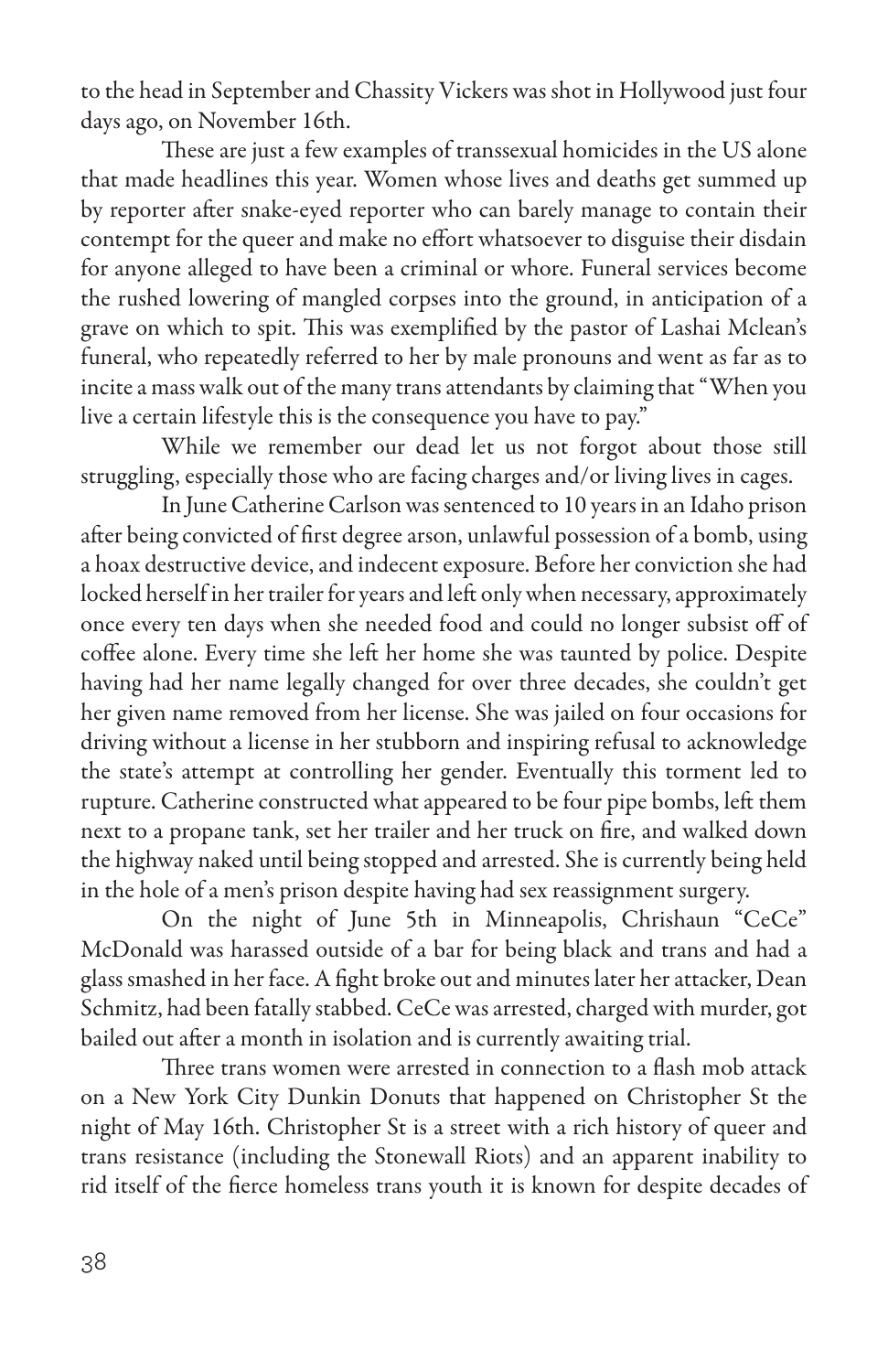gentrification and "quality of life" campaigns. During the flash mob, two dozen transgender youth stormed the shop, threw chairs, destroyed expensive coffee machines and looted goods. Those arrested have been charged with assault, criminal mischief, menacing, rioting and criminal possession of a weapon.

In August, off duty officer Kenneth Fur took it upon himself to remind us that police are the absolute enemy. He became angry when three trans women in DC refused complicity in his entitled assumption that his pig salary could buy any trans body he encountered on the street. So angry, in fact, that he climbed onto the roof of their car and shot the passengers inside. One woman was grazed by a bullet, one was shot in the hand and the brother of one of the women was shot in the chest. The cops were kind enough to show up and escort the injured individuals to the hospital…in handcuffs.

A few days ago Brooke Fantelli was repeatedly tased in El Centro, Ca by a Bureau of Land Management ranger. Brooke was stopped for public intoxication while taking pictures in the desert. After being ID'ed the ranger told her, "You used to be a guy." and then tased her with her hands up. Once she was on the ground he tased her again, this time in the genitals.

Also this month, Andrea Jones was arrested for indecent exposure, or more accurately, for exposing the legal system as the brutally illogical apparatus of control that it is. Andrea went topless in a Tennessee DMV after they refused to change the gender on her ID to female. As a "male", she said, she had the legal right to take off her shirt. She was jailed for three weeks, lost her job and will most likely have to register as a sex offender. As usual, cops and CO's are free to rape us and expose us to sexual violence meanwhile charging those they take hostage as "sex offenders." Those most vulnerable to this tactic of the state are the gender variant, queer inmates and black men who are demonized in racist smear campaigns by the media as "rapists" every time a cop gets shot.

Finally, we want to mention Amazon, a transsexual lesbian who has been in prison for the past 30 years and is serving life in California. In a letter that was published in a Black and Pink newsletter earlier this year she says "I am from Gender Anarky Collective in the prisons. We are a militant organization fighting for transsexual medicine in the form of female hormones and sexcorrective surgery, and against all forms of hate, genocide and discrimination by cops or prisoners alike, and are also a self defense structure and will fight, have fought, and are fighting for ours on the yards. I am currently in the hole for 'battery on an inmate with a weapon.' Two other girls are here with me, one for three counts of assault on staff who jumped on her. We survive by aggressive self defense." She then proceeds to denounce activism and engagement in politics,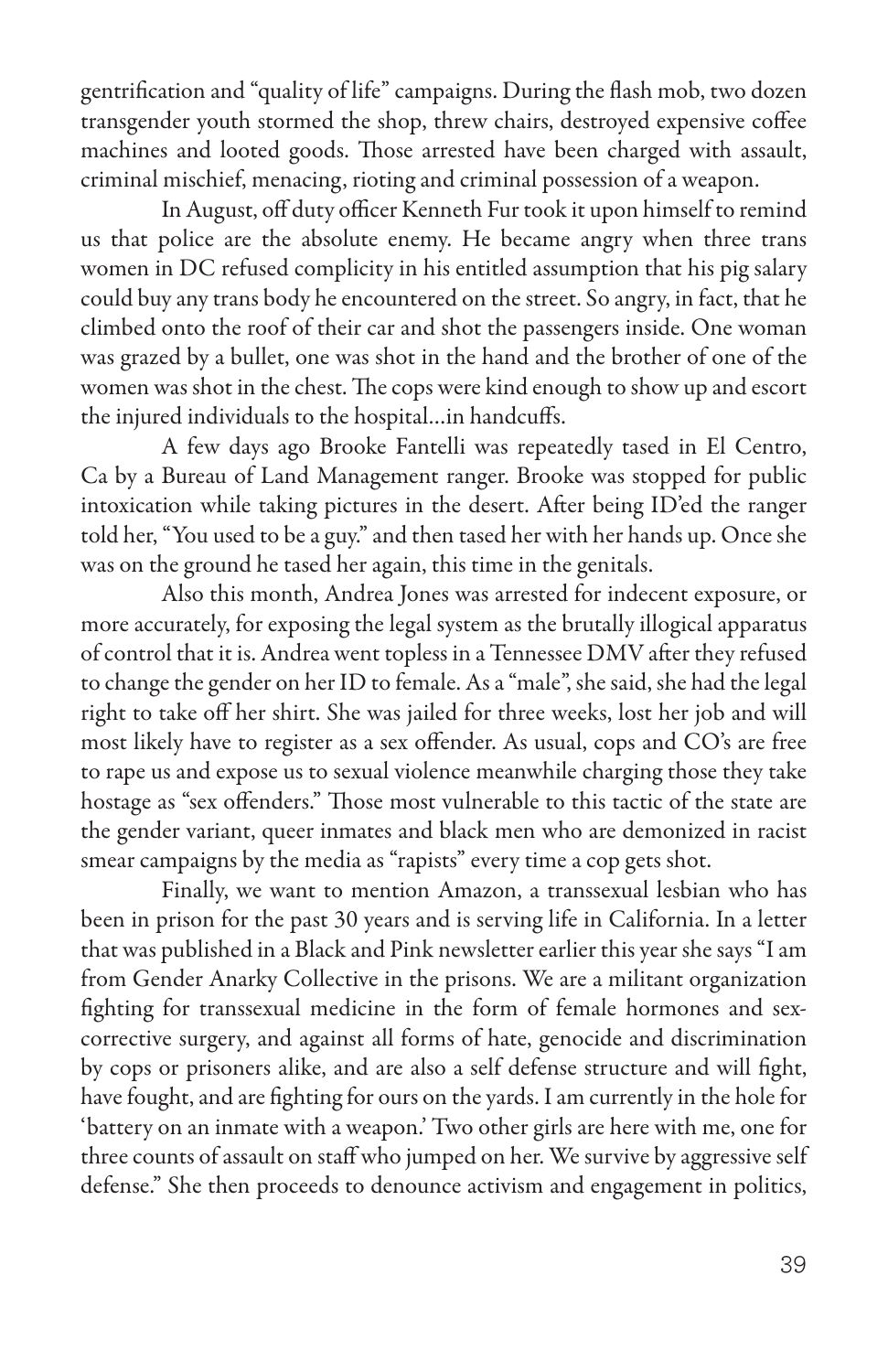describing instead the necessary "post-apocalyptic civil war madness" that the myth of social peace works desperately to keep us from. "Prison is government. No government in the world is going to allow anyone to deconstruct its prisons, come what may. Therefore, to actually abolish prisons, the government must be destroyed, overthrown."

Here's to the end of the capitalist system that the police imprison us to protect and to freedom for trans women, and freedom for us all. As our hearts burn with the loss of our loved ones, may their cities burn as well.

> Dean Schmitz was not the first and he will not be the last! VENGEANCE NOT REMEMBRANCE! WE WILL NOT REST IN PEACE!

**Anti-gay Church Smashed in Memory of Mark Aguhar and Paige Clay** 

arly in the morning of April 24th a group of<br>angry queers smashed out the windows of Mars<br>Hill Church in Southeast Portland. Mars Hill<br>is notoriously anti-gay and anti-woman. Mark<br>Driscoll, Mars Hill's head pastor, has sai angry queers smashed out the windows of Mars Hill Church in Southeast Portland. Mars Hill is notoriously anti-gay and anti-woman. Mark Driscoll, Mars Hill's head pastor, has said that women need to be subservient to their husbands and that gay people are a cancer. His personal brand of Christianity crusades against the "feminization" of Jesus - we angry queers are not fans of Jesus, but we have a problem with anyone who has a problem with femmes.

This action was taken in memory of Mark Aguhar, a fierce queer/trans femme of color and artist from Chicago who killed herself a little over a month ago. We also hold in our hearts Paige Clay, a trans woman of color who was found murdered in Chicago on April 16th; Duanna Johnson, a black trans woman who was in all likelihood murdered by the police in 2008; Agnes Torres Sulca, Deoni Jones, and all other trans women who have been murdered by this cissexist, femmephobic, racist, and transmisogynistic society.

Churches are a major contributor to the culture that deems trans women of color to be disposable, as not worth keeping alive. Children who are forced to attend Mars Hill are indoctrinated in hateful dogma that teaches them their natural desires are an abomination that will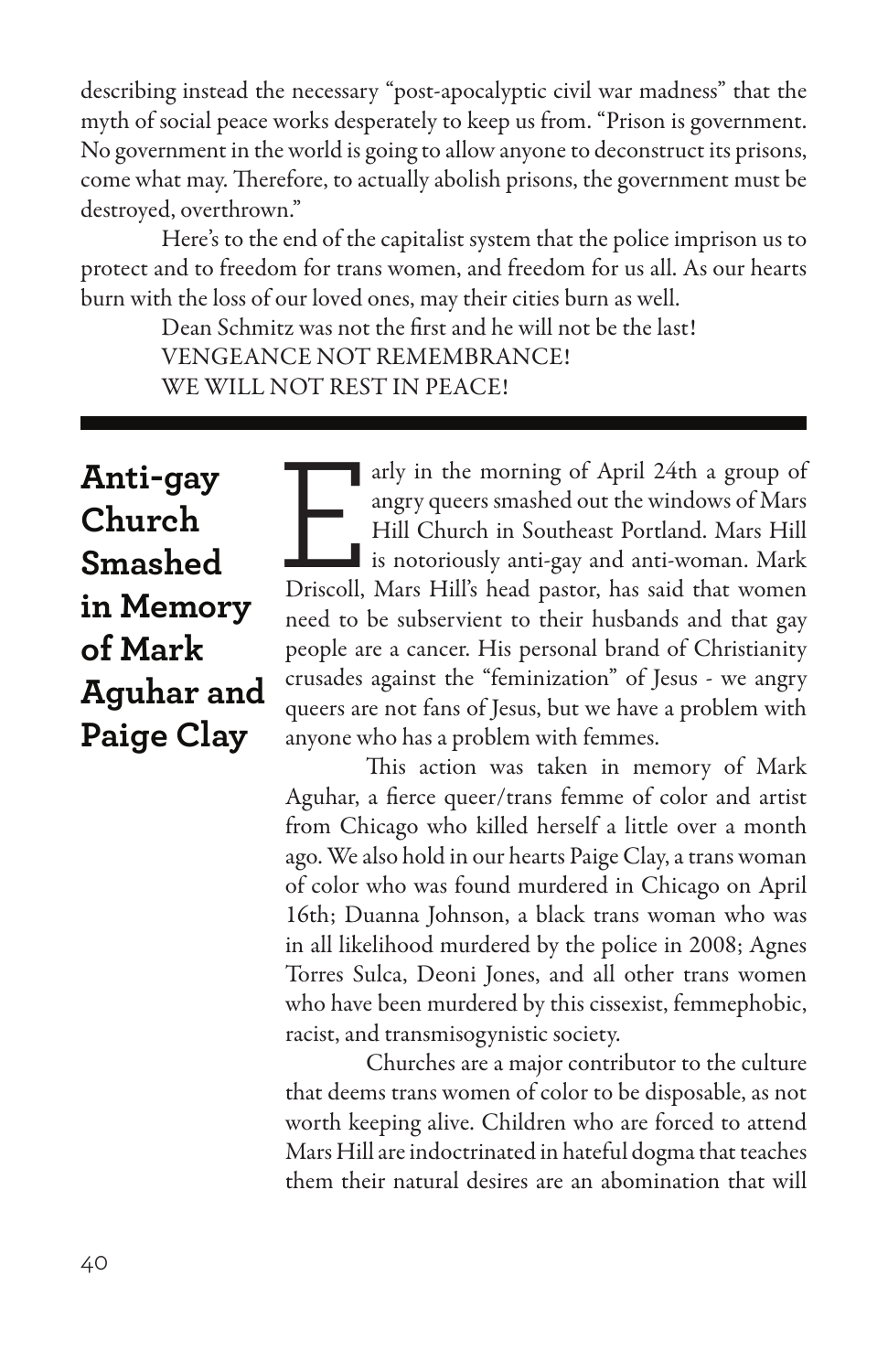damn them to hell. Dan Savage's "It Gets Better" campaign does nothing in the here and now for queer kids trapped in abusive home or religious settings. And it never got better for Mark, Duanna, Paige, Agnes, Deoni, or the countless other trans women (especially brown trans women) who are regularly murdered.

When Mars Hill moved to town, so-called "representatives" of the queer "community" from the Q Center met with officials from the church in order to have dialog. What we have to say to the Q Center is this: FUCK YOU, you don't represent us. You are disgusting traitors who prioritize social peace and the bourgeois aspirations of rich white cis gay people over the more pressing survival needs of more marginalized queers. Fuck dialog with people who want us dead, the only dialog we need with scum like Mars Hill is hammers through their windows.

We smashed Mars Hill because they make our lives miserable. We hope this small act of vengeance will strike some fear into the hearts of all of Mars Hill's pastors, and warm the hearts of our friends and comrades (known or unknown). It may not get better, but we can certainly get even.

-angry pdx queers

**Denver: CeCe Mc-Donald Brigade Attacks Starbucks and Police Car Mayday 2012**

fter a day in the sun and streets of Denver<br>and a rowdy-as-hell May Day demo, some<br>queer anarchist demons of the nights let<br>their hair down and gave some gentrifying<br>fucks a much-needed makeover. These comrades are sick and a rowdy-as-hell May Day demo, some queer anarchist demons of the nights let **L** their hair down and gave some gentrifying fucks a much-needed makeover. These comrades are sick of seeing property prices in the formerly working-class Highlands neighborhood skyrocket, all due to yuppies, their condos, and the corporations that invade to please them.

These comrades grew tired of seeing that ugly beige Starbucks on Federal, so they gave it a new paint job. Five paint bombs gave the storefront a beautiful facelift; a concrete planter was also liberated into a few pieces during the action. The queer demons of the night attacked Starbucks for the role they play in gentrification, but also for their co-opting of queer struggle. Starbucks recently endorsed a push for gay marriage, an assimilationist goal of white, cis-gendered, upper-class gays. We have no desire to become part of the system that destroys us, and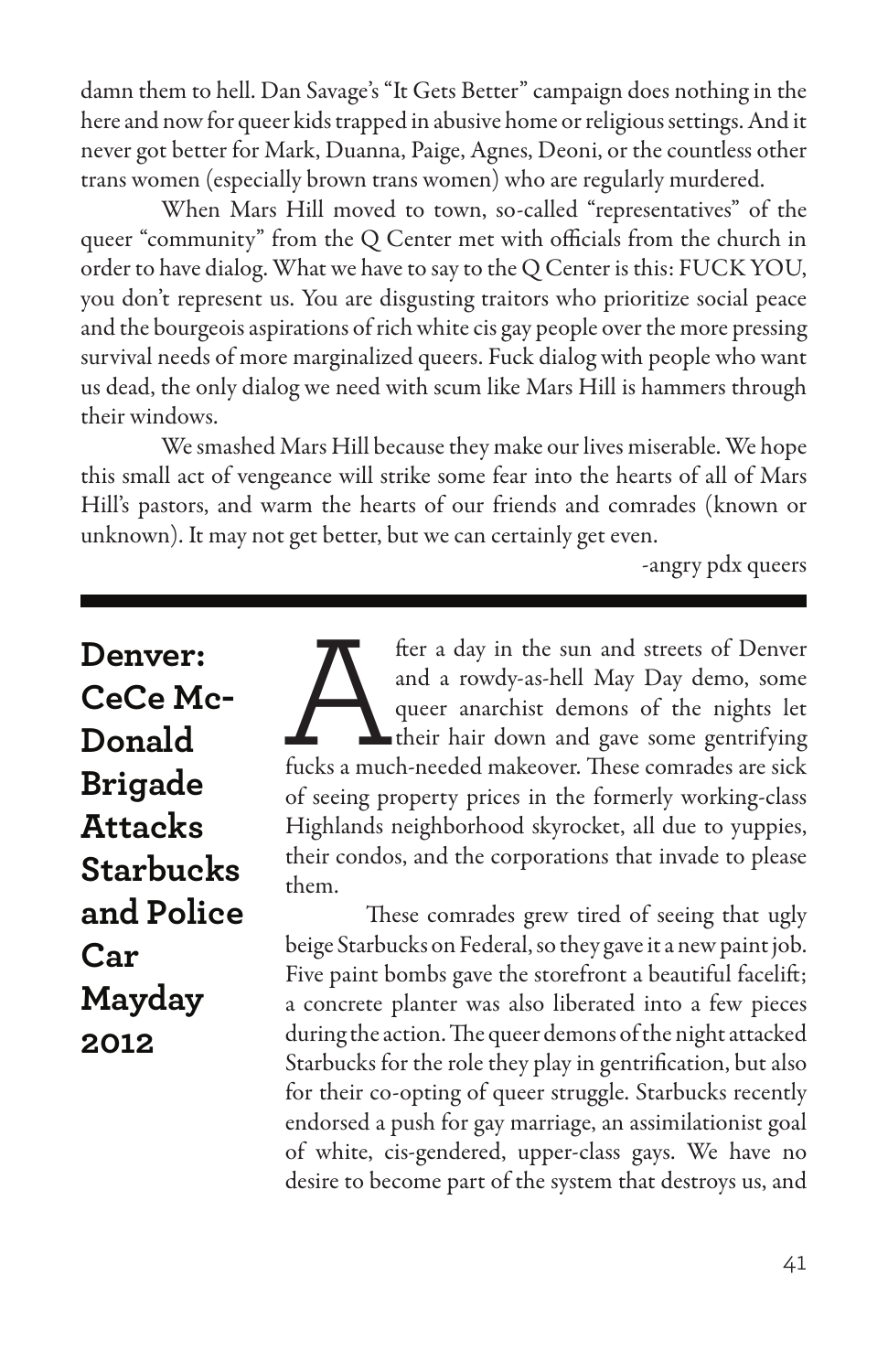we will never assimilate to the society of oppression built and maintained by heterosexism and cissexism. This action was also carried out in solidarity with the Starbucks Workers' Union of the IWW, and their struggle for recognition.

Later that night, this merry band of queers attacked a police car parked outside a private residence with another paint bomb. Cops are also part of the gentrifying force in the Highlands, harassing the working class and defending the property of yuppies and corporations (a lot of good that did for the Starbucks). Pigs have a long history of attacking queer folk, from the Compton Cafeteria riots and continuing today. While not a direct confrontation, the message gets across: we know you're in our hood, and we don't like it. Either quit your job, or put a bullet in your own head.

All of these actions were carried out in solidarity with CeCe McDonald, a trans\* and black self-defense prisoner of war. She is currently on trial, facing murder charges in Minneapolis, MN after getting into a fight with a neo-nazi and some transphobes. Honee Bea, you're in our hearts and minds!

We also stand in solidarity with our comrade arrested during the May Day demo due to the actions of so-called "marshals" who are also selfproclaimed pacifists. In every Occupy Denver altercation, it has ALWAYS been the "pacifists" who physically start shit with the "violent anarchists." Fuck off and die, peace nazis. Especially Roshan Bliss and Tanner Spendley; you're both on our shit-list, you liberal, snitching scum.

Solidarity to all prisoners, especially our queer and trans\* liberation prisoners of war. We're coming for you, comrades.

> Until all cages are empty, The CeCe McDonald Brigade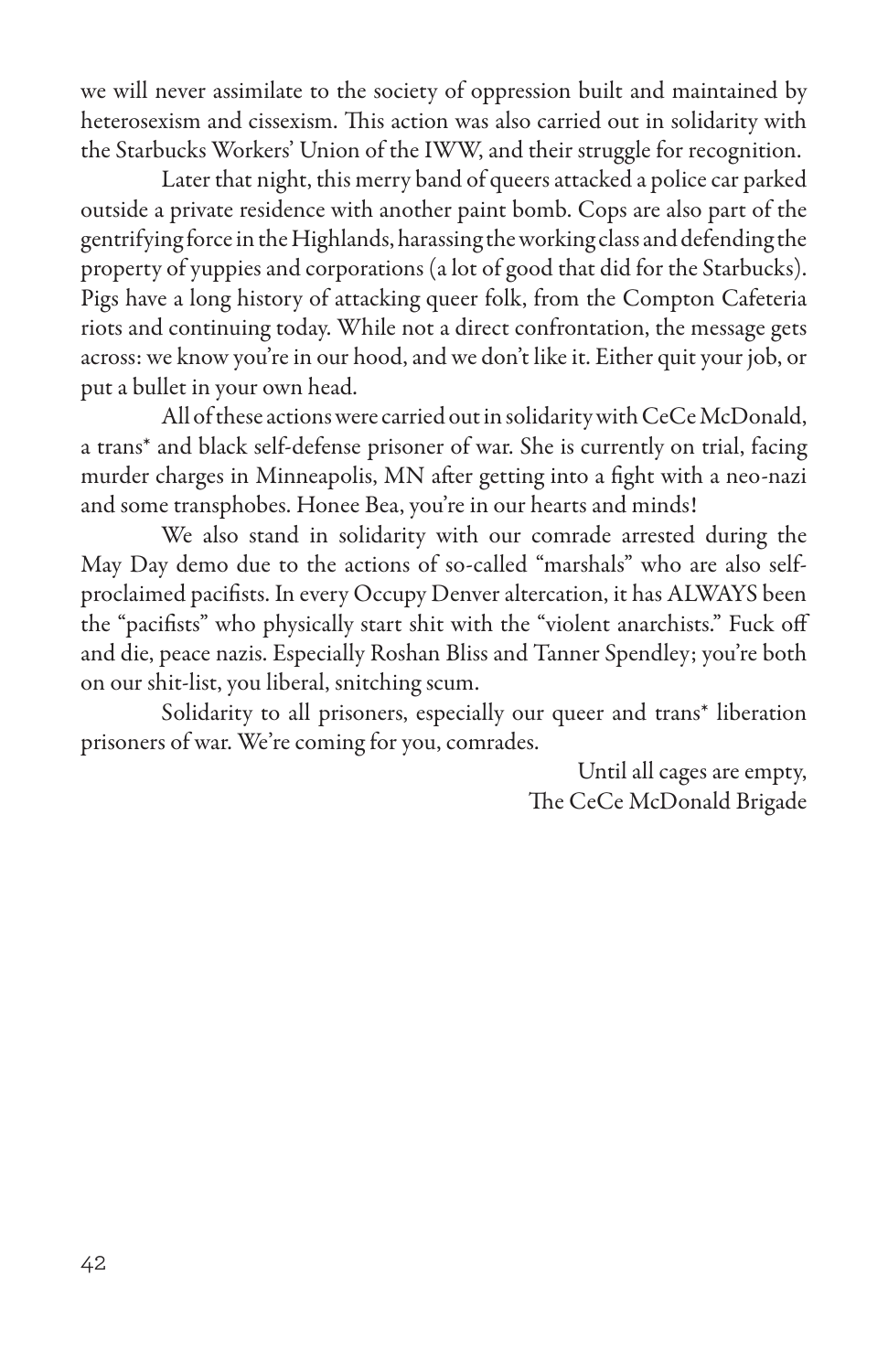**Queer Attack Squadron Molotovs Bank in Solidarity with CeCe McDonald June 2012**

#### O MUCH TO BE FURIOUS ABOUT, SO MANY WAYS TO VENT.

O MUCH TO BE FURIC<br>MANY WAYS TO VENT.<br>Forever in the footsteps of b<br>CeCe McDonald, we fruse<br>dissidents refuse to take people's shit. Forever in the footsteps of beautiful queers like CeCe McDonald, we frustrated queers and

Endless solidarity to CeCe and the action she took to defend her life and safety, and endless disgust towards the state which has twisted her hardship of being assaulted against her with pointless and arbitrary punitive action, further risking her safety.

How backwards, to face brutal social bigotry as a trans woman of color on the streets only to be forced through a system of institutionalized racist transmisogyny. In such an openly hateful environment, how are folks like CeCe expected to NOT be ready and willing to defend themselves?

As a small gesture of solidarity with CeCe, and all others who suffer under the hand of the racist, trans-misogynist capitalist state, a Molotov cocktail has been tossed through a large window of a Wells Fargo in Portland, Oregon late last night. The flaming bottle flew easily through the window spewing fire and glass into the building, a delightful and brief escape from the monotony of the endless spectacle.

Banks like Wells Fargo continue to profit and flourish at the expense of people like CeCe, funding the police and prison industrial complex which protect banks' interest and profit through brute social control. Capital is such filth!

Solidarity also to those experiencing political repression here in Portland, by petty cops and worthless

detectives who look to old cases and unsubstantial evidence in order to make examples of our comrades.

And still, you pigs remain helpless in the face of our actions against you and the property you try to protect. QUEERS MAKE TOTAL DESTROY!

...AND THEY WERE RIGHT - (A)TTACKING IS SO EASY!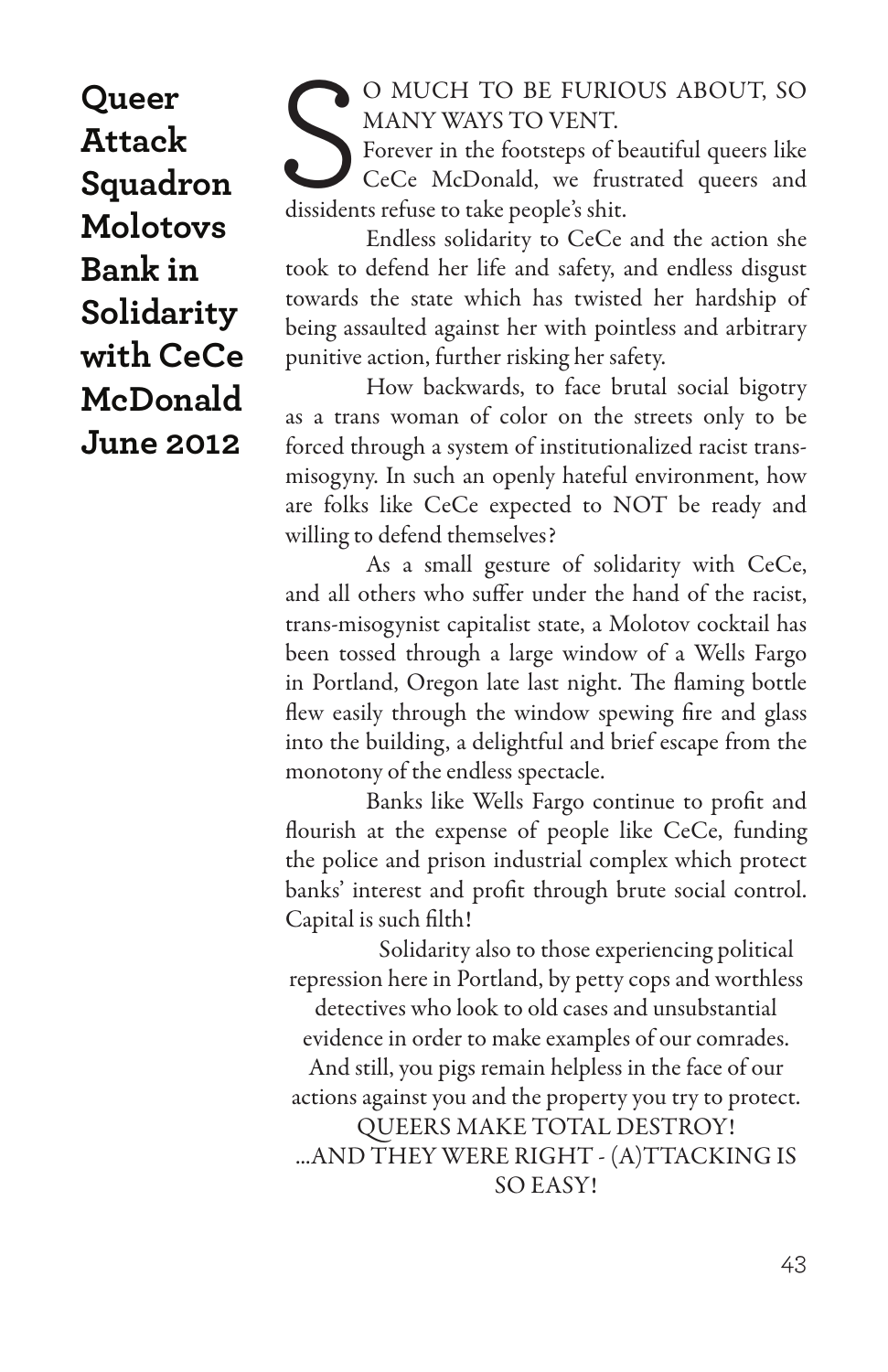# **FURTHER READING**

*A Soldier's Story* - Kuwasi Balagoon *The Anti-Exploits of Men Against Sexism Assata* - Assata Shakur *Bash Back Queer Ultraviolence* - Fray Baroque, Tegan Eanelli (eds.) *Creating a Movement with Teeth -* Daniel Burton-Rose (ed) *Dictatorship of Postfeminist Imagination Direct Action* - Ann Hansen "Drifting from the Mainstream "- Nikki Craft "Fags and Dykes Want to Know" - Linda Evans, Susan Rosenberg, and Laura Whitehorn *Guerrilla USA* - Daniel Burton-Rose *How to Destroy the World* - Ignorant Research Institute *Introduction to Civil War* - Tiqqun "Is the Anarchist Man Our Comrade?" "Justice is a Woman with a Sword" - D.A. Clarke *Les Guérillères* - Monique Wittig "Letter to a Gender Rebel" *Outlaw Woman* - Roxanne Dunbar-Ortiz *Pushed By the Violence of Our Desires Readymade Artist and Human Strike* - Claire Fontaine "The Sexes: The Lavender Panthers" - *Time Magazine Shoot the Women First* - Eileen MacDonald *Sing a Battle Song* - The Women in the Weather Underground *Smash the Church, Smash the State -* Tommi Avicolli Mecca (ed) *Stonewall* - Martin Duberman *The Story of Tatiana* - Jacques Baynac *This is Not a Love Story: Armed Struggle Against Patriarchy Toward the Queerest Insurrection The War Before* - Sufiya Bukhari "Where Abolition Meets Action" - Victoria Law *Why Misogynists Make Great Informants* - Courtney Desiree Morris *Why She Doesn't Give a Fuck About Your Insurrection*